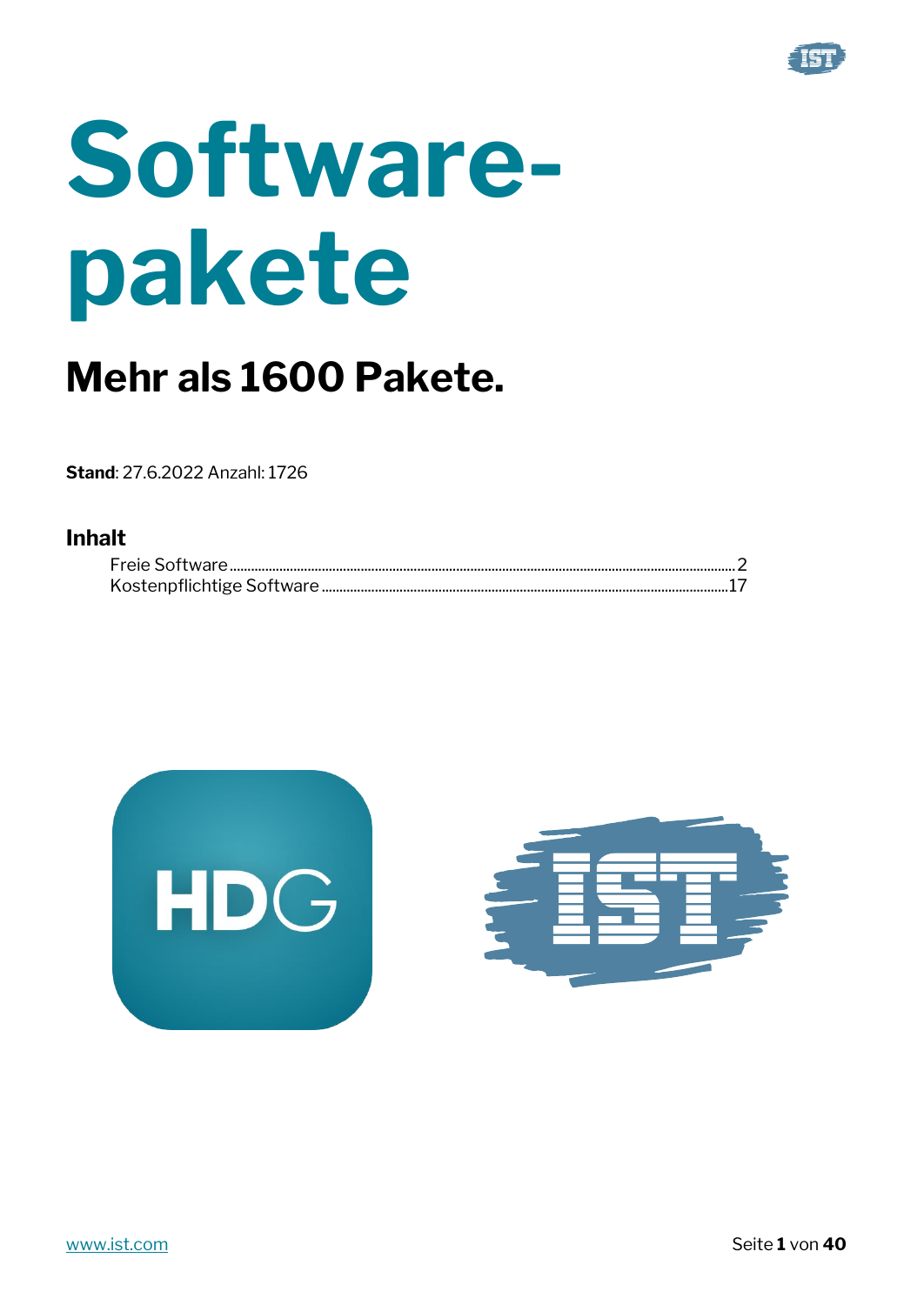

#### <span id="page-1-0"></span>Freie Software

| <b>Softwarename</b>            | <b>Softwareversion</b> |
|--------------------------------|------------------------|
| 3DBuilder_App                  | 16.0.2611.0            |
| 3Dconnexion                    |                        |
| 5KPlayer                       | 6.8                    |
| 7zip                           | 21.07                  |
| A+Suite                        | 2.5.2118.119           |
| ABBY_FineReader_Sprint         | 12.6.360               |
| ABC_der_Tiere_Silbentrennung_1 | 1.0                    |
| Acer_eDisplayPro               | 1.10.0.222             |
| Acrobat_Reader_DC              | 22.001.20117           |
| ActivePerl 5.28.1              |                        |
| Adblock_Plus                   | Plus_2.2.3             |
| Adobe_AIR                      | 33.1.1.821             |
| Adobe_DNG_Converter            | 10.0                   |
| Adobe_FlashPlayer              | 32.0.0.105             |
| Adobe_Reader                   | 11.0.10                |
| Adobe_Shockwave_Player         | 12.3.5.205             |
| Adopt_OpenJDK_Hotspot          | 8.0.252.09             |
| Airparrot                      | 2.7.5                  |
| Alfons_Lernwelt_Datenbank      | 1.2                    |
| Alice                          | 3.5.0.0.229            |
| Alice                          | 3.6.0.0                |
| Alice_Installer                | Installer_3.1.58.0     |
| Alno_Küchenplaner              | 19a                    |
| Anaconda3                      | 2021.05                |
| Anaconda3                      | 4.3.0.1                |
| AnaVis                         | 1.1.1                  |
| Android_Studio                 | 2021.1                 |
| AndroidStudioFlutterDartPlugin | 55.1.1+201.9335        |
| AniGra                         | 3.6                    |
| Animake                        | 3.6                    |
| AnimatorDV_Simple              | 9.02                   |
| Ant_Renamer                    | 2.10                   |
| AnyBook Case                   | 2.0.0.3                |
| Apache_NetBeans                | 12.6                   |
| Aptana_Studio                  | Studio_3.4.1           |
| ArduBlock_AddOn                | 1.0                    |
| Arduino                        | 1.8.15                 |
| Arduino_LLC_Treiber            | 1.0                    |
| ArgusLab                       | 4.0.1                  |
| ArtRage                        | 1.1                    |
| Artweaver                      | 3.1.1                  |
| ASIO4ALL                       | 2.14                   |
| Asuro_RoboKit                  | RoboKit_1.0            |
| Atmel_Studio                   | 7.0.1645               |
| AtoCC                          | 1.32                   |
| AtoCC                          | 1.33                   |
| Atom                           | 1.18.0                 |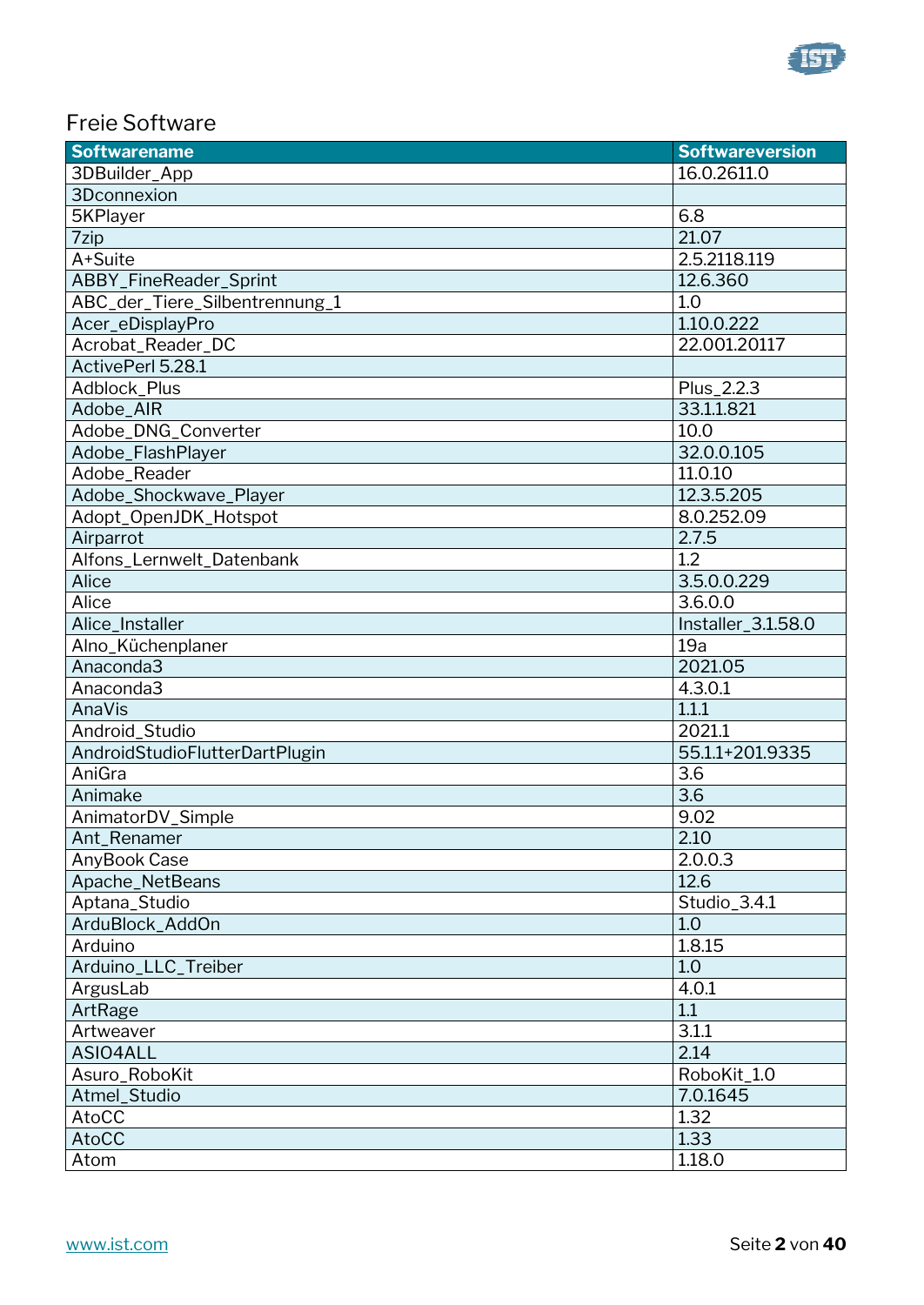

| 3.0.2<br>AudaCity<br>Audio & Video Studio App<br><b>AutoCAD Offline Help</b><br>2016<br>2.2.14<br>Autodesk_123D_Design<br>3.5<br>Autodesk_Meshmixer<br>1.0<br>Automaten_Umgebung_Roeher<br>2.2<br>AutoStitch<br>2.7.3<br>Avidemux_VCPP<br>10.2<br>Avira_Antivir_Pro<br>15.0.24.146<br>Avira_Antivir_Pro<br>13<br>Avira_Free_Antivir<br>14<br>Avira_Free_Antivir<br>15.0.36.226<br>Avira_Free_Antivirus<br>1.2.0<br>Avogadro<br>AVS_Media_Player_Converter<br>Media_Player_Conv<br>erter_4.2.2.104<br>1.7.2976<br>AXCrypt<br>$\mathbf{1}$<br>Barcode_Buddy<br>4.4.1<br><b>BaseCamp</b><br>BASIC_Stamp_Editor<br>2.5.3<br>Beachmanager<br><b>Beiki</b><br>$\mathbf{1}$<br><b>BioEdit</b><br>7.0.5<br><b>Blender</b><br>2.80<br>4.9.9.2<br>Bloodshed<br><b>Bluefish</b><br>2.2.10<br><b>BlueGriffon</b><br>3.0.1<br>4.2.2<br><b>BlueJ</b><br>3.1.5<br>BlueJ_Turtle_Graphics<br>BMS_pix<br>7.1.0.5<br>BOB <sub>3</sub><br>1.4.2<br>Book_Creator_App<br>$\overline{1}$<br>2.30.833<br>Boxcryptor<br>1.13.17699<br><b>Brackets</b><br><b>BrixcxCC</b><br>3389<br>Brother_MFL_PRO_Suite_DCP_9055CDN<br>1.1.5.0<br>2.12<br><b>Butterkeks</b><br>3.1.1<br><b>BYOB</b><br>3.48.0<br>Calibre<br>CamStudio<br>2.7.3<br>2002<br>Capella<br>CatalystTreiber<br>8.0.916.0<br>Ccleaner<br>4.16<br>4.5.8.6795<br><b>CDBurnerXP</b><br>4.5.8.7128<br><b>CDBurnerXP</b><br><b>CDBurnerXP</b><br>4.5.8.7128<br>1.70 B4<br>Cdex_1.70<br><b>CeeBot</b><br>4.0 | <b>Softwarename</b> | <b>Softwareversion</b> |
|-----------------------------------------------------------------------------------------------------------------------------------------------------------------------------------------------------------------------------------------------------------------------------------------------------------------------------------------------------------------------------------------------------------------------------------------------------------------------------------------------------------------------------------------------------------------------------------------------------------------------------------------------------------------------------------------------------------------------------------------------------------------------------------------------------------------------------------------------------------------------------------------------------------------------------------------------------------------------------------------------------------------------------------------------------------------------------------------------------------------------------------------------------------------------------------------------------------------------------------------------------------------------------------------------------------------------------------------------------------------------------------------------------------------------------------------|---------------------|------------------------|
|                                                                                                                                                                                                                                                                                                                                                                                                                                                                                                                                                                                                                                                                                                                                                                                                                                                                                                                                                                                                                                                                                                                                                                                                                                                                                                                                                                                                                                         |                     |                        |
|                                                                                                                                                                                                                                                                                                                                                                                                                                                                                                                                                                                                                                                                                                                                                                                                                                                                                                                                                                                                                                                                                                                                                                                                                                                                                                                                                                                                                                         |                     |                        |
|                                                                                                                                                                                                                                                                                                                                                                                                                                                                                                                                                                                                                                                                                                                                                                                                                                                                                                                                                                                                                                                                                                                                                                                                                                                                                                                                                                                                                                         |                     |                        |
|                                                                                                                                                                                                                                                                                                                                                                                                                                                                                                                                                                                                                                                                                                                                                                                                                                                                                                                                                                                                                                                                                                                                                                                                                                                                                                                                                                                                                                         |                     |                        |
|                                                                                                                                                                                                                                                                                                                                                                                                                                                                                                                                                                                                                                                                                                                                                                                                                                                                                                                                                                                                                                                                                                                                                                                                                                                                                                                                                                                                                                         |                     |                        |
|                                                                                                                                                                                                                                                                                                                                                                                                                                                                                                                                                                                                                                                                                                                                                                                                                                                                                                                                                                                                                                                                                                                                                                                                                                                                                                                                                                                                                                         |                     |                        |
|                                                                                                                                                                                                                                                                                                                                                                                                                                                                                                                                                                                                                                                                                                                                                                                                                                                                                                                                                                                                                                                                                                                                                                                                                                                                                                                                                                                                                                         |                     |                        |
|                                                                                                                                                                                                                                                                                                                                                                                                                                                                                                                                                                                                                                                                                                                                                                                                                                                                                                                                                                                                                                                                                                                                                                                                                                                                                                                                                                                                                                         |                     |                        |
|                                                                                                                                                                                                                                                                                                                                                                                                                                                                                                                                                                                                                                                                                                                                                                                                                                                                                                                                                                                                                                                                                                                                                                                                                                                                                                                                                                                                                                         |                     |                        |
|                                                                                                                                                                                                                                                                                                                                                                                                                                                                                                                                                                                                                                                                                                                                                                                                                                                                                                                                                                                                                                                                                                                                                                                                                                                                                                                                                                                                                                         |                     |                        |
|                                                                                                                                                                                                                                                                                                                                                                                                                                                                                                                                                                                                                                                                                                                                                                                                                                                                                                                                                                                                                                                                                                                                                                                                                                                                                                                                                                                                                                         |                     |                        |
|                                                                                                                                                                                                                                                                                                                                                                                                                                                                                                                                                                                                                                                                                                                                                                                                                                                                                                                                                                                                                                                                                                                                                                                                                                                                                                                                                                                                                                         |                     |                        |
|                                                                                                                                                                                                                                                                                                                                                                                                                                                                                                                                                                                                                                                                                                                                                                                                                                                                                                                                                                                                                                                                                                                                                                                                                                                                                                                                                                                                                                         |                     |                        |
|                                                                                                                                                                                                                                                                                                                                                                                                                                                                                                                                                                                                                                                                                                                                                                                                                                                                                                                                                                                                                                                                                                                                                                                                                                                                                                                                                                                                                                         |                     |                        |
|                                                                                                                                                                                                                                                                                                                                                                                                                                                                                                                                                                                                                                                                                                                                                                                                                                                                                                                                                                                                                                                                                                                                                                                                                                                                                                                                                                                                                                         |                     |                        |
|                                                                                                                                                                                                                                                                                                                                                                                                                                                                                                                                                                                                                                                                                                                                                                                                                                                                                                                                                                                                                                                                                                                                                                                                                                                                                                                                                                                                                                         |                     |                        |
|                                                                                                                                                                                                                                                                                                                                                                                                                                                                                                                                                                                                                                                                                                                                                                                                                                                                                                                                                                                                                                                                                                                                                                                                                                                                                                                                                                                                                                         |                     |                        |
|                                                                                                                                                                                                                                                                                                                                                                                                                                                                                                                                                                                                                                                                                                                                                                                                                                                                                                                                                                                                                                                                                                                                                                                                                                                                                                                                                                                                                                         |                     |                        |
|                                                                                                                                                                                                                                                                                                                                                                                                                                                                                                                                                                                                                                                                                                                                                                                                                                                                                                                                                                                                                                                                                                                                                                                                                                                                                                                                                                                                                                         |                     |                        |
|                                                                                                                                                                                                                                                                                                                                                                                                                                                                                                                                                                                                                                                                                                                                                                                                                                                                                                                                                                                                                                                                                                                                                                                                                                                                                                                                                                                                                                         |                     |                        |
|                                                                                                                                                                                                                                                                                                                                                                                                                                                                                                                                                                                                                                                                                                                                                                                                                                                                                                                                                                                                                                                                                                                                                                                                                                                                                                                                                                                                                                         |                     |                        |
|                                                                                                                                                                                                                                                                                                                                                                                                                                                                                                                                                                                                                                                                                                                                                                                                                                                                                                                                                                                                                                                                                                                                                                                                                                                                                                                                                                                                                                         |                     |                        |
|                                                                                                                                                                                                                                                                                                                                                                                                                                                                                                                                                                                                                                                                                                                                                                                                                                                                                                                                                                                                                                                                                                                                                                                                                                                                                                                                                                                                                                         |                     |                        |
|                                                                                                                                                                                                                                                                                                                                                                                                                                                                                                                                                                                                                                                                                                                                                                                                                                                                                                                                                                                                                                                                                                                                                                                                                                                                                                                                                                                                                                         |                     |                        |
|                                                                                                                                                                                                                                                                                                                                                                                                                                                                                                                                                                                                                                                                                                                                                                                                                                                                                                                                                                                                                                                                                                                                                                                                                                                                                                                                                                                                                                         |                     |                        |
|                                                                                                                                                                                                                                                                                                                                                                                                                                                                                                                                                                                                                                                                                                                                                                                                                                                                                                                                                                                                                                                                                                                                                                                                                                                                                                                                                                                                                                         |                     |                        |
|                                                                                                                                                                                                                                                                                                                                                                                                                                                                                                                                                                                                                                                                                                                                                                                                                                                                                                                                                                                                                                                                                                                                                                                                                                                                                                                                                                                                                                         |                     |                        |
|                                                                                                                                                                                                                                                                                                                                                                                                                                                                                                                                                                                                                                                                                                                                                                                                                                                                                                                                                                                                                                                                                                                                                                                                                                                                                                                                                                                                                                         |                     |                        |
|                                                                                                                                                                                                                                                                                                                                                                                                                                                                                                                                                                                                                                                                                                                                                                                                                                                                                                                                                                                                                                                                                                                                                                                                                                                                                                                                                                                                                                         |                     |                        |
|                                                                                                                                                                                                                                                                                                                                                                                                                                                                                                                                                                                                                                                                                                                                                                                                                                                                                                                                                                                                                                                                                                                                                                                                                                                                                                                                                                                                                                         |                     |                        |
|                                                                                                                                                                                                                                                                                                                                                                                                                                                                                                                                                                                                                                                                                                                                                                                                                                                                                                                                                                                                                                                                                                                                                                                                                                                                                                                                                                                                                                         |                     |                        |
|                                                                                                                                                                                                                                                                                                                                                                                                                                                                                                                                                                                                                                                                                                                                                                                                                                                                                                                                                                                                                                                                                                                                                                                                                                                                                                                                                                                                                                         |                     |                        |
|                                                                                                                                                                                                                                                                                                                                                                                                                                                                                                                                                                                                                                                                                                                                                                                                                                                                                                                                                                                                                                                                                                                                                                                                                                                                                                                                                                                                                                         |                     |                        |
|                                                                                                                                                                                                                                                                                                                                                                                                                                                                                                                                                                                                                                                                                                                                                                                                                                                                                                                                                                                                                                                                                                                                                                                                                                                                                                                                                                                                                                         |                     |                        |
|                                                                                                                                                                                                                                                                                                                                                                                                                                                                                                                                                                                                                                                                                                                                                                                                                                                                                                                                                                                                                                                                                                                                                                                                                                                                                                                                                                                                                                         |                     |                        |
|                                                                                                                                                                                                                                                                                                                                                                                                                                                                                                                                                                                                                                                                                                                                                                                                                                                                                                                                                                                                                                                                                                                                                                                                                                                                                                                                                                                                                                         |                     |                        |
|                                                                                                                                                                                                                                                                                                                                                                                                                                                                                                                                                                                                                                                                                                                                                                                                                                                                                                                                                                                                                                                                                                                                                                                                                                                                                                                                                                                                                                         |                     |                        |
|                                                                                                                                                                                                                                                                                                                                                                                                                                                                                                                                                                                                                                                                                                                                                                                                                                                                                                                                                                                                                                                                                                                                                                                                                                                                                                                                                                                                                                         |                     |                        |
|                                                                                                                                                                                                                                                                                                                                                                                                                                                                                                                                                                                                                                                                                                                                                                                                                                                                                                                                                                                                                                                                                                                                                                                                                                                                                                                                                                                                                                         |                     |                        |
|                                                                                                                                                                                                                                                                                                                                                                                                                                                                                                                                                                                                                                                                                                                                                                                                                                                                                                                                                                                                                                                                                                                                                                                                                                                                                                                                                                                                                                         |                     |                        |
|                                                                                                                                                                                                                                                                                                                                                                                                                                                                                                                                                                                                                                                                                                                                                                                                                                                                                                                                                                                                                                                                                                                                                                                                                                                                                                                                                                                                                                         |                     |                        |
|                                                                                                                                                                                                                                                                                                                                                                                                                                                                                                                                                                                                                                                                                                                                                                                                                                                                                                                                                                                                                                                                                                                                                                                                                                                                                                                                                                                                                                         |                     |                        |
|                                                                                                                                                                                                                                                                                                                                                                                                                                                                                                                                                                                                                                                                                                                                                                                                                                                                                                                                                                                                                                                                                                                                                                                                                                                                                                                                                                                                                                         |                     |                        |
|                                                                                                                                                                                                                                                                                                                                                                                                                                                                                                                                                                                                                                                                                                                                                                                                                                                                                                                                                                                                                                                                                                                                                                                                                                                                                                                                                                                                                                         |                     |                        |
|                                                                                                                                                                                                                                                                                                                                                                                                                                                                                                                                                                                                                                                                                                                                                                                                                                                                                                                                                                                                                                                                                                                                                                                                                                                                                                                                                                                                                                         |                     |                        |
|                                                                                                                                                                                                                                                                                                                                                                                                                                                                                                                                                                                                                                                                                                                                                                                                                                                                                                                                                                                                                                                                                                                                                                                                                                                                                                                                                                                                                                         |                     |                        |
|                                                                                                                                                                                                                                                                                                                                                                                                                                                                                                                                                                                                                                                                                                                                                                                                                                                                                                                                                                                                                                                                                                                                                                                                                                                                                                                                                                                                                                         |                     |                        |
|                                                                                                                                                                                                                                                                                                                                                                                                                                                                                                                                                                                                                                                                                                                                                                                                                                                                                                                                                                                                                                                                                                                                                                                                                                                                                                                                                                                                                                         |                     |                        |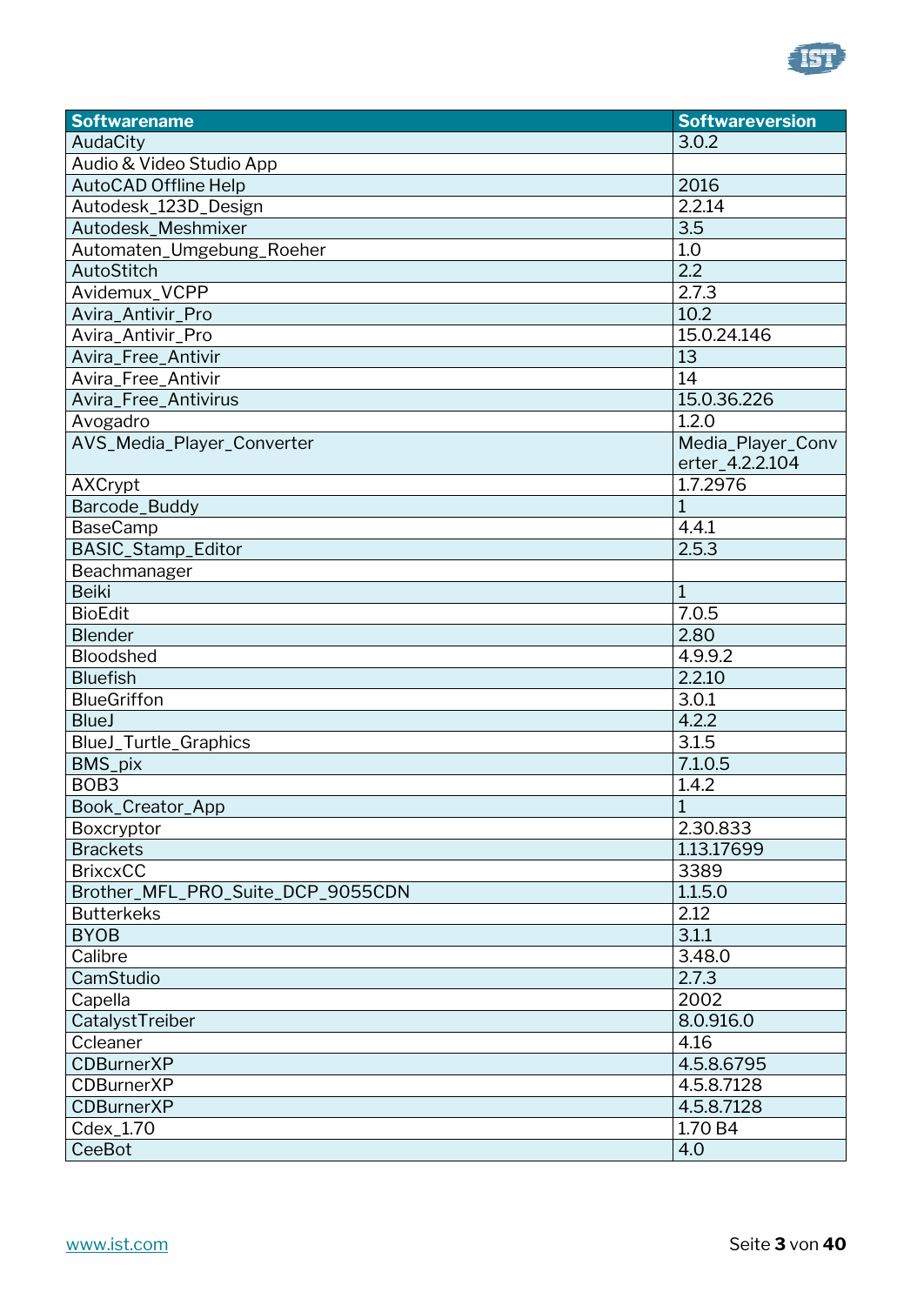

| <b>Softwarename</b>                      | <b>Softwareversion</b> |
|------------------------------------------|------------------------|
| CeeBot_Teen                              | 1.0                    |
| Celestron_Digital_Microscope_Suite       | 2.0                    |
| Cewe Fotobuch                            | 7.0.1                  |
| ChildsPlay                               | 1.6                    |
| Chromium                                 | 42                     |
| Cisco_Packet_Tracer                      | 8.0.1                  |
| Cisco_Packet_Tracer_Student              | 6.2                    |
| Citavi                                   | 5.1                    |
| Citrix_Online_Plugin_Web                 | Online_Plugin_Web      |
|                                          | 12.3.0                 |
| Citrix_Receiver                          | 14.1                   |
| Citrix_Receiver_Enterprise               | 13.4.300.10            |
| Classic_Shell                            | 4.2.5                  |
| ClassicShell                             | 3.6.5                  |
| ClassPad_Manager                         | Manager_3.0            |
| CMA_Coach_Lite                           | 6                      |
| CmapTools                                | 6.03                   |
| <b>CodeBlocks</b>                        | 17.12                  |
| CodeTwo_QR_Code_Desktop_Reader_Generator | 1.1.2.4                |
| ContextFree                              | 3.0.7                  |
| Coordinate Converter App                 |                        |
| CoreTemp                                 | <b>1.0RC6</b>          |
| Cornelsen_Einsterns_Schwestern_2         | 1.0                    |
| Crayon Physics Portable                  | $\mathbf{1}$           |
| Create_MYSQL_ODBC_Connector              | MYSQL_ODBC_Con         |
|                                          | nector_5.1.10          |
| Crimson_Editor                           | 3.70                   |
| CrypTool                                 | 1.4.41                 |
| CrypTool                                 | 2.0                    |
| CrypTool                                 | 2.1.7356.1             |
| CUBE_SVS_Schulverwaltungssoftware        | 1.0.2                  |
| DaVinci_Resolve                          | 12.5.6                 |
| Davinci_Resolve                          | 16.2.7008              |
| DB Browser für SQLite                    | 3.12.1                 |
| Debut                                    | DesktopVideoCaptu      |
|                                          | re                     |
| <b>DEEPL</b>                             | 1.17.1                 |
| Der_etwas_andere_Mathetrainer            | 1.0                    |
| Dev CPP                                  | 5.11                   |
| Dia                                      | 0.96.1                 |
| Dia                                      | 0.97.2                 |
| Diagram_Designer                         | 1.28                   |
| Diercke Grundschul Globus                | 2016                   |
| Diercke_Globus_Online                    | 3.2                    |
| Diercke_Grundschulatlas                  | 2.0                    |
| Digitale_Schulbuecher                    | Schulbuecher_1.1.0.    |
|                                          | 65                     |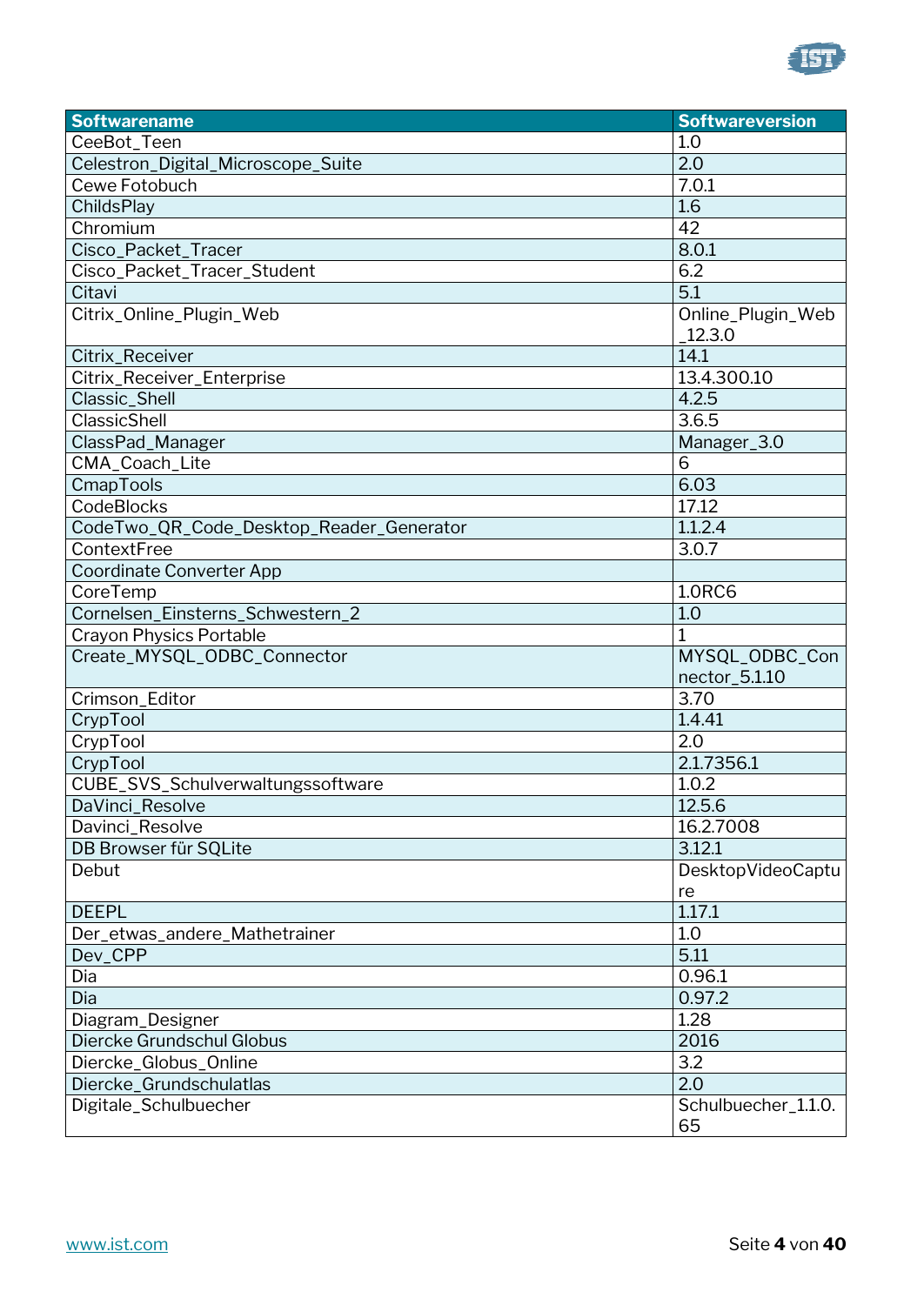

| <b>Softwarename</b>             | <b>Softwareversion</b> |
|---------------------------------|------------------------|
| Digitale_Schultasche_Grundstufe | Schultasche_Grund      |
|                                 | stufe_1.02             |
| Digitale_Tafelsoftware          | 3.7                    |
| Digitale_Tafelsoftware          | 3.7                    |
| Digitale_Tafelsoftware          | 3.7                    |
| DigitaleSchultasche             | 1.24                   |
| Digitalsimulator                | 5.57                   |
| DirectX_9                       | $9_11$                 |
| Disk_Defrag                     | 5.1                    |
| DisplayLink_Core_Software       | 8.4.3485.0             |
| <b>DOBOT Studio</b>             | 1.7.1                  |
| Doppelspalt_Versuch             | 3.3                    |
| <b>DORGnet_Assistent</b>        | 2.1.300                |
| <b>DreiDGeo</b>                 | 04.2000                |
| Dremel_3D                       | 0.9.10806              |
| Dremel_DigiLab_3D_Slicer        | 1.1                    |
| Easy Interactive Tools Ver.5.05 | 5.0.5.0                |
| Easy_Interactive_Driver         | 4.00                   |
| Easy_Interactive_Tools          | 4.21                   |
| easy_Whiteboard                 | Whiteboard_2.11        |
| EasyMP_Multi_PC_Projection      | 2.0                    |
| Eclipse_CPP_IDE                 | 2020.03                |
| Eclipse_CPP_IDE_2019            | 03                     |
| Eclipse_JAVA_IDE                | 2021.09                |
| Eclipse_JAVA_IDE_2019           | 03                     |
| Eclipse_x64                     | 4.7.3                  |
| ElsterFormular                  | 19.5                   |
| Enchanting                      | 0.2.4.3                |
| Encrypto                        | 1.0                    |
| Encrypto                        | 1.0.1                  |
| Energie Tycoon                  | 1.0                    |
| EOS                             | 2.1.0.10               |
| ESItronic_2.0_Demo              | 8.0.80                 |
| EUKLID_DynaGeo                  | 4.0                    |
| Exact_Audio_Copy                | 1.1                    |
| eXe Learning                    | 1.04.0                 |
| Ext2Fsd                         | 0.62                   |
| FabFORCE_DBDesigner             | 4.0.5.6                |
| Fabmaker_Slicer                 | 2.0.1                  |
| FileZilla                       | 3.23.0.2               |
| Filius                          | 1.10.3                 |
| <b>Filius</b>                   | 1.12.5                 |
| <b>Filius 1.12.5</b>            | 1.12.5                 |
| FilZip                          | 3.0.6                  |
| Finale_NotePad                  | 2012                   |
| Firestorm_Viewer                | 5.0.11.53634           |
| fischertechnik ROBOPro          | 4.6.6                  |
| FluidSIM_MecLab                 | 4.2                    |
|                                 |                        |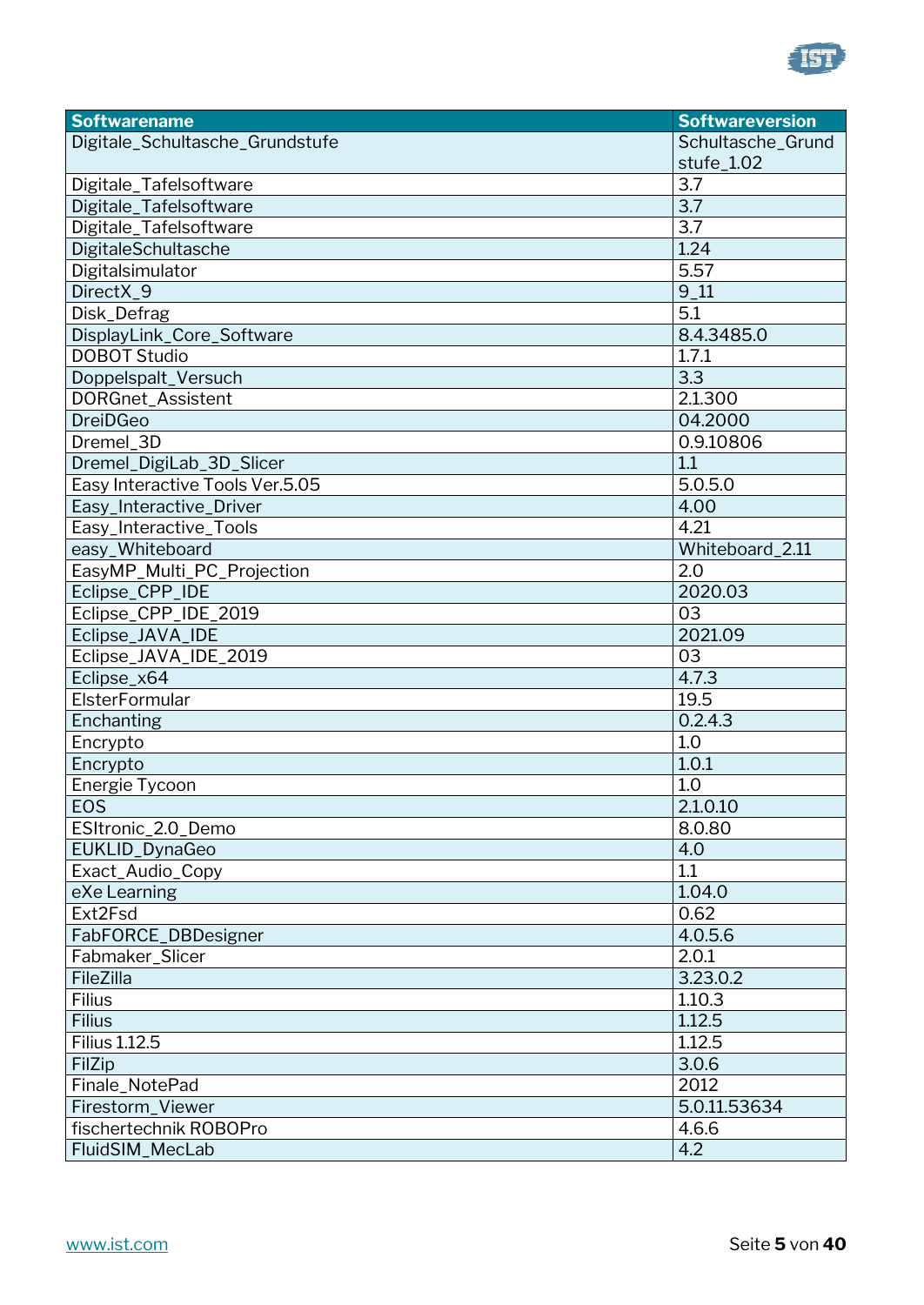

| <b>Softwarename</b>                     | <b>Softwareversion</b> |
|-----------------------------------------|------------------------|
| Flutter_stable                          | $1.7.8 +$ hotfix.4     |
| FMSLogo                                 | 3.61.0                 |
| FolienViewer                            | $\overline{2}$         |
| Foobar_2000                             | 1.3.17                 |
| Format_Factory                          | 3.8.0                  |
| Forte_Free                              | 9.2.1.0                |
| Foto_Mosaik_Edda                        | 1                      |
| Fotor App                               |                        |
| Foxit_Reader                            | 9.1.0.5096             |
| freac_free_audio_converter              | 1.032                  |
| Free_Audio_Converter                    | 5.1.7.215              |
| Free_Commander_XE_2021                  | 840                    |
| FreeCAD                                 | 0.16.6706              |
| FreeCAD                                 | 0.18.4                 |
| FreeCommander                           | 2009.02.b              |
| Freemake_Video_Converter                | 4.1.10                 |
| FreemakeVideoConverter                  | 4.1.4.3                |
| FreeMind                                | 1.0.1                  |
| FreeOCR                                 | 5.4                    |
| FreePascal_3_2                          | $\overline{2}$         |
| FreePascal_3_2                          | $\overline{2}$         |
| FreePascal_3_2                          | $\overline{2}$         |
| FreePDF                                 | 4.08                   |
| FreePDF                                 | 4.14                   |
| Freeplane                               | 1.5.18                 |
| Freeware_Schach                         | 3.49                   |
| Fritzing                                | 0.9.3                  |
| Funkyplot                               | 1.1.0                  |
| <b>Galactic Explorer for MERGE Cube</b> | 1.0.1.0                |
| <b>GameMakerStudio</b>                  | 2.2.0.343              |
| GanttProject                            | 2.8.11                 |
| Gapminder                               | 10                     |
| GBS_Bugtracker                          | 1.0                    |
| GBS_Bugtracker                          | 1.0                    |
| GCompris                                | 0.97                   |
| Geoboard                                | 1                      |
| GeoGebra                                | 4.2.51.0               |
| Geogebra                                | 5.0.498                |
| Geogebra                                | 6.0.564                |
| Geogebra App                            |                        |
| GeoGebra_Webstart                       | 4.0.41.0               |
| GeoGebraGeometry                        | 6.0.451                |
| GeoNext                                 | 1.74                   |
| Geschichte_Das_Alte_Rom                 | 1.0                    |
| GetFoldersize                           | 2.5.24                 |
| Ghostery                                | 2.9.3                  |
| Ghostscript                             | 9.22                   |
| <b>GIMP</b>                             | 2.10.20                |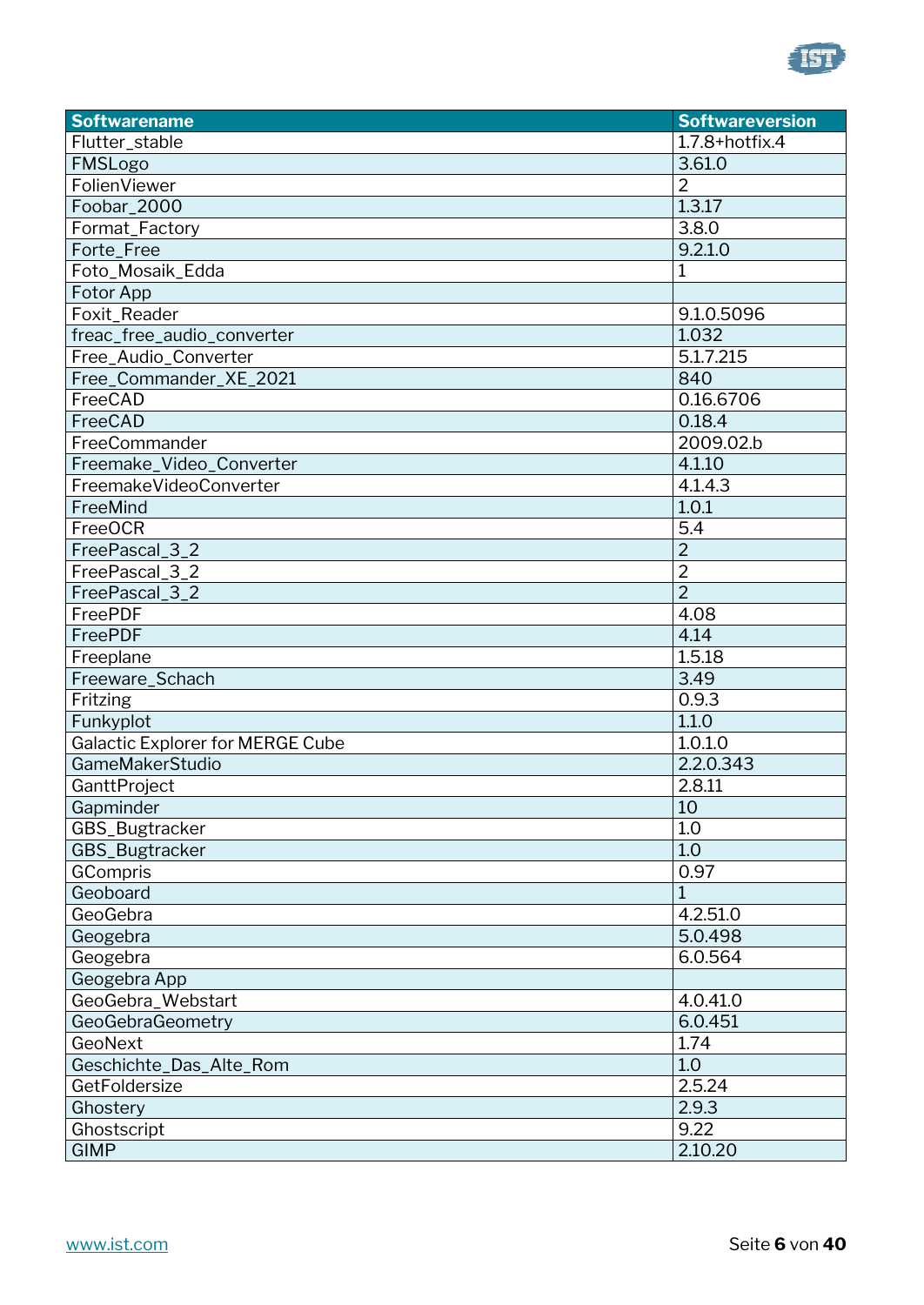

| <b>Softwarename</b>             | <b>Softwareversion</b> |
|---------------------------------|------------------------|
| GNU_Solfege                     | 3.22.2                 |
| GnuPG                           | $\overline{1}$         |
| Gnuplot                         | 5.2.7                  |
| Gobby                           | 0.5.0                  |
| Google_Chrome                   | 102.0.5005.63          |
| Google_Chrome                   | 13.0782112             |
| Google_Earth                    | 7.1.8                  |
| Google_Earth_Pro                | 7.3.2.5491             |
| Google_Picasa                   | 3.9                    |
| Google_Web_Designer             | 10.0.1.1024            |
| Google_Web_Designer             | 4.2.0.0802             |
| Gpg4win_Kleopatra               | 3.1.13                 |
| Grafstat                        | 4.459                  |
| Greenfoot                       | 3.6.1                  |
| Greenshot                       | 1.2.10.6               |
| Grips_ToDo_Projektverwaltung    | 3.0.59                 |
| <b>GUIBuilder</b>               |                        |
| GXTranscoder                    | 2.24.2980              |
| Hades_Editor                    | Editor_0.98f           |
| Hamster-Simulator               | 2.9.6                  |
| Hamster-Simulator-Light         | 2.0.2                  |
| Handbrake                       | 0.10.2                 |
| Hardcopy                        | 2015.01.16             |
| <b>HAXM</b>                     | 7.7.0                  |
| HeidiSQL                        | 11.3.0.6295            |
| HessGiss_2013                   | 2013_2014              |
| HessGISS_2014                   | 2014_2015              |
| Hot_Potatoes                    | 6.3                    |
| <b>HotPotatoes</b>              | 6.305                  |
| HP ProBook 450 Treiber          | G <sub>4</sub>         |
| HP_ProBook_450_G4               | Treiber                |
| hus_Struktogrammer              | 0.91                   |
| Image_Center                    | 1.07                   |
| Image_Mate                      | 4.0.221                |
| Image_Resizer                   | 3.1.2.0                |
| ImageJ                          | 1.45                   |
| Infrarecorder_0                 | $0_{-}53$              |
| Inkodo_App                      | 2.13.16.0              |
| Inkscape                        | $1.1.0 -$              |
| <b>InstaShare</b>               | 2.0.0.4                |
| Intel_HD_Graphics               | 21.20.16.4590          |
| Intel_Wireless_LAN_Driver_WIN10 | 19.60.0.7              |
| IntelliKey_USB_Patch            | 3.4                    |
| <b>IntelPROSet Wireless</b>     | 18.11.0                |
| Internet_Explorer               | Explorer_10            |
| IPEVO_Visualizer                | 1.5.0.5                |
| <b>IPython</b>                  | 1.0                    |
| IrfanView_inkl_Plugins          | 4.54                   |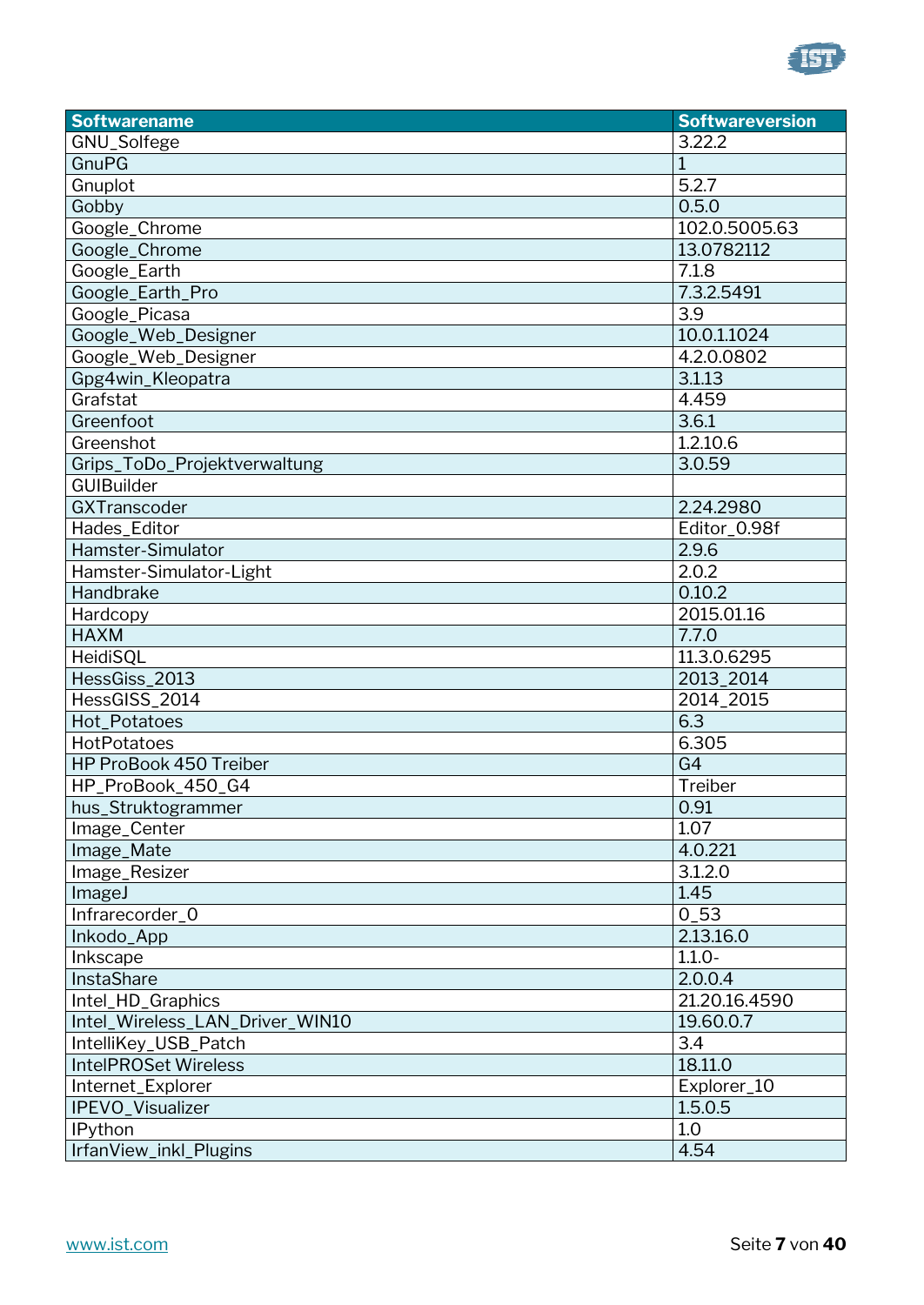

| <b>Softwarename</b>         | <b>Softwareversion</b> |
|-----------------------------|------------------------|
| IrfanView_Plugins           | 4.50                   |
| <b>iTALC</b>                | 2.0.1                  |
| <b>iTunes</b>               | 12.11.3.17             |
| IWO_Info_Blau               | 1.0                    |
| IWO_Info_Rot                | 1.0                    |
| Jahshaka                    | 2.0                    |
| Java_3D                     | 1.5.1                  |
| Java_7_SDK_Update           | 5                      |
| Java_7_SDK_Update           | $\overline{71}$        |
| Java_7_Update               | 6.0_Update_31_Dei      |
|                             | nstall                 |
| Java_7_Update               | 7.0_Update_21          |
| Java_7_Update               | 71                     |
| Java_8.0_Update             | 333                    |
| Java_Editor                 | Editor_12.0a           |
| Java_Hamster                | 29.6                   |
| Java_SDK                    | 14.0.1                 |
| Java_SDK                    | 14.0.2                 |
| Java_SDK                    | 15.0.0.0               |
| Java_SDK                    | 16.0.2.0               |
| Java_SDK                    | 17.0.0.0               |
| Java_SDK_8.0_Update         | 241                    |
| Java_SE_Development_Kit     | 10.0.2                 |
| Java_SE_Runtime_Environment | 10.0.2                 |
| JavaEditor_Daten            | 19.23                  |
| <b>iEdit</b>                | 5.5.0                  |
| JetBrains_PyCharm_Edu       | 2018.3                 |
| <b>JFlap</b>                |                        |
| Jmol                        | 14.30                  |
| K-Lite_Codec_Pack           | 14.5.2                 |
| K_ABC                       | 7.0 Update 4           |
| Kahoot_App                  | 1.0.4.0                |
| Kara                        | 1.0                    |
| Kara_All                    | $\mathbf{1}$           |
| KarloD                      | v2.20                  |
| Kaspersky_Antivirus         | 2014                   |
| Kaspersky_Endpoint_Security | 10.3.0.6294            |
| KeePassXC                   | 2.6.6                  |
| Kinderbrauser               | 5.0                    |
| Kleine_Hessen               | 1                      |
| Klett_Lernen_App            | 2.2.0.0                |
| KompoZer                    | 0.8 <sub>b3</sub>      |
| Krita                       | 4.1.5                  |
| Kurs42                      | 3.22.3.305             |
| Kurvenprofi                 | 5.1.1                  |
| KZBV_DPF                    | 2.5.0                  |
| Ladibug                     | 3.3.1                  |
|                             |                        |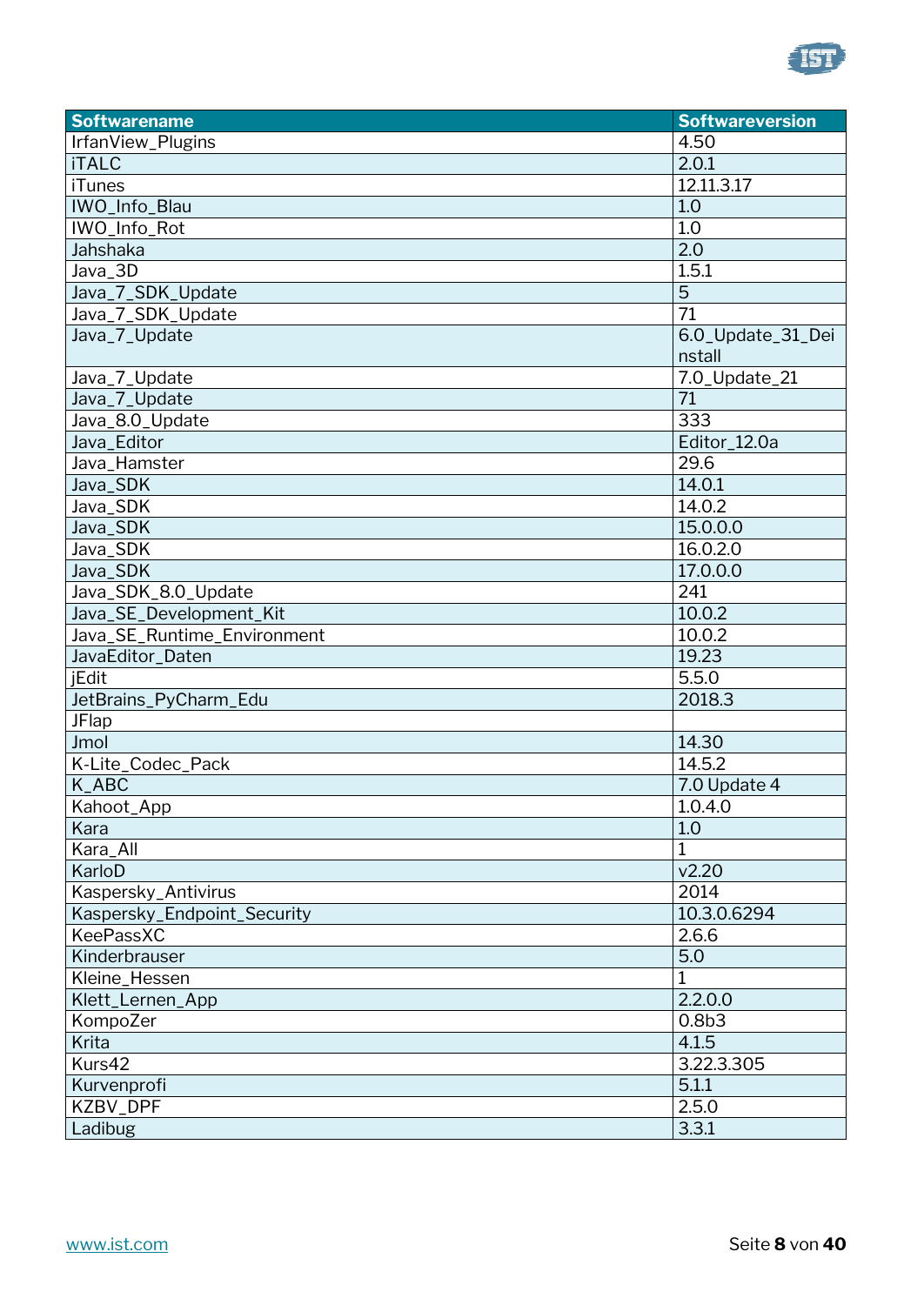

| <b>Softwarename</b>                                                 | <b>Softwareversion</b> |
|---------------------------------------------------------------------|------------------------|
| LAME_Codec_Audacity                                                 | Codec_Audacity_3.      |
|                                                                     | 99.3                   |
| LAME_Encoder                                                        | 3.99.5                 |
| Lansweeper_5                                                        | $5_1$                  |
| Lazarus                                                             | 2.2.0                  |
| LDAP_Admin                                                          | 1.8.3                  |
| LEGO_Education_SPIKE                                                | 2.0.1                  |
| LEGO_Fantom_Driver_for_the_NXT                                      | 1.1.3                  |
| LEGO_LME_EV3_Weltraum_Expedition                                    | 1.4.2                  |
| LEGO_LME_EV3_Weltraum_Expedition                                    | 1.4.2                  |
| LEGO_Mindstorms_EV3                                                 | Mindstorms_EV3_P       |
|                                                                     | atch                   |
| LEGO_Mindstorms_EV3                                                 | Mindstorms_EV3_S       |
|                                                                     | pace                   |
| Lego_Mindstorms_EV3                                                 | v1.4.2                 |
| LEGO_Mindstorms_EV3_Plugin                                          | $\mathbf 1$            |
| LEGO_Mindstorms_NXT                                                 | 2.1.6                  |
| LEGO_Mindstorms_NXT_Driver                                          | 1.16.769               |
| LEGO <sup>®</sup> MINDSTORMS <sup>®</sup> Education EV3 Classroom   | 1.5                    |
| LEGO <sup>®</sup> _MINDSTORMS <sup>®</sup> _Education_EV3_Classroom | 1.5.2                  |
| Leica                                                               | 1.8                    |
| Lejos                                                               | 0.9.1                  |
| Lejos                                                               | 0.9.1                  |
| LibreCAD                                                            | 2.1.3                  |
| LibreOffice                                                         | 5.0.4                  |
| LibreOffice                                                         | 7.0.0.3                |
| LibreOffice                                                         | Office_3.5.2_Deinst    |
|                                                                     | allation               |
| LIPP_Deutsch                                                        | Deutsch_43.2           |
| <b>LIPP Fahrrad</b>                                                 | Fahrrad 43.2           |
| LIPP_Mathe                                                          | Mathe_43.2             |
| <b>LMMS</b>                                                         | 1.1.3                  |
| <b>LMMS 1.2.2</b>                                                   |                        |
| Logger_Pro                                                          | 3.14.1                 |
| LogikSim                                                            | 0.6.4                  |
| Logisim                                                             | 2.7.1                  |
| Logitech_Webcam                                                     | 3.0                    |
| Logitech_Webcam_Software                                            | 2.51                   |
| Loom                                                                | 0.95.0                 |
| Ludwig                                                              | 3.0.10                 |
| <b>LuPO</b>                                                         | 2.1.4.5                |
| M8! - Mindmap App                                                   |                        |
| Macromedia_Authorware_Web_Player                                    | Authorware_Web_P       |
|                                                                     | layer_1.0              |
| Macromedia_Authorware_Web_Player_Plugin                             | 1.0                    |
| Magix_Foto_Grafik_Designer                                          | 2012                   |
| Magix_Foto_Grafik_Designer                                          | Foto_Grafik_Design     |
|                                                                     | er_2013                |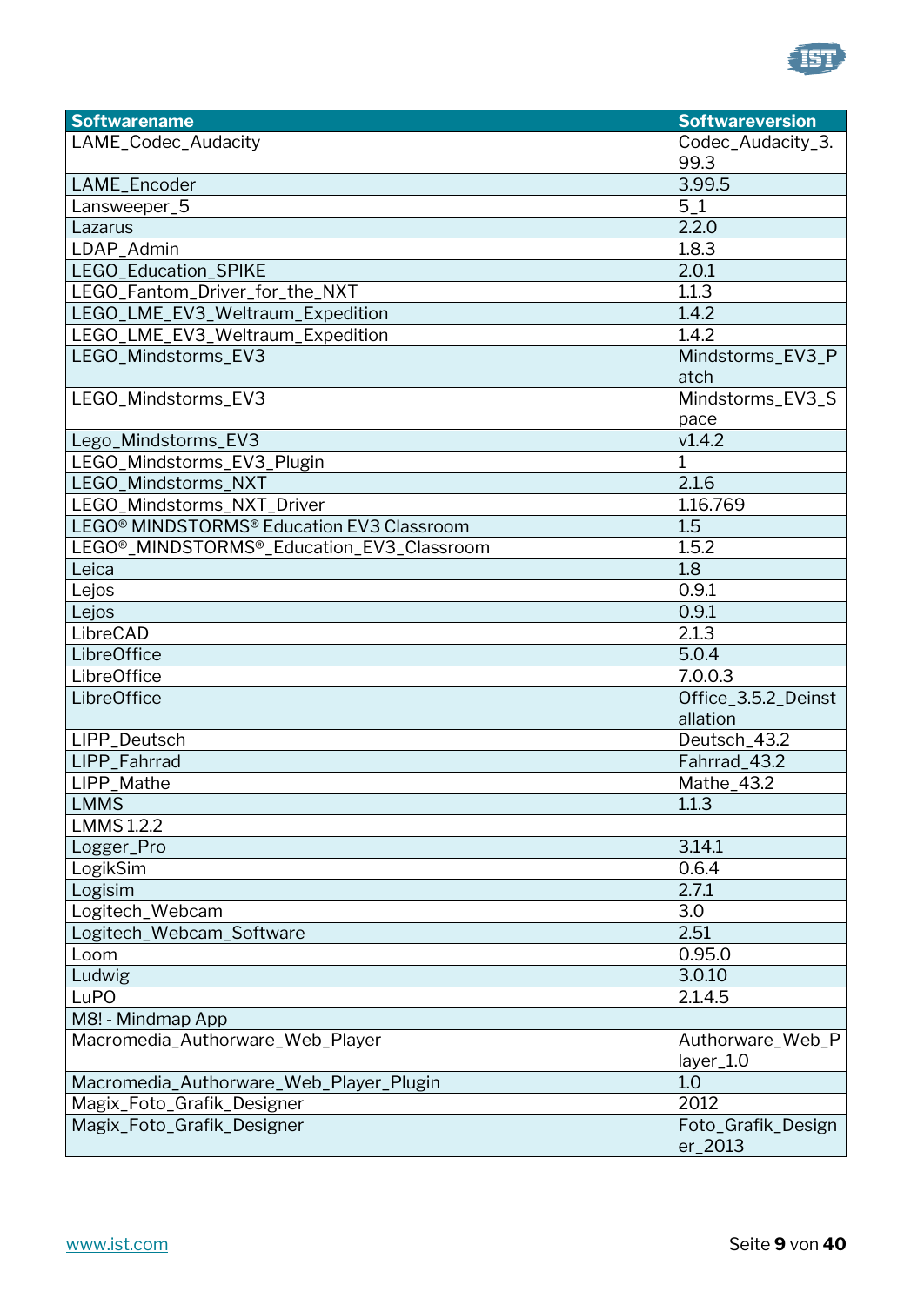

| <b>Softwarename</b>                   | <b>Softwareversion</b> |
|---------------------------------------|------------------------|
| Magix_Foto_Grafik_Designer            | Foto_Grafik_Design     |
|                                       | er_2015                |
| Magix_Fotos_2013_Deluxe_Update        | 12.0.2.78              |
| MAGIX_Music_Maker_Free                | 28.0.1.19              |
| MAGIX_Music_Maker_Jam_App             | 3.1.1.0                |
| Magix_MusicMaker                      | 1.7.2867               |
| MAGIX_Photo_Graphic_Designer          | 16.0.0.55248           |
| Magix_Web_Designer                    | 2012                   |
| <b>MAirList</b>                       | 5.0.1                  |
| mAirList 6.3                          | 6.3.14 (Build 4445)    |
| MarkdownPad                           | 10.0                   |
| Mastertool_Lehrer                     | 6.2                    |
| <b>Matchbox Equations App</b>         |                        |
| Mathegrafix                           | 10.4                   |
| Mathematics_Addin                     | $\pmb{\mathsf{X}}$     |
| Mathematik_alpha                      | 2019                   |
| MathType                              | 6.9                    |
| <b>MAXIMA</b>                         | 5.30                   |
| mBlock                                | 3.4.11                 |
| mBlock                                | 5.2.0                  |
| Media Player Classic Home             | 1.7.10                 |
| Media_World_2006                      | World_2006_2007        |
| MediaInfo                             | 0.7.73                 |
| Mega                                  | 5.1                    |
| <b>Metroshot App</b>                  |                        |
| MicroCapture                          | 2.51                   |
| Microsoft Office 2010 Service Pack 2  |                        |
| Microsoft_Edge                        | 102.0.1245.30          |
| Microsoft_Excel_Viewer                | 2007                   |
| Microsoft_Expression_Web              | 4.0.1460.0             |
| Microsoft_Hotfix                      | KB2664888              |
| Microsoft_Mathematics                 | 4.0                    |
| Microsoft_NET_Framework               | 3.5                    |
| Microsoft_NET_Framework               | 4.7.2                  |
| Microsoft_NET_Framework_DeveloperPack | 4.8.03761              |
| Microsoft_Office_Compatibility_Pack   | 4.0                    |
| Microsoft_Office_Lang_Pack_Deutsch    | 2016                   |
| Microsoft_Office_Language_x86         | 2013                   |
| Microsoft_OneNote_Home_Student_2016   | 16.0.12527.20278       |
| Microsoft_Patch                       |                        |
| Microsoft_Photo_Story                 | 3                      |
| Microsoft_PowerPoint_Viewer           | 2010                   |
| Microsoft_Security_Essentials         | 2.1                    |
| Microsoft_Security_Essentials         | 4.8                    |
| Microsoft_Silverlight                 | 5.1.41105.0            |
| Microsoft_Silverlight                 | Silverlight_Deinstall  |
| Microsoft_Visual_Studio_Community     | 2015                   |
| Microsoft_Visual_Basic_PowerPacks     | 10.0                   |
|                                       |                        |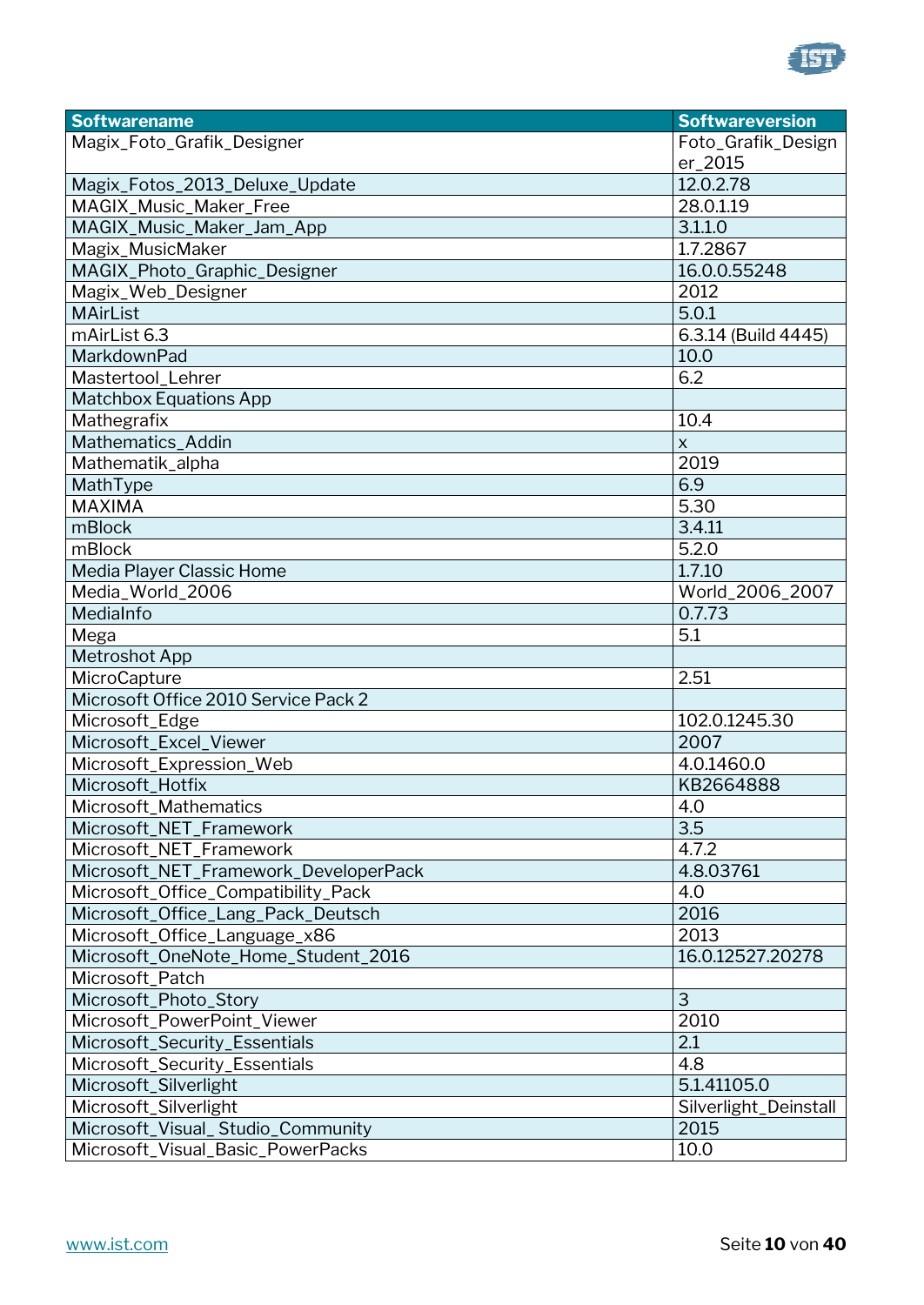

| <b>Softwarename</b>                   | <b>Softwareversion</b> |
|---------------------------------------|------------------------|
| Microsoft_Visual_Basic_Runtime        | 6.0                    |
| Microsoft_Visual_C++                  | 2010                   |
| Microsoft_Visual_Studio               | 2019                   |
| Microsoft_Visual_Studio_Code          | 1.64.2                 |
| Microsoft_Visual_Studio_Express       | 2010                   |
| Microsoft_Visual_Studio_Express       | 2012                   |
| Microsoft_Visual_Studio_Express       | 2015                   |
| Microsoft_Whiteboard_App              | 19.10211.2976.0        |
| Microsoft_Windows_Installer           | Windows_Installer_     |
|                                       | 4.5                    |
| Microsoft_Word_Viewer                 | 2003                   |
| Microsoft_XNA_GameStudio              | 4.0                    |
| <b>MikTEX</b>                         | 2.9.7086               |
| <b>MikTEX</b>                         | 2.9.7269               |
| MimioStudio                           | 12.3.0                 |
| MindJet_MindManagerSmart              | 2.13                   |
| MindManager_Smart                     | 2.1.3                  |
| <b>Minecraft Education</b>            | 1.17.32.00             |
| MiniTool MovieMaker                   | 2.8                    |
| Mirage_Driver_TightVNC                | 2.0.301                |
| MIT_App_Inventor_Tools                | 2.3.0                  |
| Mitsubishi_SWOD5_ALVLS-G              | 2.32                   |
| MonkeyJam                             | 3.0 <sub>b</sub>       |
| <b>MOPS</b>                           | 1.0.0                  |
| Mozilla_Firefox                       | 101.0                  |
| Mozilla_Firefox_Addon_SQLite_Manager  | 0.8.3.1                |
| Mozilla_Firefox_ESR                   | 52.1.1                 |
| Mozilla_Firefox_ESR                   | 78.6.0                 |
| Mozilla_Firefox_IDC_about_cookies_3_7 | $\overline{2}$         |
| Mozilla_Thunderbird                   | 60.7.0                 |
| MPLAB_Tools                           | 8.92                   |
| MPLABX_X_IDE                          | 5.00                   |
| Mr Body for MERGE Cube                | 1.0.1.0                |
| <b>MSW</b>                            | Logo                   |
| MSXML_4.0_SP3                         | 4.0_SP3_Parser         |
| MultiLab                              | 4.20.3500              |
| MultiLab4                             | 4.13.0500              |
| <b>Musescore</b>                      | 3.4.2                  |
| MuseScore 3                           | 3.6.2.548021803        |
| Muvizu_Play                           | 2015.11.17.01          |
| <b>MyDrive</b>                        | 1.3                    |
| <b>MyPublicWiFi</b>                   | 22.2                   |
| MySQL_Workbench                       | 6.3.10                 |
| MySQL_Workbench_Paket                 | 6.3.10                 |
| <b>NetDrive</b>                       | 2.3.2                  |
| netemul                               | 1.0                    |
| netfabb                               | 6.4                    |
| <b>Netflix</b>                        | 6.98.1805.0            |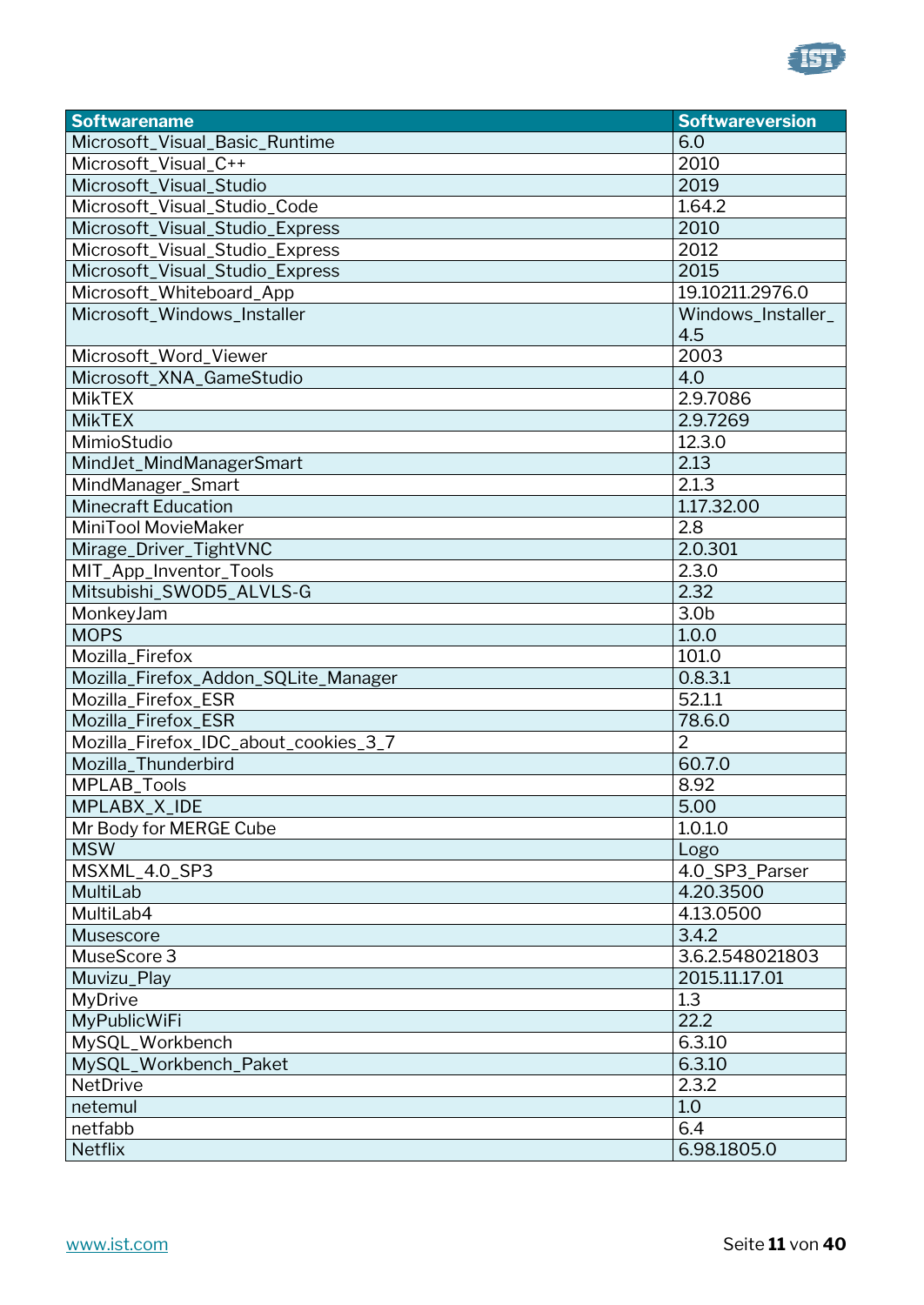

| <b>Softwarename</b>                        | <b>Softwareversion</b> |
|--------------------------------------------|------------------------|
| Niki                                       | 2.0                    |
| Nitro_Reader                               | 5.5.9.2                |
| Node.js                                    | 16.14.0                |
| Northern_Sky                               | Sky_2.4.1              |
| Notepad++                                  | 8.1.1                  |
| Notepad++                                  | 8.1.4                  |
| Numpy                                      | 1.0                    |
| Nvidia_Grafikkartentreiber                 | 353.62                 |
| <b>NVU</b>                                 | 3.7                    |
| Object_Draw                                | 1.4                    |
| OBS_Studio                                 | 24.0.3                 |
| OCS_Inventory_NG_Agent                     | 2.4.0.0                |
| OCSNG_Windows_Agent                        | 2.0.5                  |
| OFT <sub>2</sub>                           | 2.0.9.2                |
| OldCalculator                              | 1.0                    |
| OnlyOffice_Desktop_Editors                 | 5.4                    |
| OnlyOffice_Desktop_Editors                 | 6.2.0                  |
| Open Roberta Connector                     | 1.3.0                  |
| Open-Sankore                               | 2.5.1                  |
| OpenBoard                                  | 1.5.3                  |
| OpenMetroMap                               | $\mathbf{1}$           |
| <b>OpenOffice</b>                          | 4.1.5                  |
| OpenOffice4Kids                            | 1.3                    |
| OpenSCAD                                   | 2015.03.02             |
| OpenShell                                  | Menu                   |
| OpenShell_Menu                             | 4.4.1.43               |
| OpenShot                                   | 2.4.3                  |
| Opera                                      | 26.0                   |
| Optoma_Smart_DC_Pro                        | 1.2.2.28               |
| Packet_Tracer                              | 3.2                    |
| Paint.NET                                  | 4.2.10                 |
| PapDesigner                                | 2.2.0.8.04             |
| Passbild_Generator                         | 4.0                    |
| PDF24_Creator                              | 10.0.12                |
| PDF24_Creator                              | Creator_5.6.0          |
| PDF_Architect                              | 5.1.28.35989           |
| PDF_Architect                              | 6.1.24.1862            |
| PDF_XCHANGE_VIEWER                         | XCHANGE_VIEWER         |
|                                            | 2.5                    |
| PDFArchitect                               | 1.2.97                 |
| PDFCreator                                 | 4.0.2                  |
| PDFsam                                     | 2.2.4                  |
| Pencil                                     | 0.4.4 <sub>b</sub>     |
| Pencil <sub>2d</sub>                       | 0.5.4 <sub>b</sub>     |
| Pencil <sub>2d</sub>                       | 0.6.1.1                |
| Periodensystem der chemischen Elemente App |                        |
| Periodensystem_der_chemischen_Elemente_App | 1.17.0.39              |
| Perpustakaan                               | 4.0.54                 |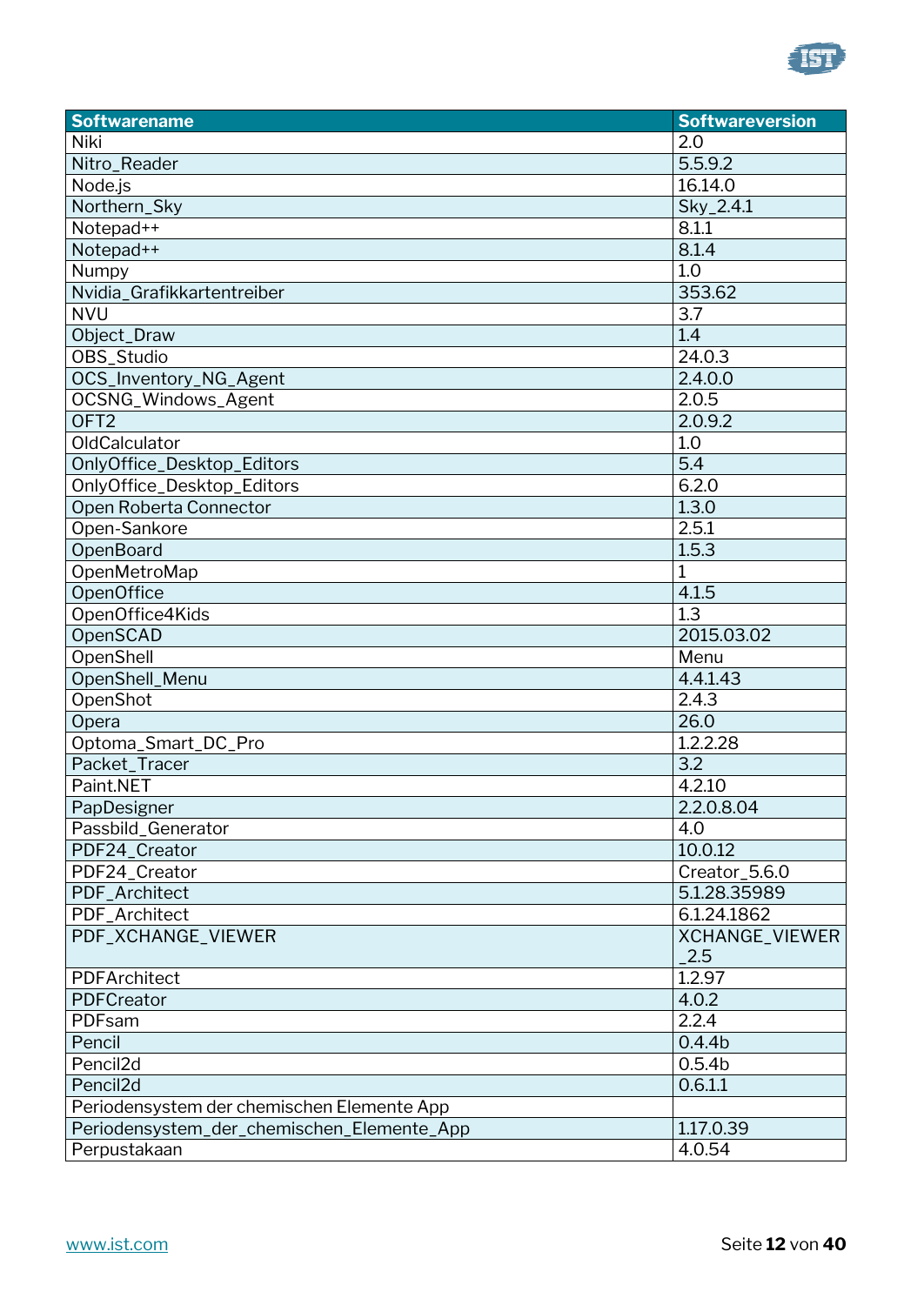

| <b>Softwarename</b>                | <b>Softwareversion</b> |
|------------------------------------|------------------------|
| pGina_fork                         | 3.9.9.12               |
| Phase                              | 5.3                    |
| Phase                              | 5.6.2.3                |
| Phase                              | 5.62                   |
| PhotoFiltre                        | 7.2.1                  |
| PhotoLib                           | 4.0                    |
| PhotoScape                         | 3.7                    |
| Phywe measureAPP                   | 1.3.7                  |
| Piano_10_App                       | 2.2.1.0                |
| PicoLog                            | 5.24.2                 |
| PicoScope_Oscilloscope             | 6.10.16                |
| Pixelnet                           |                        |
| PointoFix                          | 1.5                    |
| Pop_Art_Studio                     | 6.4                    |
| Portable_Python                    | Python_2.7.5.1         |
| PostgreSQL                         | 9.5                    |
| Povray                             | 3.6.1c                 |
| <b>POVRAY</b>                      | 3.7                    |
| PowerPoint_Mobile_App              | 16001.12325.2003       |
|                                    | 2.0                    |
| Praxis_Upgrade                     | 1.9.0.220              |
| Presenter                          | 6.8.1.1                |
| PriMus_Free                        | 1.1.0.11527            |
| Processing                         | 3.3.6                  |
| progPIC                            | 4.1                    |
| ProjectLibre                       | 1.7                    |
| Prompt                             | 7.5.01                 |
| proTeXt                            | 1.0                    |
| Prowise_Presenter                  | 9.7.5                  |
| PSI_In_Application_Plugin          | 1.0.269                |
| PSPad                              | 4.5.7                  |
| PureBasic                          | 5.41                   |
| Putty                              | 0.76                   |
| PyCharm Community Edition 2021.2.3 | 212.5457.59            |
| PyGame                             | 1.0                    |
| Python                             | 2.7.15                 |
| Python                             | 3.3.0                  |
| Python                             | 3.8.2                  |
| QR_Scanner_Plus_App                | 1.7.0.0                |
| qStopMotion                        | 2.5.0                  |
| Quicktime_Lite                     | $Life_4.1$             |
| <b>QuickTimePlayer</b>             | 7.79.80.95             |
| QuizPro                            | 4.53                   |
| Racket                             | 6.2.1                  |
| RealPlayer                         | 16.0.1.18              |
| Reaper                             | 0.999                  |
| <b>ReaPlugs</b>                    | 2.36                   |
| Reflector                          | 2.7.7.0                |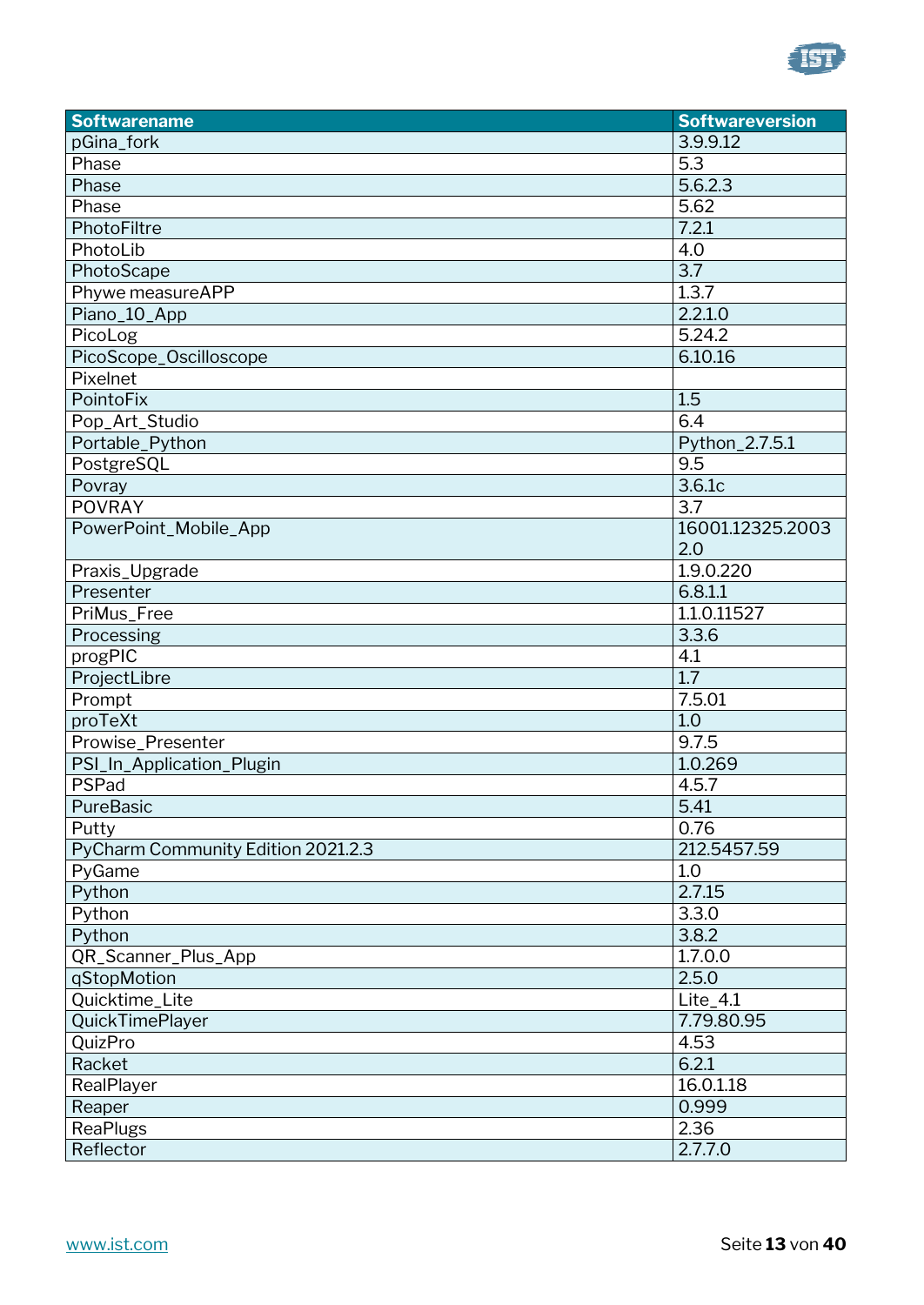

| <b>Softwarename</b>             | <b>Softwareversion</b>             |
|---------------------------------|------------------------------------|
| Remasp                          | 1.0                                |
| <b>Repetier Host</b>            | 2.1.5                              |
| ROBO_Pro                        | Pro_Demo                           |
| RoboLab                         | 2.0.3                              |
| RoboLab                         | 2.5.2                              |
| RoboLab                         | 2.5.4                              |
| RoboLab                         | 2.9                                |
| RoboPro                         | 4.2.4                              |
| Robot_Karol                     | 2.3                                |
| Ruby                            | 2.5.0.1                            |
| Rubykara_Kiel_10                | 2014                               |
| RunCode_Karol_Clone             | 1.0                                |
| Safari                          | 5.1.7                              |
| Satsuki_Decoder_Pack            | 5.4.0                              |
| Schild_NRW                      | 2.0.1.7                            |
| Schlaumäuse                     | $\mathbf 1$                        |
| <b>Schriftart</b>               | Grundschrift                       |
| Schriftart                      | SAS                                |
| Schriftart DR                   | <b>BY</b>                          |
| Scope                           | 1.46.0                             |
| Scratch                         | 1.4                                |
| Scratch2_OfflineEditor          | 461                                |
| Scratch_Desktop                 | 3.29.1                             |
| Screencast_O_Matic              | 2.1.8                              |
| <b>Scribus</b>                  | 1.4.7                              |
| <b>Scribus</b>                  | 1.5.4                              |
| Secret_Ear_Designer_Education   | 4.4.1.51728                        |
| Segmenti                        | 5.0.1                              |
| Segmenti                        | 5.02                               |
| <b>SelfHTML</b>                 | 100.03                             |
| Seterra                         | 4.01                               |
| SharpDevelop                    | 5.1.0.5216                         |
| Shotcut                         | 19.01.27                           |
| Shotcut_21_05                   | 18                                 |
| Siemens_Logosoft                | Logosoft_v7                        |
| SimCity                         | 2000                               |
| Sinutrain_for_Sinumerik_Operate | 4.8                                |
| SketchUp_2017                   | 17.2.2555                          |
| Sketchup_Make                   | 2016                               |
| <b>Skitch</b>                   | 2.3.2.176                          |
| Skype                           | 7                                  |
| Skype                           | 8.42                               |
| <b>SL-PPS</b>                   | 8.000.008                          |
| <b>SL-QS100</b>                 | 7.020.018                          |
| Small_Basic                     | 1.2                                |
| Smart_10_6_94_0                 | 10_6_94_0_Uninsta<br>$\mathsf{II}$ |
| SMART_Image_Mate                | 1.0.0.0                            |
|                                 |                                    |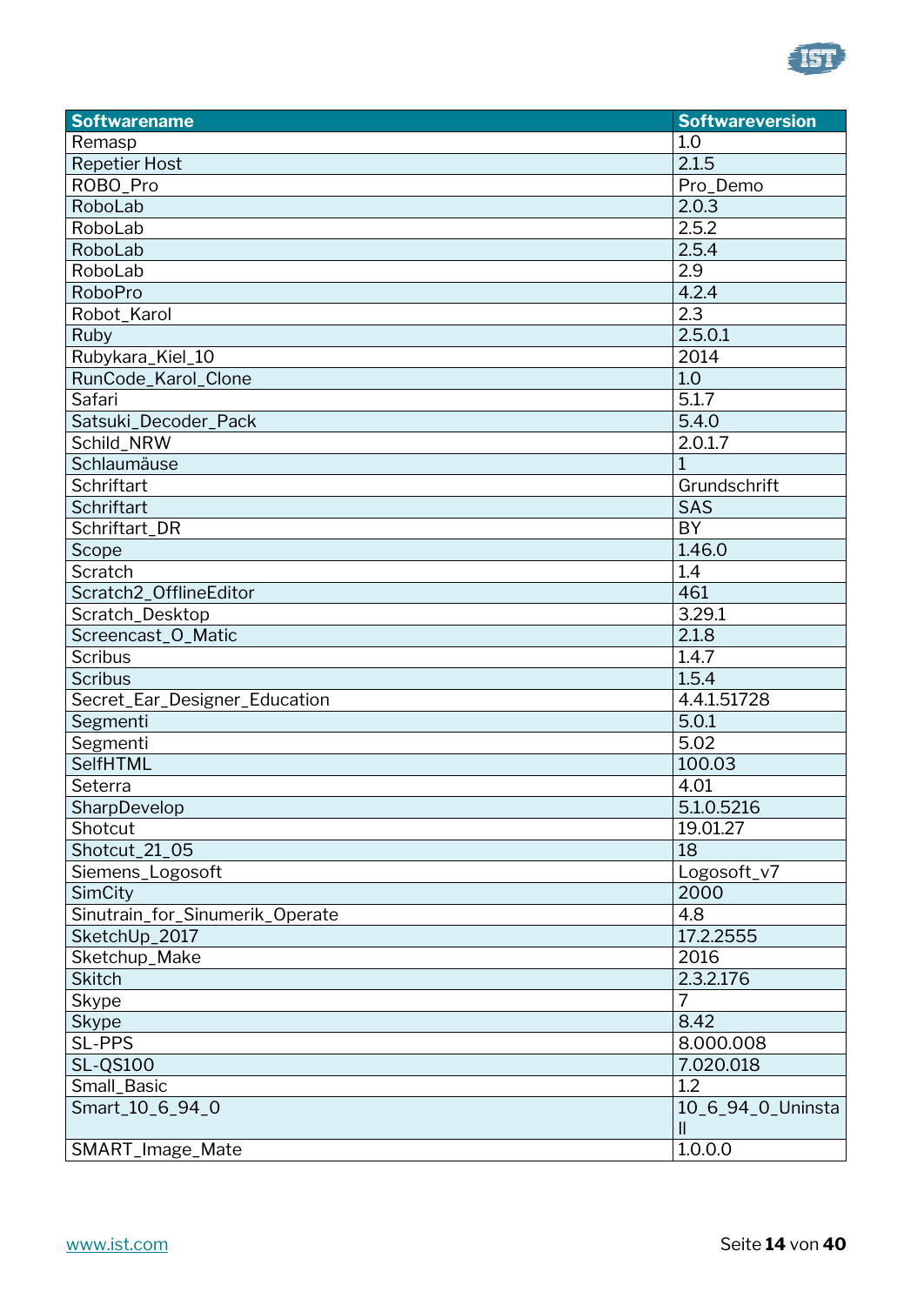

| <b>Softwarename</b>                  | <b>Softwareversion</b> |
|--------------------------------------|------------------------|
| Snap                                 | 4.2.1.3                |
| Snap4Arduino                         | 1.0 beta               |
| Sofie                                | 2.0.0.6                |
| SoftMaker FreeOffice 2018            | 1.0.4910               |
| Software_Treiber_Mikroskopkamera_BMS | Treiber_Mikroskopk     |
|                                      | amera_BMS_tCam         |
| Solid_Edge_Academic                  | 2019                   |
| Sonic_PI                             | 2.11.1                 |
| Sound                                | Memory                 |
| Soundplant                           | 47                     |
| Spatial_Commander                    | 2.3.4                  |
| sPlan                                | $\overline{7.0}$       |
| Squeak                               | 4.3                    |
| Steinberg_Sequel_LE                  | Sequel_LE_2            |
| Stellarium                           | 0.20.2                 |
| Stencyl                              | 3.00                   |
| Stop_Motion_Studio                   | 1                      |
| Stop_Motion_Studio_App               | 2.5.1.0                |
| Structorizer                         | 3.30.08                |
| Struktler                            | 2.0                    |
| Struktogrammer                       | 0.0.45                 |
| Stykz                                | 1.0.2                  |
| Sumatra_PDF                          | 2.4                    |
| Super_2012_Build                     | 2012 Build 53          |
| <b>SuperTux</b>                      | 0.6.1                  |
| SweetHome3D                          | 6.2                    |
| SWI-Prolog                           | 6.2.6                  |
| SWI_Prolog                           | 8.3.6                  |
| SyncBackFree                         | 8.5.17.0               |
| Synfig_Studio                        | 1.2.2.286f1            |
| Target_3001                          | 17                     |
| TB_Comenius_MULTI_Touch              | 6.0.0.1                |
| TB_Comenius_MULTI_Touch_Driver       | 6.0.1.1                |
| Teamviewer                           | 15.6.7                 |
| TempleOfTangram                      |                        |
| <b>TexMaker</b>                      | 5.0.3                  |
| TeXstudio                            | 2.12.8                 |
| TFK_Schulfilter_Plus_Console         | 5.1                    |
| The_Simple_Green_Screen_App          | 1.1.14.0               |
| Thonny                               | 3.3.10                 |
| ThoriumReader_App                    | 1.1.1.0                |
| TI_Connect                           | 1.6                    |
| Tiger_Jython                         | 2.16.05                |
| Tiger_Tom                            | 3                      |
| Tiger_Tom                            | $\overline{4}$         |
| TightVNC                             | 2.8.11                 |
| Timesync                             | 1.70                   |
| TINspireCXPremiumTeacherSoftware     | 5.1.3.73               |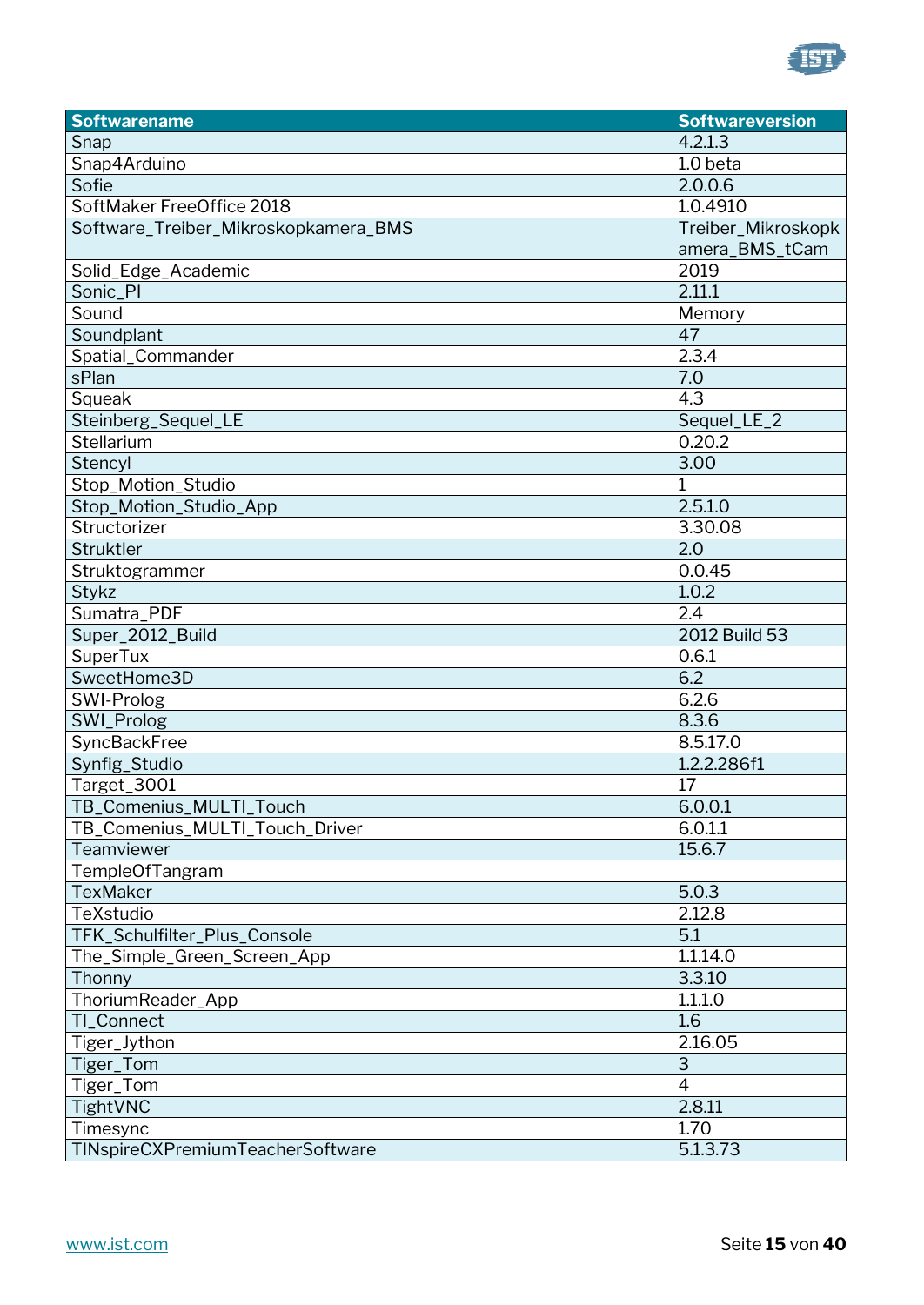

| <b>Softwarename</b>           | <b>Softwareversion</b> |
|-------------------------------|------------------------|
| TinyPic                       | 3.18                   |
| Tipp10                        | 2.1.0                  |
| Ton_Film_Schere               | Film_Schere_Music      |
|                               | Maker                  |
| Total_Commander               | 9.5.1                  |
| <b>Tracker</b>                | 5.1.3                  |
| Trainingskurs_Rechtschreibung | 1.0                    |
| TrueCrypt                     | 7.1a                   |
| tsMuxeR                       | 2.6.12                 |
| <b>TurboPlot</b>              | 3.7e                   |
| Tux_Paint                     | 0.9.22                 |
| Tux_Type                      | 14.0                   |
| <b>TuxPaint</b>               | 0.9.23                 |
| TuxPaint_Stamps_2018_09       | 01                     |
| TYPO3_CMS                     | 8.2.1                  |
| UFraw                         | 0.19.2                 |
| Ultimaker_Cura                | 5.0.0                  |
| Ultimate_Cura                 | 3.4.1                  |
| <b>UltraVNC</b>               | 1.2.1.1.0              |
| Umlet                         | 12.2                   |
| <b>Unity Hub</b>              | 2.4.5                  |
| USBLogon                      | 1.6.2.3                |
| VeraCrypt                     | 1.24.7                 |
| Veyon_Client                  | 3.99.7.0               |
| Veyon_Client                  | 4.4.2.0                |
| Veyon_Master                  | 3.99.7.0               |
| Veyon_Master                  | 4.4.2.0                |
| VianaNET                      | 5.5                    |
| Videomomente App              |                        |
| Videomomente_App              | 6.3.9654.20464         |
| Violet_UML_Editor             | 2.1.0                  |
| Virtual_CloneDrive            | $\overline{5.5.2.0}$   |
| Virtual_Moon_Atlas            | 6.0                    |
| VirtualBox                    | 5.1.24                 |
| <b>VIS</b>                    | 3.2.1.0                |
| VIS_300_Hi_Speed              | 300_Hi_Speed_Sca       |
|                               | nner                   |
| VIS_360_Hi_Speed_Scanner      | 3.2.1.0                |
| Visual_Basic_Expres_2010      | 10.0.30319             |
| Vivaldi                       | 4.2.2406.48            |
| Vivaldi                       | 5.2.2623.39            |
| VLC_Player                    | 3.0.17.4               |
| VLC_Player_Portable           | 2.2.2                  |
| <b>VMware_Player</b>          | 12.5.5                 |
| <b>Vokabel App</b>            |                        |
| VSKY_Twain                    | 1.1                    |
| WampServer                    | 3.1.9                  |
| WavePad                       | 6.12                   |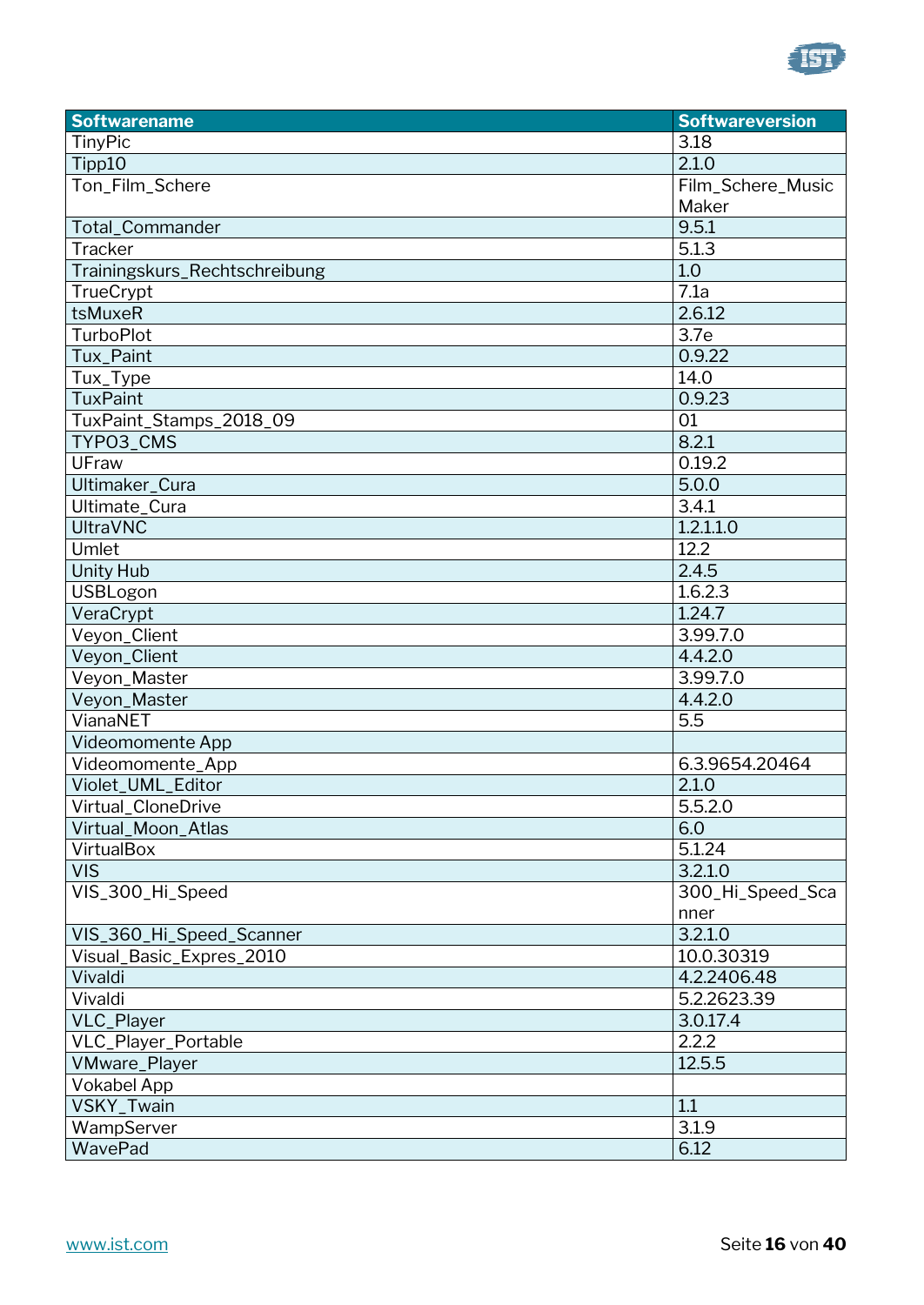

| <b>Softwarename</b>         | <b>Softwareversion</b>     |
|-----------------------------|----------------------------|
| Weaverslave                 | 3.9.18                     |
| WebEdition                  | 6.2.1.0                    |
| Webocton_Scriptly           | 0.8.95.6                   |
| WebWeaver                   | 6.0.0.200                  |
| WinCmapLite                 | 5.04.02                    |
| WinCmapTools                | 5.05                       |
| Windows Leistungsberechnung | 1.00.00                    |
| <b>Windows Relais</b>       | 1.00.00                    |
| Windows_7_Language          | 7                          |
| Windows_Annivesary_Update   | 10                         |
| Windows_Camera_App          | 2018.825.100.0             |
| Windows_Essentials          | 2012                       |
| Windows_Live_Essentials     | 15.4.3555                  |
| Windows_Live_Movie_Maker    | 2011                       |
| Windows_Live_Movie_Maker    | Live_Movie_Maker_          |
|                             | 16.4.3505.0912             |
| Windows_SP1_x64             | 7                          |
| Windows_SP1_x86             | 7                          |
| Windows_Update_Delphi       | Update_Delphi_KB9<br>17607 |
| WinFACT_DEMO                | 9.1.1.511                  |
| Winmail_Opener              | 1.6                        |
| WinPcap                     | 4.1.3                      |
| WinRAR                      | 5.50                       |
| Winterfest                  | 1.02                       |
| <b>WINZD_2015</b>           | 2015_08                    |
| WinZip                      | 3.1                        |
| Wireless_Connection         | 4.0.35                     |
| Wireshark                   | 1.12.4                     |
| <b>WMP_Plugin</b>           | 10.6.94.0                  |
| Wo_liegt                    | X                          |
| WordPress                   | 4.8.3                      |
| Wyliodrin_Studio            | 12.5                       |
| <b>XAMPP</b>                | 8.0.3                      |
| XMedia_Recode               | $3.4.3.\overline{6}$       |
| <b>XMind</b>                | 3.7.1                      |
| <b>XNView</b>               | 2.45                       |
| yEd_Graph_Editor            | 3.17                       |
| yEd_Graph_Editor            | 3.20                       |
| Zoom                        | 5.6.3(751)                 |

### <span id="page-16-0"></span>Kostenpflichtige Software

| <b>Softwarename</b> | Softwareversion        |
|---------------------|------------------------|
| 10_Fingersystem     | $^{\circ}$ 11<br>Z.I.I |
| 3Dconnexion_3DxWare | 10.6.3                 |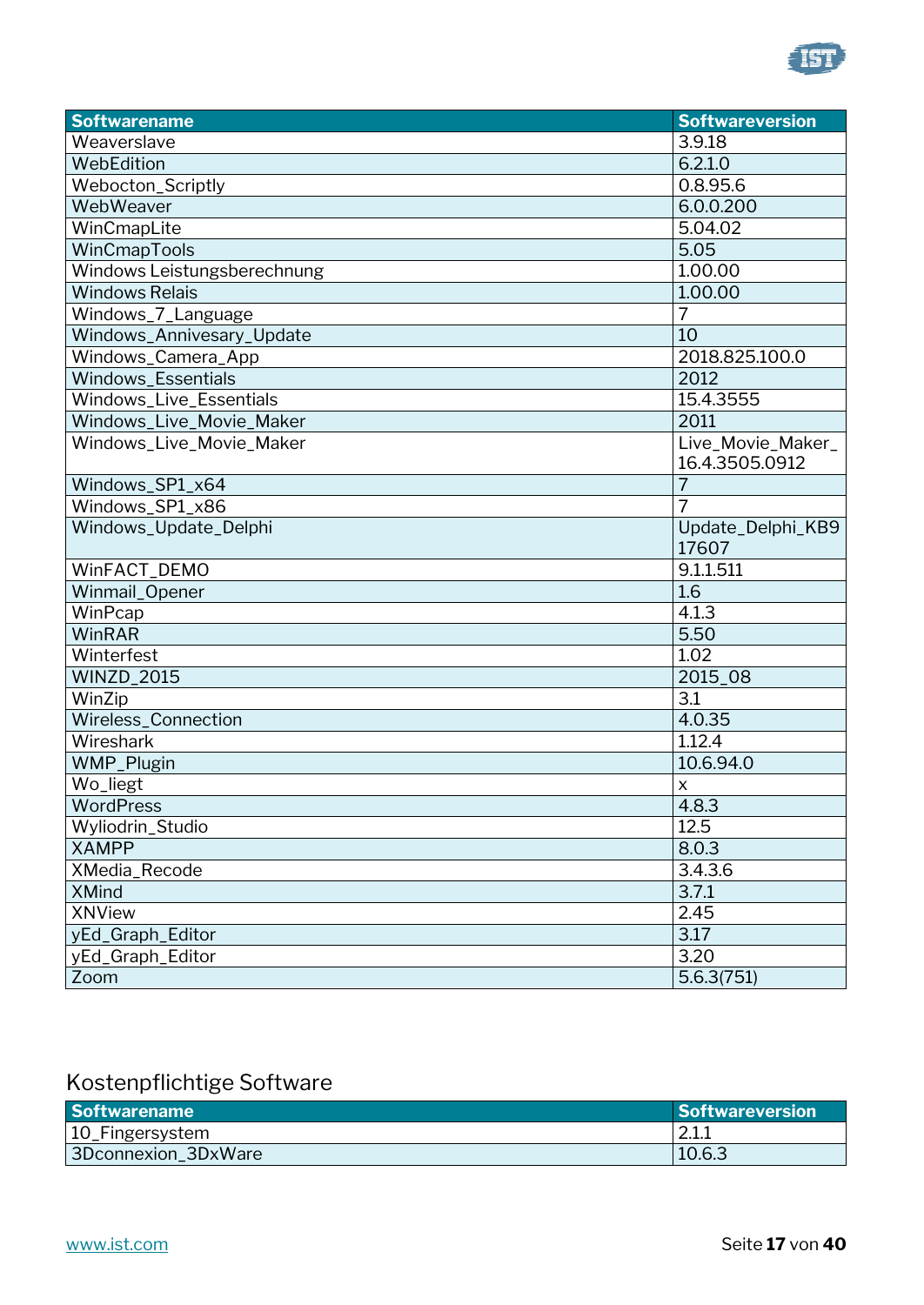

| <b>Softwarename</b>                             | <b>Softwareversion</b> |
|-------------------------------------------------|------------------------|
| A1                                              | X                      |
| A_Plus                                          | Plus_1                 |
| A_Plus                                          | $Plus_2$               |
| A_Plus                                          | $Plus_3$               |
| ABB_RobotStudio                                 | 6.05.01                |
| Abby FineReader 10                              |                        |
| <b>ABBYY FineReader 10 Professional Edition</b> | 10.501.128.70010       |
| ABC_der_Tiere_2                                 | 2.0                    |
| ABC_der_Tiere_Orthographie_Video                | 1.0                    |
| ABC_Lernwerkstatt_Laute_und                     | Lernwerkstatt_Laut     |
|                                                 | e_und_Buchstaben       |
| Abrakadabra                                     |                        |
| Access_Workbook                                 | 1                      |
| Access_Workbook                                 | $\overline{2}$         |
| <b>ACDSee</b>                                   | 8.1                    |
| ACDSee_Pro                                      | Pro_3                  |
| Activ_Panel_Schrifttablet_Treiber               | 1                      |
| ActiveInspire                                   | 2.14.67304             |
| <b>ActiView</b>                                 | 5.0.4                  |
| ActivInspiere                                   | 1.6.43277              |
| ActivInspire                                    | 2.23.69368             |
| ActivInspire_Main_Resources                     | 1.1                    |
| ActivInspire_Ressourcen_Paket                   | Ressourcen_Paket_      |
|                                                 | v1.1                   |
| Addestation_Akustik                             | 2.3                    |
| Adobe                                           | CS <sub>2</sub>        |
| Adobe                                           | Lightroom 4            |
| Adobe_Acrobat_9                                 | 11.1.102.63            |
| Adobe_Acrobat_Pro                               | 11                     |
| Adobe_Audition                                  | 3.0                    |
| Adobe_CS3_Web                                   | CS <sub>3</sub>        |
| Adobe_Design_Standard                           | CS4                    |
| Adobe_Design_Standard                           | CS5_Design_Premi       |
|                                                 | um                     |
| Adobe_Design_Standard                           | CS <sub>6</sub>        |
| Adobe_eLearning_Suite                           | 6.1                    |
| Adobe_Flash_Player                              | 1.6                    |
| Adobe_InDesign                                  | CS <sub>6</sub>        |
| Adobe_Lightroom                                 | 5.7.1                  |
| Adobe_Master_Collection                         | CS <sub>5</sub>        |
| Adobe_Photoshop                                 | 6                      |
| Adobe_Photoshop                                 | 7.0                    |
| Adobe_Photoshop                                 | CS <sub>6</sub>        |
| Adobe_Photoshop                                 | CS <sub>6</sub>        |
| Adobe_Photoshop_CS2                             | 9.0                    |
| Adobe_Photoshop_Elements                        | 10                     |
| Adobe_Photoshop_Elements                        | 11                     |
| Adobe_Photoshop_Elements                        | 12                     |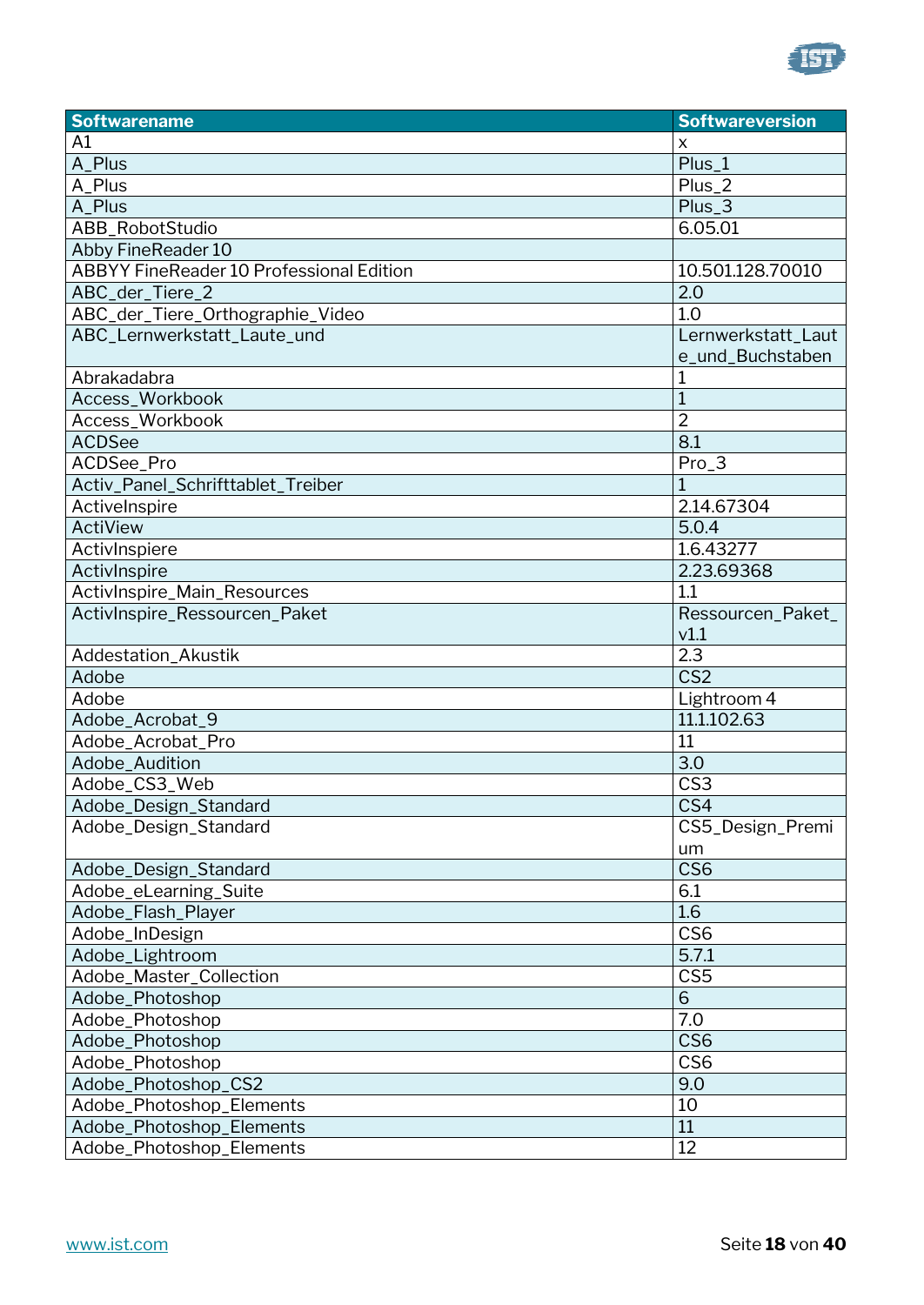

| <b>Softwarename</b>                               | <b>Softwareversion</b> |
|---------------------------------------------------|------------------------|
| Adobe_Photoshop_Elements                          | 14                     |
| Adobe_Photoshop_Elements                          | 8                      |
| Adobe_Photoshop_Elements                          | 8.0                    |
| Adobe_Photoshop_Elements                          | 9                      |
| Adobe_Premiere_Elements                           | $\overline{7}$         |
| Adobe_Premiere_Elements                           | Premiere_Elements      |
|                                                   | _11 (32Bit)            |
| AdobeSuite                                        | CS <sub>6</sub>        |
| <b>Affinity Photo</b>                             | 1.7.3.481              |
| Affinity_Designer                                 | 1.9.0.932              |
| Affinity_Photo                                    | 1.9.0.932              |
| Affinity_Publisher                                | 1.7.3.481              |
| Affinity_Publisher                                | 1.9.0.932              |
| AK_Analytik_32_DOT_NET                            | 1                      |
| ALFONS_Diagnostik_Deutsch                         | 1.0.78                 |
| ALFONS_Diagnostik_Mathematik                      | 1.0.78                 |
| Alfons_Lernwelt_Deutsch                           | 1                      |
| Alfons_Lernwelt_Deutsch                           | $\overline{2}$         |
| Alfons_Lernwelt_Deutsch                           | 3                      |
| Alfons_Lernwelt_Deutsch                           | $\overline{4}$         |
| Alfons_Lernwelt_Deutsch                           | 5                      |
| Alfons_Lernwelt_Deutsch                           | $\overline{6}$         |
| ALFONS_Lernwelt_Deutsch_1                         | $1_{-}2$               |
| ALFONS_Lernwelt_Deutsch_3                         | $3-4$                  |
| ALFONS_Lernwelt_Deutsch_5                         | 5                      |
| ALFONS_Lernwelt_Deutsch_5                         | $\overline{5}$         |
| ALFONS_Lernwelt_Deutsch_6                         | 6                      |
| Alfons_Lernwelt_Mathematik                        | $\overline{1}$         |
| Alfons_Lernwelt_Mathematik                        | $\overline{2}$         |
| Alfons_Lernwelt_Mathematik                        | $\overline{3}$         |
| Alfons_Lernwelt_Mathematik                        | 4                      |
| ALFONS_Lernwelt_Mathematik_1                      | $1_{-}2$               |
| ALFONS_Lernwelt_Mathematik_3                      | $3-4$                  |
| Alfons_Lernwelt_Netzwerkversion_Deutsch_Klasse    | 1                      |
| Alfons_Lernwelt_Netzwerkversion_Deutsch_Klasse    | $\overline{2}$         |
| Alfons_Lernwelt_Netzwerkversion_Deutsch_Klasse    | 3                      |
| Alfons_Lernwelt_Netzwerkversion_Deutsch_Klasse    | 4                      |
| Alfons_Lernwelt_Netzwerkversion_Mathematik_Klasse | 1                      |
| Alfons_Lernwelt_Netzwerkversion_Mathematik_Klasse | $\overline{2}$         |
| Alfons_Lernwelt_Netzwerkversion_Mathematik_Klasse | 3                      |
| Alfons_Lernwelt_Netzwerkversion_Mathematik_Klasse | $\overline{4}$         |
| ALFONS_Lernwelt_Schullizenz_Deutsch               | Lernwelt_Schullizen    |
|                                                   | z_Deutsch_5            |
| ALFONS_Lernwelt_Schullizenz_Deutsch               | Lernwelt_Schullizen    |
|                                                   | z_Deutsch_6            |
| ALFONS_Lernwelt_Schullizenz_Deutsch_5+6           | Lernwelt_Schullizen    |
|                                                   | z_Deutsch_5+6_Le       |
|                                                   | hrer                   |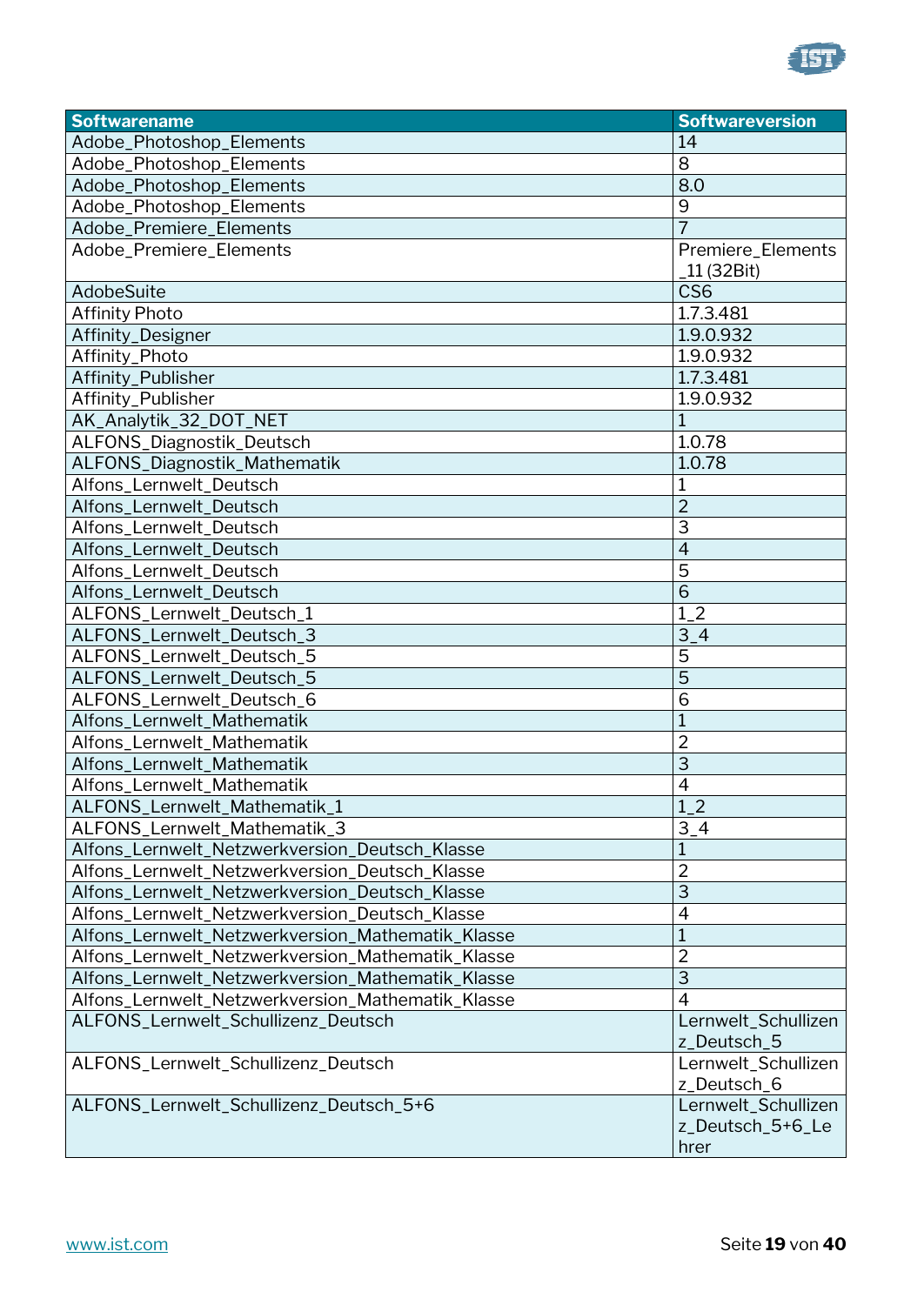

| ALFONS_Lernwelt_Schullizenz_Deutsch_Client<br>$5-6$<br>2015R2<br>AlphaCam<br>1.4<br>Alphatast<br>Amerigo_Vespucci<br>4.0<br>17.1<br>Ansys<br><b>APlus</b><br>$\mathbf{1}$<br><b>APlus</b><br>$\overline{2}$<br>1.00.00<br>Apuntate 3 Unterrichtsmanager<br>Apuntate 3 Vorschläge zur Leistungsmessung<br>1.00.00<br>1.00.00<br>Apuntate 4 Unterrichtsmanager<br>Arbeitsblätter_Fachkunde_Elektrotechnik<br>2.0<br>Arbeitsblätter_Kraftfahrzeugtechnik_1<br>$\overline{4}$<br>Arbeitsblätter_Kraftfahrzeugtechnik_5<br>8<br>Arbeitsblätter_Kraftfahrzeugtechnik_9<br>14<br>1.7<br>Archimedes<br>Archimedes_Geo3D<br>1.3.7<br>Archimedes_Geo_3d<br>Geo_3d_1.2.14<br>2.4<br>Aris_Express |
|---------------------------------------------------------------------------------------------------------------------------------------------------------------------------------------------------------------------------------------------------------------------------------------------------------------------------------------------------------------------------------------------------------------------------------------------------------------------------------------------------------------------------------------------------------------------------------------------------------------------------------------------------------------------------------------|
|                                                                                                                                                                                                                                                                                                                                                                                                                                                                                                                                                                                                                                                                                       |
|                                                                                                                                                                                                                                                                                                                                                                                                                                                                                                                                                                                                                                                                                       |
|                                                                                                                                                                                                                                                                                                                                                                                                                                                                                                                                                                                                                                                                                       |
|                                                                                                                                                                                                                                                                                                                                                                                                                                                                                                                                                                                                                                                                                       |
|                                                                                                                                                                                                                                                                                                                                                                                                                                                                                                                                                                                                                                                                                       |
|                                                                                                                                                                                                                                                                                                                                                                                                                                                                                                                                                                                                                                                                                       |
|                                                                                                                                                                                                                                                                                                                                                                                                                                                                                                                                                                                                                                                                                       |
|                                                                                                                                                                                                                                                                                                                                                                                                                                                                                                                                                                                                                                                                                       |
|                                                                                                                                                                                                                                                                                                                                                                                                                                                                                                                                                                                                                                                                                       |
|                                                                                                                                                                                                                                                                                                                                                                                                                                                                                                                                                                                                                                                                                       |
|                                                                                                                                                                                                                                                                                                                                                                                                                                                                                                                                                                                                                                                                                       |
|                                                                                                                                                                                                                                                                                                                                                                                                                                                                                                                                                                                                                                                                                       |
|                                                                                                                                                                                                                                                                                                                                                                                                                                                                                                                                                                                                                                                                                       |
|                                                                                                                                                                                                                                                                                                                                                                                                                                                                                                                                                                                                                                                                                       |
|                                                                                                                                                                                                                                                                                                                                                                                                                                                                                                                                                                                                                                                                                       |
|                                                                                                                                                                                                                                                                                                                                                                                                                                                                                                                                                                                                                                                                                       |
|                                                                                                                                                                                                                                                                                                                                                                                                                                                                                                                                                                                                                                                                                       |
|                                                                                                                                                                                                                                                                                                                                                                                                                                                                                                                                                                                                                                                                                       |
| Ashampoo_Snap<br>8.0.7                                                                                                                                                                                                                                                                                                                                                                                                                                                                                                                                                                                                                                                                |
| Ashampoo_Snap_Business<br>10.0.3                                                                                                                                                                                                                                                                                                                                                                                                                                                                                                                                                                                                                                                      |
| Ashampoo_Snap_Business<br>Snap_Business_8.0.                                                                                                                                                                                                                                                                                                                                                                                                                                                                                                                                                                                                                                          |
| 7<br><b>ASOM</b><br>7                                                                                                                                                                                                                                                                                                                                                                                                                                                                                                                                                                                                                                                                 |
| AudioLog<br>$\overline{4}$                                                                                                                                                                                                                                                                                                                                                                                                                                                                                                                                                                                                                                                            |
| AutoCad<br>2012                                                                                                                                                                                                                                                                                                                                                                                                                                                                                                                                                                                                                                                                       |
| AutoCAD<br>2022                                                                                                                                                                                                                                                                                                                                                                                                                                                                                                                                                                                                                                                                       |
| AutoCAD_2016<br>SP <sub>1</sub>                                                                                                                                                                                                                                                                                                                                                                                                                                                                                                                                                                                                                                                       |
| AutoCAD_Architecture<br>2009                                                                                                                                                                                                                                                                                                                                                                                                                                                                                                                                                                                                                                                          |
| AutoCAD_Electrical<br>2011                                                                                                                                                                                                                                                                                                                                                                                                                                                                                                                                                                                                                                                            |
| AutoCAD_Inventor_Professional_Suite<br>Inventor_Professio                                                                                                                                                                                                                                                                                                                                                                                                                                                                                                                                                                                                                             |
| nal_Suite_2010                                                                                                                                                                                                                                                                                                                                                                                                                                                                                                                                                                                                                                                                        |
| AutoCAD_Inventor_Professional_Suite<br>Inventor_Professio                                                                                                                                                                                                                                                                                                                                                                                                                                                                                                                                                                                                                             |
| nal_Suite_2011                                                                                                                                                                                                                                                                                                                                                                                                                                                                                                                                                                                                                                                                        |
| 2016<br>AutoCAD_LT                                                                                                                                                                                                                                                                                                                                                                                                                                                                                                                                                                                                                                                                    |
| 2018<br>AutoCAD_Offline_Help                                                                                                                                                                                                                                                                                                                                                                                                                                                                                                                                                                                                                                                          |
| Autodesk_3ds_Max_Design<br>3ds_Max_Design_2                                                                                                                                                                                                                                                                                                                                                                                                                                                                                                                                                                                                                                           |
| 011                                                                                                                                                                                                                                                                                                                                                                                                                                                                                                                                                                                                                                                                                   |
| Architectural_Deskt<br>Autodesk_Architectural_Desktop                                                                                                                                                                                                                                                                                                                                                                                                                                                                                                                                                                                                                                 |
| op_2007                                                                                                                                                                                                                                                                                                                                                                                                                                                                                                                                                                                                                                                                               |
| 2020<br>Autodesk_Inventor                                                                                                                                                                                                                                                                                                                                                                                                                                                                                                                                                                                                                                                             |
| 2017<br>Autodesk_Revit                                                                                                                                                                                                                                                                                                                                                                                                                                                                                                                                                                                                                                                                |
| 7.0.1426<br>Avast_Free                                                                                                                                                                                                                                                                                                                                                                                                                                                                                                                                                                                                                                                                |
| 7.0.1426<br>Avast_Pro                                                                                                                                                                                                                                                                                                                                                                                                                                                                                                                                                                                                                                                                 |
| AVG_Antivirus_Business_Edition_auto<br>1.0                                                                                                                                                                                                                                                                                                                                                                                                                                                                                                                                                                                                                                            |
| 12.1<br>Avira_Antivir_Pro_Security                                                                                                                                                                                                                                                                                                                                                                                                                                                                                                                                                                                                                                                    |
| Avira_Professional_Security<br>14.0.10.96                                                                                                                                                                                                                                                                                                                                                                                                                                                                                                                                                                                                                                             |
| <b>AWIN NotenBox 7</b><br>7.1.30                                                                                                                                                                                                                                                                                                                                                                                                                                                                                                                                                                                                                                                      |
| 9.0.4.0<br>Banana_Buchhaltung                                                                                                                                                                                                                                                                                                                                                                                                                                                                                                                                                                                                                                                         |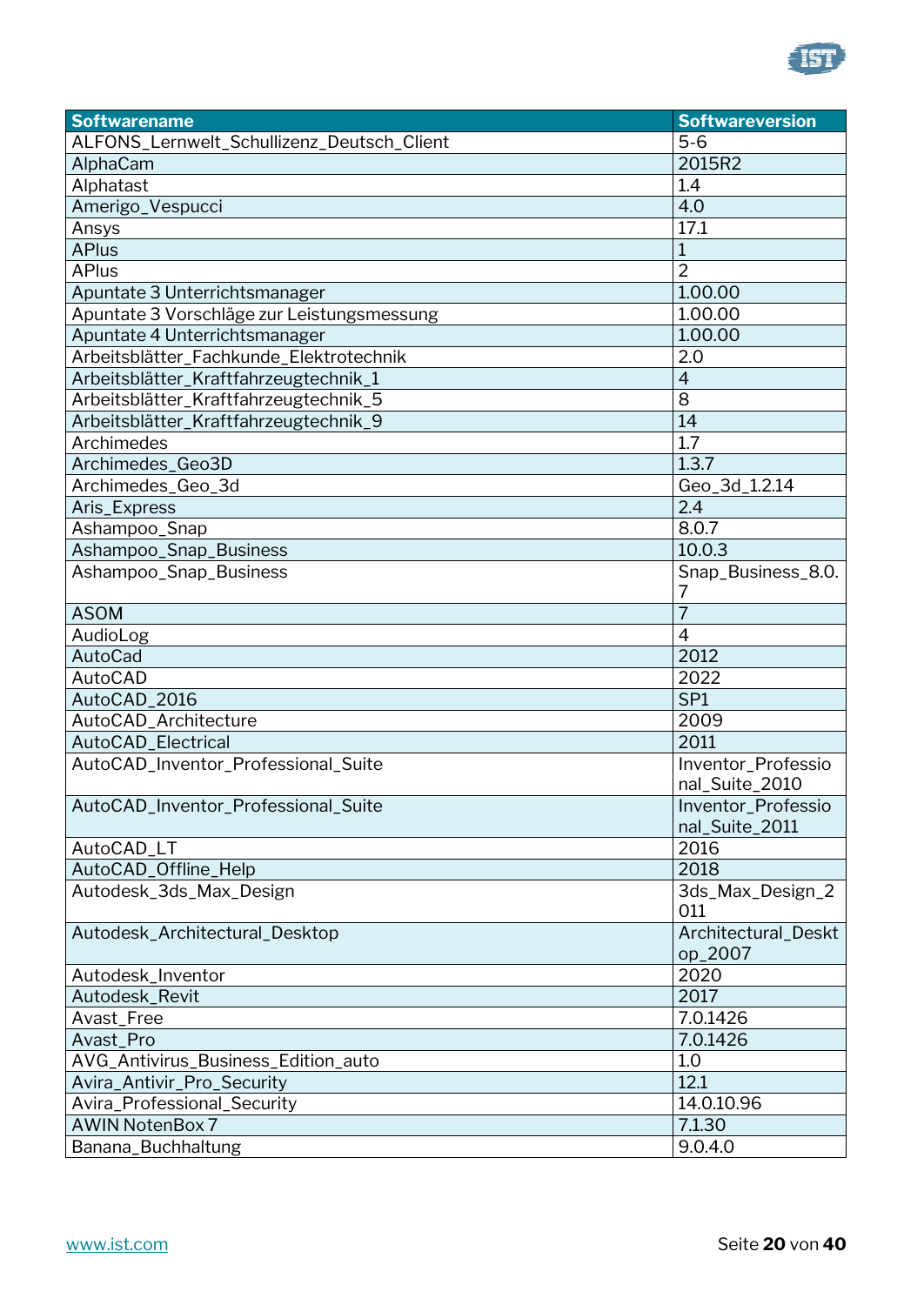

| <b>Softwarename</b>                  | <b>Softwareversion</b> |
|--------------------------------------|------------------------|
| Band_in_a_Box                        | 100.01                 |
| Band_in_a_Box                        | 7                      |
| Band_in_a_Box_2012_RealCombos        | 2004                   |
| Band_in_a_Box_2012_RealCombos        | 6                      |
| <b>Basistrainer</b>                  | Mathematik             |
| Bau_und_Inhaltsstoffe_der_Zelle      | und_Inhaltsstoffe_d    |
|                                      | er_Zelle_Kohlenhyd     |
|                                      | rate                   |
| Bau_und_Inhaltsstoffe_der_Zelle      | und_Inhaltsstoffe_d    |
|                                      | er_Zelle_Lipide        |
| Bau_und_Inhaltsstoffe_der_Zelle      | und_Inhaltsstoffe_d    |
|                                      | er_Zelle_Proteine      |
| Bausteine_Sprachbuch                 | Sprachbuch_3           |
| Bausteine_Sprachbuch                 | Sprachbuch_4           |
| <b>BauWas</b>                        | 5.1                    |
| Bellos_Bauernhof                     | 2007                   |
| BEMA_der_Kommentar                   | 2011                   |
| bfe_Regelungstechnik                 | Regelungstechnik_1     |
|                                      | .0                     |
| bfe_SPS                              | $SPS_2$ .0             |
| <b>BiBox</b>                         | 2.0.3                  |
| Bilder_CD_Fachkunde_Elektro_Technik  | 1.3.17.1               |
| Birte_Netzwerkinstallation           | $\overline{2}$         |
| Blitzrechnen                         | $\overline{\omega}$    |
| Blitzrechnen_1                       | $1_{-}2$               |
| Blitzrechnen_1_&_2                   |                        |
| Blitzrechnen_3                       | $3-4$                  |
| Blitzrechnen_3_&_4                   |                        |
| Borland_Delphi_2005_Personal_Edition | 9.0.1                  |
| Bosch_Diagnostics_Software           | 2006                   |
| Budenberg_local_5                    | 22                     |
| Budenberg_NetSetup                   | $\mathbf{1}$           |
| Cabri3D                              | 2.1.2                  |
| Campbell_Actice_Multimedia           | Actice_Multimedia_     |
|                                      | <b>Biologie</b>        |
| Camunda                              | 1.0                    |
| Casio_ClassPad_Manager               | 1.00                   |
| Casio_FX_CG_Manager_Plus_10          | 20                     |
| Cassy_Lab                            | 2.23.7062              |
| CassyLab                             | 1.77                   |
| CatchMe                              | 2.0                    |
| CESAR_Lesen                          | 1                      |
| <b>CESAR_Lesen</b>                   | 1.1                    |
| CESAR_Lesen                          | $\overline{2}$         |
| CESAR_Lesen_Netzwerkinstallation     | 1                      |
| CESAR_Lesen_Netzwerkinstallation     | $\overline{2}$         |
| <b>CESAR_Maus_Trainer</b>            | 3.53                   |
| CESAR_Rechnen_Netzwerkinstallation   | 1                      |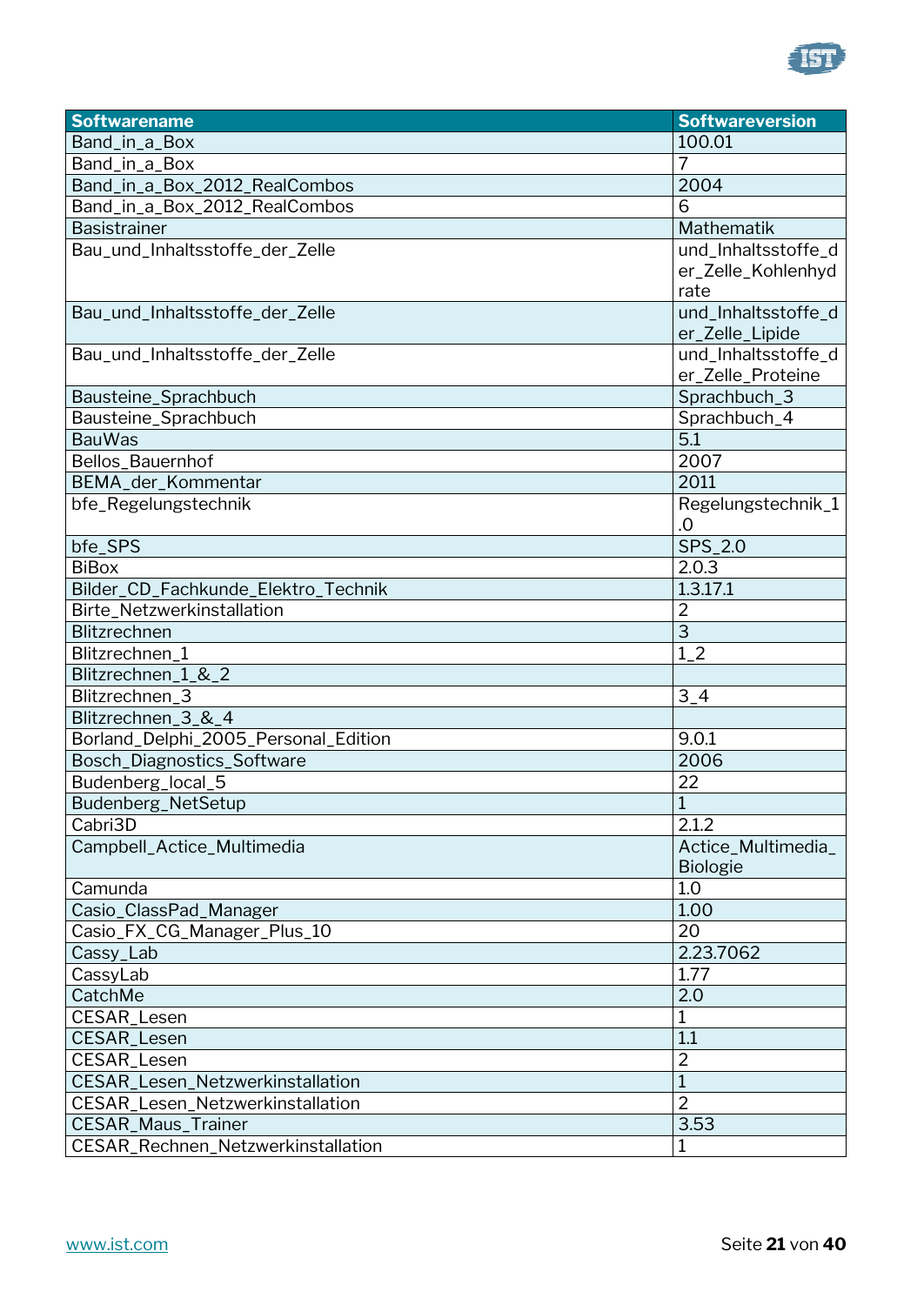

| <b>Softwarename</b>                                  | <b>Softwareversion</b>    |
|------------------------------------------------------|---------------------------|
| CESAR_Schreiben                                      | 1.0                       |
| CESAR_Schreiben_Netzwerkinstallation                 | 1                         |
| CESAR_Schreiben_Netzwerkinstallation                 | $\overline{2}$            |
| Chemie                                               | Seilnacht                 |
| <b>Chemie Freak</b>                                  |                           |
| Chemie_heute_1                                       | $\overline{2}$            |
| Chemie_heute_3                                       | $\overline{4}$            |
| Chemie_heute_5                                       | 6                         |
| Chemieunterricht und Chemiedidaktik                  |                           |
| ChemSketch                                           | 2017.2.1                  |
| Choregraphe_Suite                                    | 2.1.4                     |
| Cinderella <sub>2</sub>                              | 2.8                       |
| Cinema_4D                                            | 12.016                    |
| CIROS_Studio                                         | 6.2                       |
| Citrix_Worskspace                                    | 19.3.0.4                  |
| ClassFlow                                            | 3.0.20                    |
| ClassPad_Manager_Subscription_for_ClassPad_II_Series | 02.01.6001.0000           |
| CMR_Pro_Final_Patch                                  | 15.3.3014                 |
| CodeMeter_Runtime_Kit                                | 6.60.2884.502             |
| Comic_Druckerei                                      | 2.0                       |
| Comic_Life                                           | 2.2.7                     |
| Comic_Life                                           | 3.1.0                     |
| ComicLife                                            | 1.3.6                     |
| Corel_Draw                                           | 9.397                     |
| Corel_MindManager                                    | 20.1.231                  |
| Corel_PaintShop_Pro                                  | X <sub>5</sub>            |
| Corel_PaintShop_Pro                                  | <b>X6</b>                 |
| Corel_VideoStudio_Pro_2018                           | 21.1.0.94                 |
| CorelDraw Graphic Suite X3                           | 13.0                      |
| CorelDRAW_Graphics_Suite                             | 2019                      |
| CorelDraw_Graphics_Suite                             | X4                        |
| CorelDraw_Graphics_Suite                             | X6                        |
| CorelDraw_Graphics_Suite                             | X7                        |
| CorelDraw_Graphics_Suite                             | X <sub>8</sub>            |
| CorelDraw_Graphics_Suite_2018                        | 20.0.0.633                |
| CorelDraw_Painter                                    | X <sub>3</sub>            |
| CorelDraw_VideoStudio_Pro                            | <b>X6</b>                 |
| Cornelsen_Einsterns_Schwestern_1                     | 1.0                       |
| Cornelsen_Einsterns_Schwestern_3                     | 1.0                       |
| Cornelsen_Einsterns_Schwestern_4                     | 1.0                       |
| Cornelsen_Unterrichtsmanager                         | 1.0.1405.801              |
| CornelsenSchreibtrainer                              | 1.00                      |
| Cornelson_Deutsch_Klasse                             | 5                         |
| Cornelson_Deutsch_Klasse                             | $\overline{7}$            |
| Cornelson_G21_English_Band                           | 5.0                       |
| Cornelson_G21_English_Band                           | V <sub>6</sub>            |
| Cornelson_G21_English_Band                           | $\boldsymbol{\mathsf{X}}$ |
| Cornelson_G21_English_Band                           | $\pmb{\times}$            |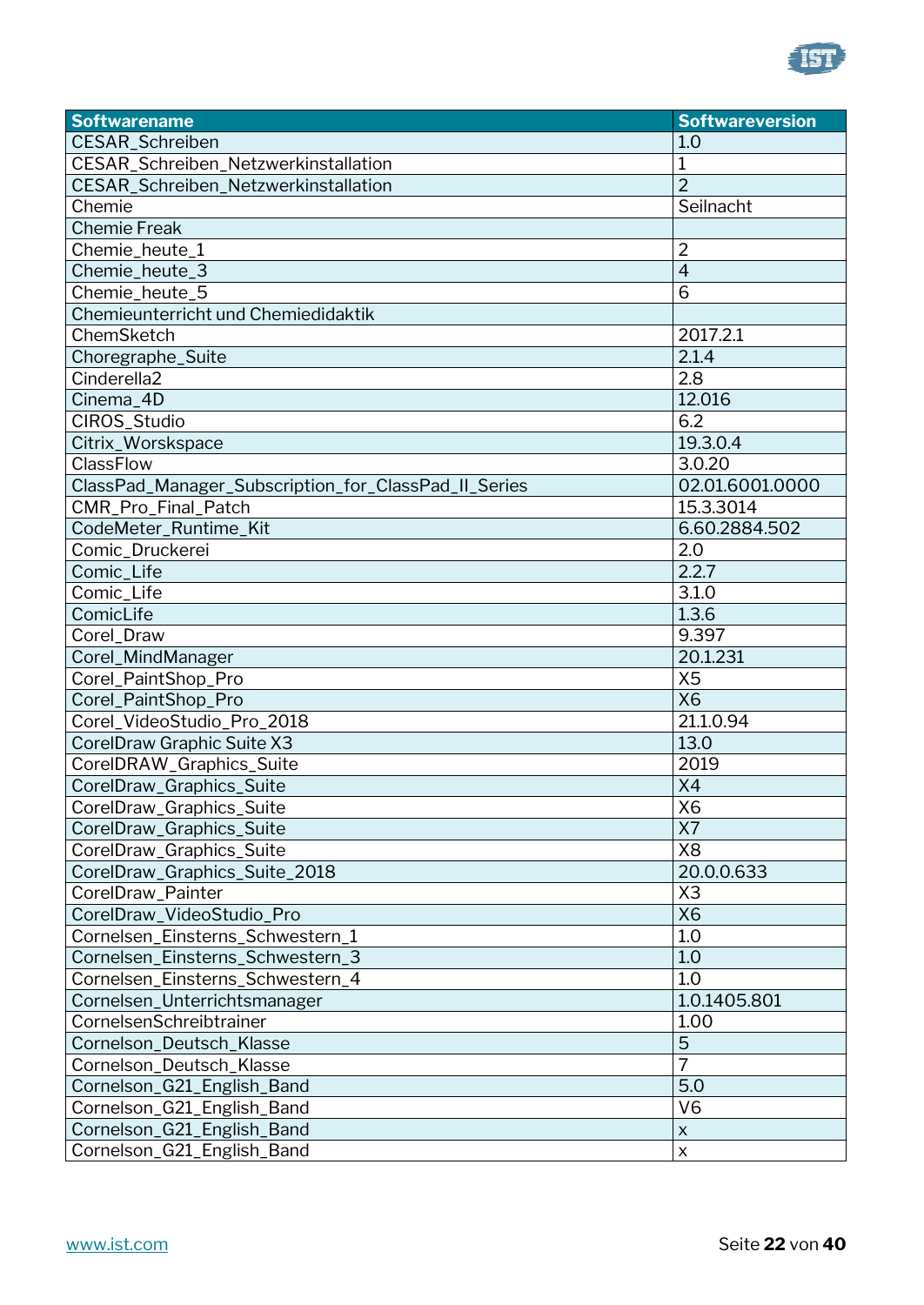

| <b>Softwarename</b>                                 | <b>Softwareversion</b> |
|-----------------------------------------------------|------------------------|
| Cornelson_Kompetenztest                             | 2001                   |
| Couleurs_de_France_1                                | $\pmb{\times}$         |
| Crocodile_Physics                                   | 1.00.0604              |
| Crocodile_Physics                                   | Physics_v604           |
| Curt_Client                                         | Client_6.0             |
| D-Giss_2008                                         | 2009                   |
| Daemon_Tools_Lite                                   | 4.45.4                 |
| <b>DAISY</b>                                        | 2020.1                 |
| Dampsoft                                            | 100.01                 |
| Dampsoft_Update                                     | Update_2012            |
| Das_neue_dtv_Lexikon                                | 2.0                    |
| <b>DataPlot</b>                                     | 3.6.3.0                |
| DataStudio                                          | 1.9                    |
| Datev                                               | $\pmb{\times}$         |
| daVinci                                             | 6.0.172                |
| DaVinci_Look                                        | Look_6.0.172           |
| <b>DDS-CAD</b>                                      | 13                     |
| Decouvertes                                         | 1                      |
| Decouvertes                                         | $\overline{2}$         |
| Delphi                                              | 6.0                    |
| Delphi                                              | $\overline{7}$         |
| Delphi                                              | 7.0                    |
| Delphi                                              | XE <sub>6</sub>        |
| Denken und Rechnen 2 Unterrichtsmaterialien Digital | $\overline{1}$         |
| Denken_und_Rechnen                                  | $\overline{4}$         |
| Denken_und_Rechnen_1_DigitaleLehrermaterialien      | 1.00.0000              |
| Denken_und_Rechnen_1_Lernsoftware_Netzwerk          | 2.0                    |
| Denken_und_Rechnen_1_Whiteboard-Software            | 1.1.0                  |
| Denken_und_Rechnen_2_DigitaleLehrermaterialien      | 1.00.0000              |
| Denken_und_Rechnen_2_Lernsoftware_Netzwerk          | 2.0                    |
| Denken_und_Rechnen_2_Whiteboard-Software            | 1.0.0.0                |
| Denken_und_Rechnen_3_DigitaleLehrermaterialien      | 1.00.0000              |
| Denken_und_Rechnen_3_Lernsoftware                   | 2.0                    |
| Denken_und_Rechnen_3_Lernsoftware_Netzwerk          | 2.0                    |
| Denken_und_Rechnen_4_DigitaleLehrermaterialien      | 1.00.0000              |
| Denken_und_Rechnen_4_Lernsoftware                   | 2.0                    |
| Denken_und_Rechnen_4_Lernsoftware_Netzwerk          | 2.0                    |
| Denken_und_Rechnen_Lehrer                           | 1                      |
| Denken_und_Rechnen_Lehrer                           | $\overline{3}$         |
| Denken_und_Rechnen_Lehrer                           | $\overline{4}$         |
| Denken_und_Rechnen_Netzwerkinstallation             | $\overline{2}$         |
| Denken_und_Rechnen_Netzwerkinstallation             | 3                      |
| Denken_und_Rechnen_Netzwerkinstallation             | $\overline{4}$         |
| Der_Die_Das_1                                       | $\overline{2}$         |
| Derive 6.1                                          | 6.1                    |
| DerSchreibtrainer                                   | 4                      |
| Descartes3D                                         | 3.1                    |
| DesignCAD_3D_Max                                    | 27.0.5                 |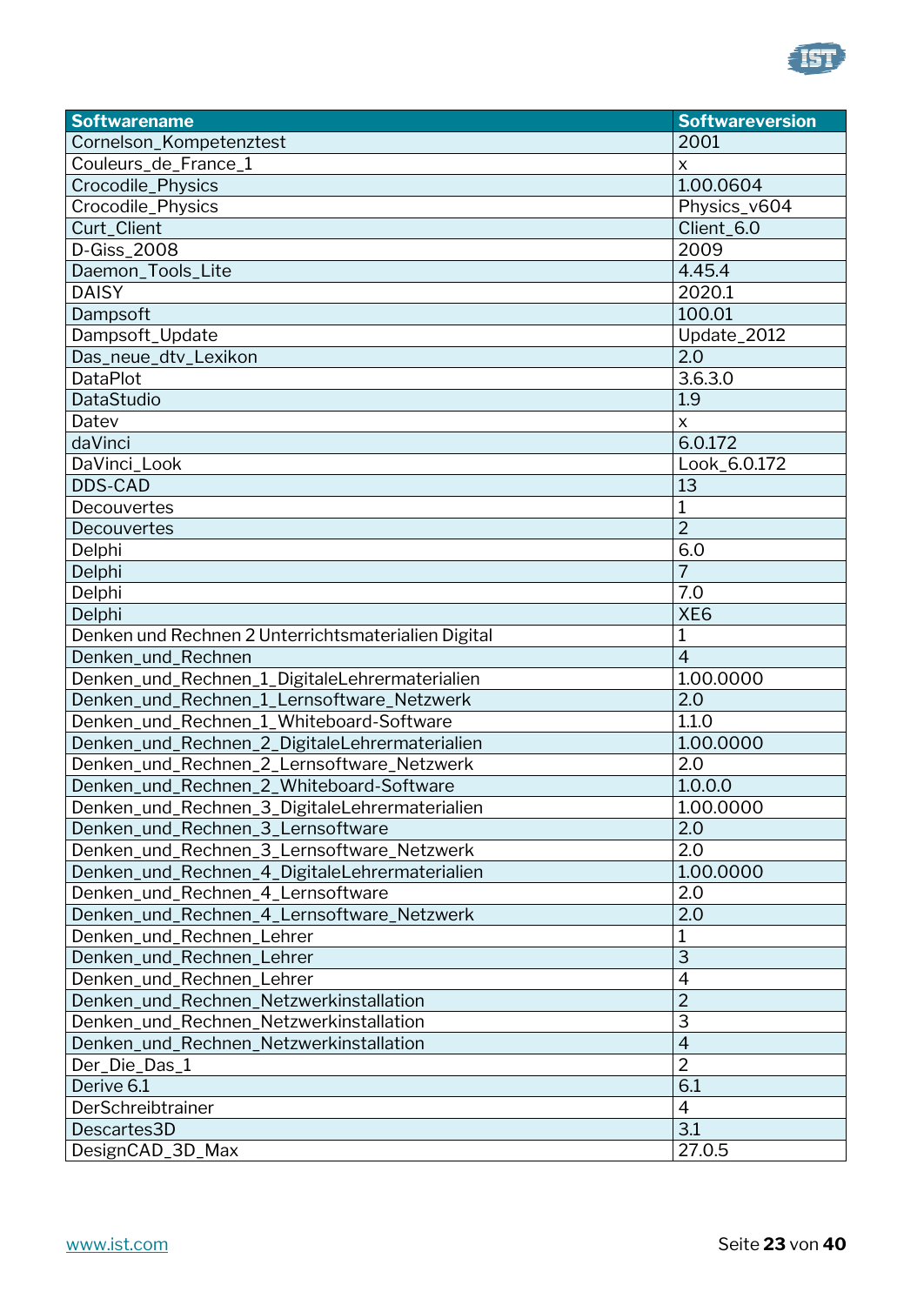

| <b>Softwarename</b>                                            | <b>Softwareversion</b> |
|----------------------------------------------------------------|------------------------|
| Deutschbuch_Interaktiv                                         | 5.52.164               |
| Deutschbuch_Interaktiv                                         | 6.0                    |
| DGE_PC                                                         | PC_5.0                 |
| <b>DGExpert</b>                                                | 1                      |
| Die_Skillies                                                   | 2002                   |
| Dienstliche_Beurteilungen_Leistungsberichte                    | 11.2012                |
| Diesterweg_IWS_Notting_Hill                                    | 1.0                    |
| Diesterweg_IWS_Notting_Hill                                    | 2.0                    |
| Digitale Lehrermaterialien plus E-Book Karibu 2 zum Sprachbuch | 1.00.0000              |
| Digitale Lehrermaterialien plus E-Book Karibu 3 zum Sprachbuch | 1.00.0000              |
| Digitale_Lehrermaterialien_Denken_und_Rechnen_Stamm_4          | 1.0                    |
| Digitale_Lehrermaterialien_zum_Sprachbuch_Karibu_1             | 1.0                    |
| Digitale_Lehrermaterialien_zum_Sprachbuch_Karibu_2             | 1.0                    |
| Digitale_Lehrermaterialien_zum_Sprachbuch_Karibu_3             | 1.0                    |
| Digitale_Lehrermaterialien_zum_Sprachbuch_Karibu_4             | 1.0                    |
| Digitaler_Atlas_Lizensierung                                   | 1                      |
| Digitales_Schulbuch                                            | Schulbuch_Kraftfah     |
|                                                                | rzeugtechnik           |
| DigitalMicroscope                                              |                        |
| DigiUp_Menschen                                                | A2                     |
| <b>DirectX</b>                                                 | 2010                   |
| Document_Center                                                | 1.10.6144              |
| Dreamweaver                                                    | CS <sub>6</sub>        |
| <b>DSBService</b>                                              |                        |
| <b>DSBSync</b>                                                 | 10.0                   |
| Duden_Deutsch                                                  | 1                      |
| Duden_Deutsch                                                  | 1                      |
| Duden_Deutsch                                                  | $\overline{2}$         |
| Duden_Deutsch                                                  | $\overline{2}$         |
| Duden_Deutsch                                                  | $\overline{3}$         |
| Duden_Deutsch                                                  | 3                      |
| Duden_Deutsch                                                  | $\overline{4}$         |
| Duden_Deutsch                                                  | $\overline{4}$         |
| Duden_Mathematik                                               | 1                      |
| Duden Mathematik                                               | $\mathbf 1$            |
| Duden_Mathematik                                               | $\overline{2}$         |
| Duden_Mathematik                                               | $\overline{2}$         |
| Duden_Mathematik                                               | 3                      |
| Duden_Mathematik                                               | 3                      |
| Duden_Mathematik                                               | $\overline{4}$         |
| Duden_Mathematik                                               | 4                      |
| Duden_Rechtschreibtrainer                                      | Rechtschreibtrainer    |
|                                                                | 2.0                    |
| Easeus_Partition_Master                                        | X                      |
| Easiteach                                                      | 1.5.2                  |
| <b>ECDL PLUS</b>                                               | $\overline{4}$         |
| Edgecam_2011_R2                                                | 2011.20                |
| Ein bunter Strauss chemischer Experimente                      |                        |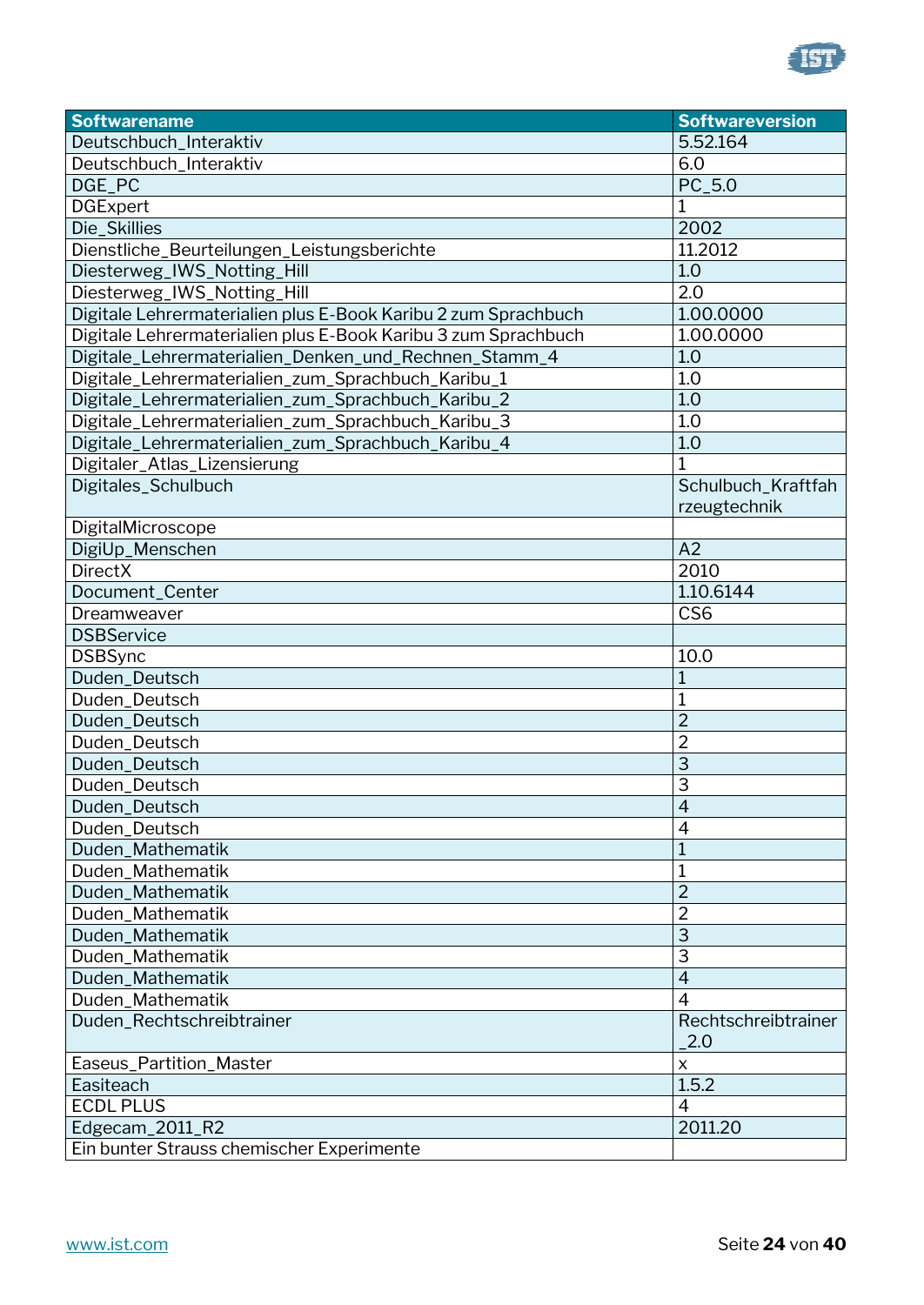

| <b>Softwarename</b>                       | <b>Softwareversion</b>    |
|-------------------------------------------|---------------------------|
| Eine_Idee                                 | Idee_Chemie               |
| Einstern 1 Interaktive Übungen            | 1.0.8.0                   |
| Einstern 2 Interaktive Übungen            | 1.0.3.0                   |
| Einstern 3 Interaktive Übungen            | 1.0.1.0                   |
| Einstern 4 Interaktive Übungen            | 1.0.2.0                   |
| Einsterns Schwester 1 Interaktive Übungen | 1.0.1.0                   |
| Einsterns Schwester 2 Interaktive Übungen | 1.0.2.0                   |
| Einsterns Schwester 3 Interaktive Übungen | 1.0.2.0                   |
| Einsterns Schwester 4 Interaktive Übungen | 1.0.2.0                   |
| Eiweiße_in_der                            | 3.7.2                     |
| Elemente_Chemie_Multimedial               | $\mathbf{1}$              |
| Elemente_Chemie_Multimedial               | $\overline{2}$            |
| Elemente_Chemie_Multimedial               | 3                         |
| Elfe                                      | 1.4.1                     |
| ELFE-II                                   | 1.1.4.0                   |
| ELFE-II                                   | 1.2.0.0                   |
| Elfe-Training                             | 1.0.7                     |
| Elfe_Netzwerkinstallation                 | $1_{-}6$                  |
| Elmo_Interaktive_Toolbox                  | 3.12                      |
| Emil_und_Pauline_in_der_Burg              | 1.7.7                     |
| Emil_und_Pauline_in_der_Burg              | 100.01                    |
| epINSTROM                                 | 1.2.6                     |
| Epson_Dokumenten                          | $\pmb{\times}$            |
| Erinnern                                  | 100.01                    |
| Erlebnis                                  | $\pmb{\times}$            |
| eScan_Client                              | 10                        |
| ESET_Endpoint_Protection_mitAgent         | 8.1.2031.0                |
| ESET_NOD32_Antivirus                      | 4.2.76.1                  |
| <b>EShare Client</b>                      | 7.2.115                   |
| <b>ETS</b>                                | 5.7.2                     |
| EVA2012                                   | 14.0                      |
| Exkursion_im                              | X                         |
| Explorer_GLX                              | GLX_Datalogger            |
| EXSL-WOP                                  | 12.134.22.14              |
| F_Prot                                    | $\boldsymbol{\mathsf{X}}$ |
| F_Prot_LAN_SIG_Update                     | 6.0.0.9                   |
| Fara_und_Fu                               | 2                         |
| Fara_und_Fu                               | und_Fu_1                  |
| Faronics_Insight_Student                  | 9.00.0060.9000            |
| Faronics_Insight_Teacher                  | 9.00.0060.9000            |
| FastStone_Capture                         | 7.0                       |
| Fathom                                    | 2.03                      |
| Finale                                    | 2014                      |
| Firefox_7.0.1                             | 7.0.1                     |
| Fit_durch                                 | 1997                      |
| Fit_in_Mathe_Klasse_4                     | Klasse_4_Dividieren       |
| FitinMathe1-4                             | 1                         |
| Flex_und_Flo                              |                           |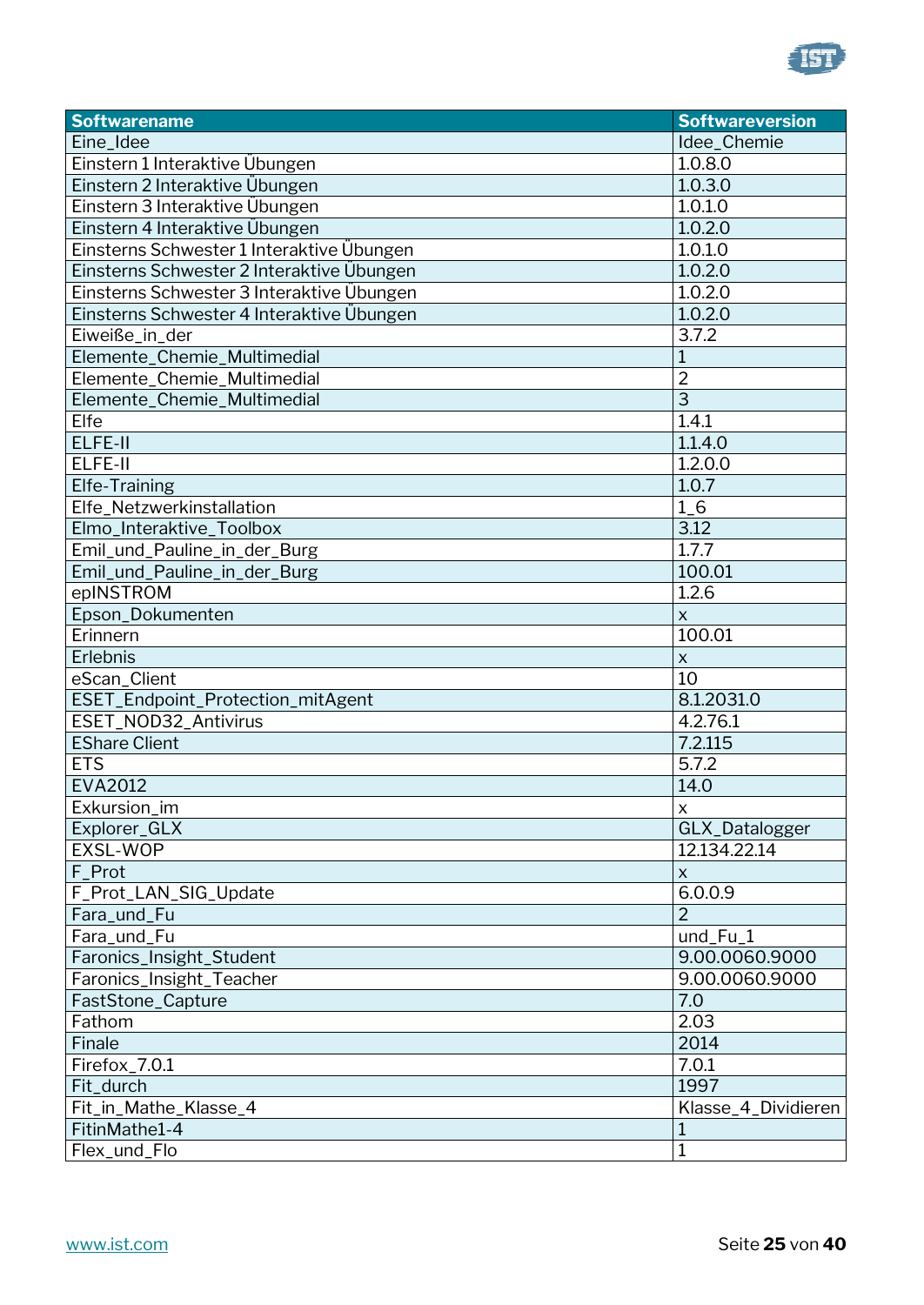

| <b>Softwarename</b>                                | <b>Softwareversion</b> |
|----------------------------------------------------|------------------------|
| Flex_und_Flo                                       | 2                      |
| Flex_und_Flo                                       | 3                      |
| Flex_und_Flo                                       | $\overline{4}$         |
| Flex_und_Flo_Netz                                  | 1                      |
| Flex_und_Flo_Netz                                  | $\overline{2}$         |
| Flex_und_Flo_Netz                                  | 3                      |
| Flex_und_Flo_Netz                                  | $\overline{4}$         |
| Flex_und_Flora                                     | $\overline{2}$         |
| Flex_und_Flora                                     | $\overline{3}$         |
| Flex_und_Flora                                     | $\overline{4}$         |
| Flex_und_Flora_Netzwerkinstallation                | 3                      |
| Flex_und_Flora_Netzwerkinstallation                | $\overline{4}$         |
| FlexiPDF                                           | 2.07                   |
| FluidSIM5-P                                        | 5.5.0.12               |
| FluidSIM_Eletrotechnik                             | 5.3s                   |
| FluidSIM_Hydraulik                                 | 5                      |
| FluidSIM_Pneumatik                                 | 5.3a                   |
| Foerdermaterialien_Mathematik_7                    | 8                      |
| Foerdermaterialien_Mathematik_Netzwerkinstallation | 7.8                    |
| Foerderplaner                                      | V <sub>2</sub>         |
| Forte 6 Basic                                      |                        |
| Forte 6 Premium                                    |                        |
| Forte Player 2                                     |                        |
| Forte_3                                            | 3_Basic                |
| Forte_3                                            | 3_Premium              |
| Forte_4                                            | 4_Basic                |
| Forte_Premium                                      | 7                      |
| Francais_Interactif_Client                         |                        |
| Francais_Interactif_Client                         | 1_Lehrer               |
| Francais_Interactif_Client                         | $\overline{2}$         |
| FrontPage                                          | 2002                   |
| Fuerst_Marigors_Rache_an_den                       | X                      |
| Fuerst_Marigors_und_die                            | $\pmb{\times}$         |
| FujitsuDeskUpdate                                  |                        |
| fx-Manager_PLUS_Subscription                       | 02.10.0020.0000        |
| G21_Englisch_Band_Lehrer                           |                        |
| G21_Englisch_Band_Lehrer                           | $\overline{2}$         |
| G21_Englisch_Band_Lehrer                           | 3                      |
| G21_Englisch_Band_Lehrer                           | $\overline{4}$         |
| G21_Englisch_Band_Schueler                         | 1                      |
| G21_Englisch_Band_Schueler                         | $\overline{2}$         |
| G21_Englisch_Band_Schueler                         | 3                      |
| G21_Englisch_Band_Schueler                         | $\overline{4}$         |
| G_Data_Client_AdminImage                           | 1.0                    |
| <b>GDSWIN</b>                                      | 1.4                    |
| Geographie_Trainer                                 | 4.0.32                 |
| Geokiste                                           | 2.0                    |
| <b>Geschichte Transparent</b>                      | 1                      |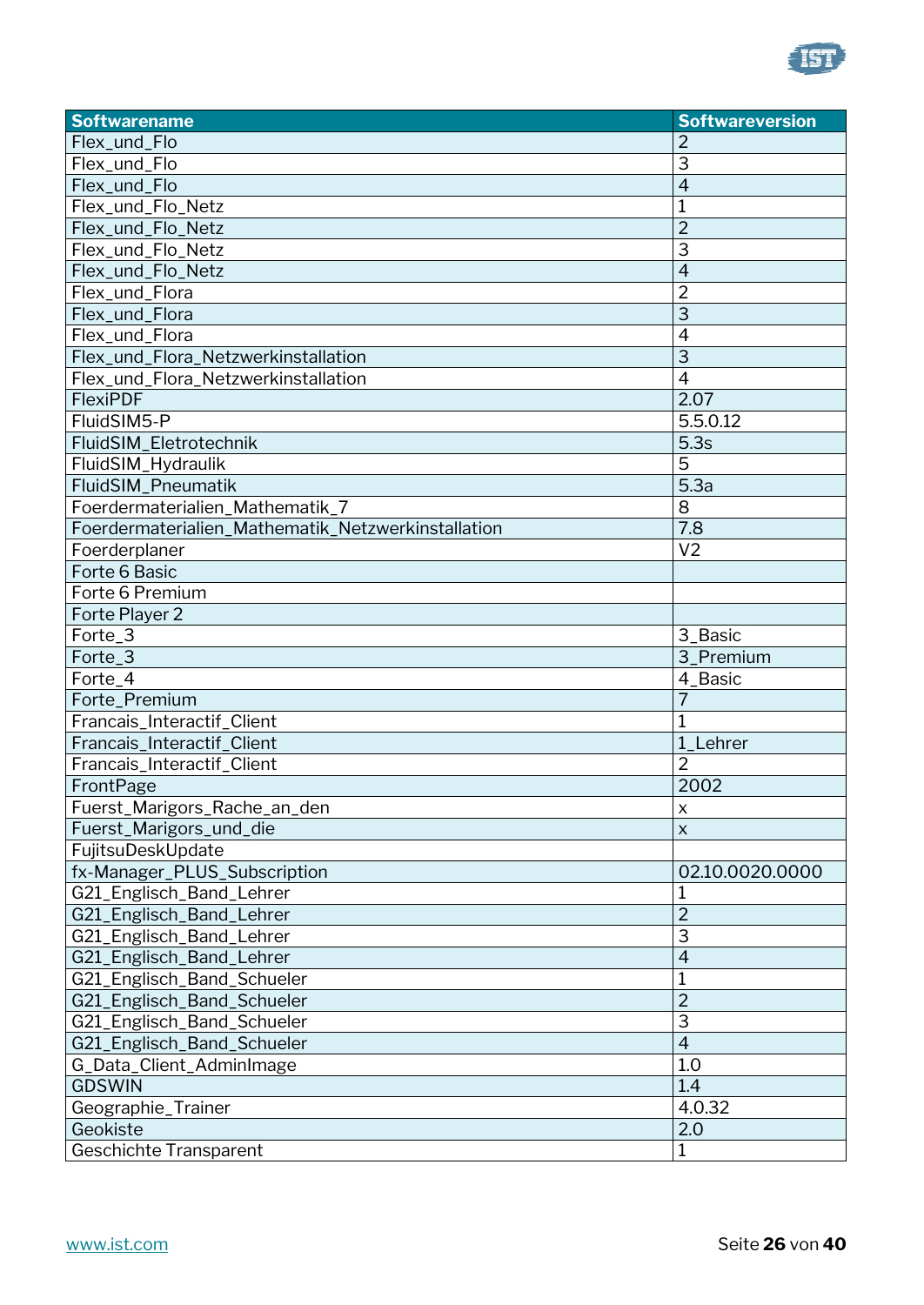

| <b>Softwarename</b>            | <b>Softwareversion</b> |
|--------------------------------|------------------------|
| <b>Geschichte Transparent</b>  | $\overline{2}$         |
| <b>Geschichte Transparent</b>  | 3                      |
| Geschichte_Das_Mittelalter     | 1.0                    |
| Green_Line                     | 5                      |
| Green_Line                     | $\overline{6}$         |
| Groupwise                      | 14                     |
| <b>GUT</b>                     | 1                      |
| Haack_Weltatlas                | $\mathbf{1}$           |
| Haack_Weltatlas                | 2010                   |
| hagercad_expert                | 4.4.1905.2907          |
| Handy_eine_Gefahr_fuers        | $\pmb{\times}$         |
| Hanna_Co_Plus                  | $\overline{1.1}$       |
| Hawik                          | 100.01                 |
| Headlight_Workbook             | 1e                     |
| Heidenhain_DataPilot_CP        | 640                    |
| <b>HessGISS</b>                | 2017-2018              |
| <b>HessGISS</b>                | 2018-2019              |
| <b>HessGISS</b>                | 2020                   |
| HessGISS_2015                  |                        |
| HessGISS_2015                  | 2015_2016              |
| HessGISS_2016                  | 2017                   |
| HexeTrixiCD1                   | 1.0                    |
| HexeTrixiCD2                   | 1.0                    |
| Hitachi_Starboard              | 9.50                   |
| Hoeren_Sehen_Schreiben         |                        |
| Hottgenroth_Akademie           | Akademie_2013          |
| Hottgenroth_Akademie           | X                      |
| HOZ_Gebuehrenordnung           | 4.6                    |
| HS3_Hotelsoftware              | 2013                   |
| Human_Resource_Machine         | 1.0                    |
| Hunger_in_Afrika               | 2006                   |
| Hydrogen                       | 1.0.1                  |
| IBM_SPSS                       | 25.0.0.0               |
| <b>IDS</b>                     | 1.1                    |
| Impulse                        | Physik                 |
| Insight_Student                | 8.00.3252.8000         |
| IntelliKey                     | $\mathsf X$            |
| Interaktive_Wandkarte          | 1                      |
| Interaktive_Wandkarte          | $\pmb{\times}$         |
| Interaktive_Wandkarte          | $\pmb{\times}$         |
| <b>interTESS</b>               | 17.02.0001             |
| <b>IrfanView</b>               | 4.30                   |
| ISA_Client_deinstallieren_neue | $\pmb{\times}$         |
| IST_INIS                       | 10.0.1025              |
| IST_INiS                       | 10.0.1033              |
| ITS_PLC_MHJ_EDITION            | 1.1.4                  |
| Jo_Jo_Sprachbuch_2             | 1.0.40                 |
| Karibu                         | $\mathbf{1}$           |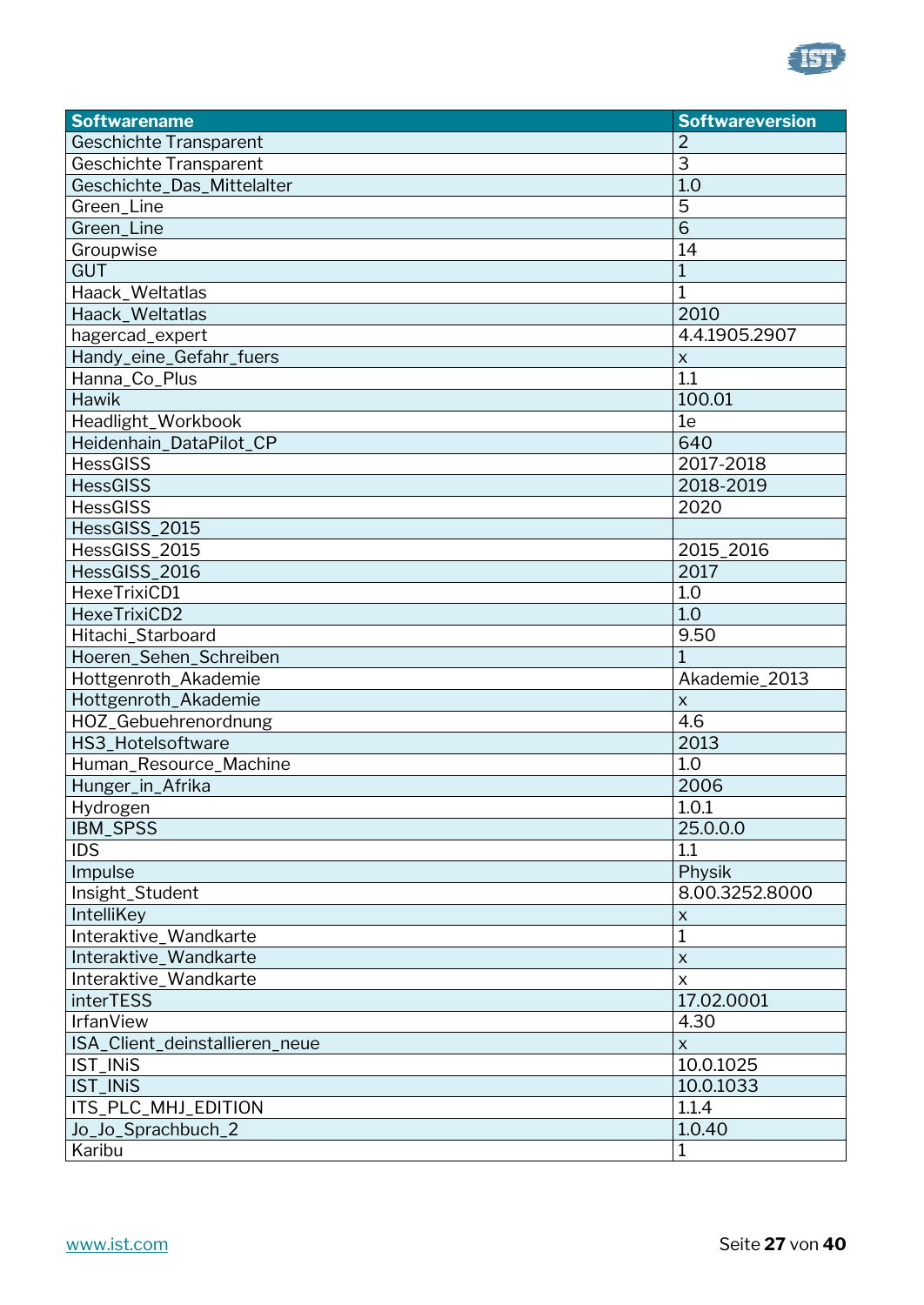

| <b>Softwarename</b>                                                    | <b>Softwareversion</b>        |
|------------------------------------------------------------------------|-------------------------------|
| Karibu Foerder Forder-DVD 2 Version 1.0                                | 1.0                           |
| Karibu Foerder Forder-DVD 3 Version 1.0                                | 1.0                           |
| Karibu Foerder Forder-DVD 4 Version 1.0                                | 1.0                           |
| Karibu Lehrermaterial zum Lesebuch Klasse 2 Version 1.0                | 1.0                           |
| Karibu Lehrermaterial zum Lesebuch Klasse 3 Version 1.0                | 1.0                           |
| Karibu Lehrermaterial zum Lesebuch Klasse 4 Version 1.0                | 1.0                           |
| Karibu_Foerder_Forder-CD_2                                             | 1.0                           |
| Karibu_Foerder_Forder-DVD_1                                            | 1.0                           |
| Karibu_Foerder_Forder-DVD_3                                            | 1.0                           |
| Karibu_Foerder_Forder-DVD_4                                            | 1.0                           |
| Kennwort                                                               | $\overline{4}$                |
| Klett                                                                  | 8                             |
| Klett Labor Elektrizitätslehre 2                                       | 8.0.0.187                     |
| Klett_Das_Zahlenbuch_1_DUA                                             | 2.10.0.8                      |
| Klett_Das_Zahlenbuch_2_DUA                                             | 2.10.0.6                      |
| Klett_Das_Zahlenbuch_3_DUA                                             | 2.10.0.7                      |
| Klett_Das_Zahlenbuch_4_DUA                                             | 2.10.0.11                     |
| Klett_Deutschfix                                                       | 1                             |
| Klett_Digitaler_Unterrichtsassistent_Biologie_Natura                   | $\mathbf{1}$                  |
| Klett_Digitaler_Unterrichtsassistent_Mathematik_LS                     | 5G8                           |
| Klett_Digitaler_Unterrichtsassistent_Mathematik_LS                     | <b>6G8</b>                    |
| Klett_Digitaler_Unterrichtsassistent_Zebra_4_Arbeitshefte_Sprache_Lese | 1.0                           |
| n-Schreiben                                                            |                               |
| Klett_Geschichte                                                       | Geschichte_Antike             |
| Klett_Geschichte                                                       | Geschichte_Mittelal           |
|                                                                        | ter                           |
| Klett_Geschichte_19                                                    | Geschichte_19_Jahr            |
|                                                                        | hundert                       |
| Klett_Geschichtskarte_GER_1815-1945                                    | 1.0                           |
| Klett_Klassische                                                       | Genetik 1.0                   |
| Klett_Mathetrainer                                                     | 10                            |
| Klett_Mathetrainer                                                     | $\overline{5}$                |
| Klett_Mathetrainer                                                     | 6                             |
| Klett_Mathetrainer                                                     | 7                             |
| Klett_Mathetrainer                                                     | 8                             |
| Klett_Mathetrainer                                                     | 9                             |
| Klett_MatheTrainer_Klasse_10                                           | 1.0                           |
| Klett_Orange_Line                                                      | $\mathbf 1$<br>$\overline{2}$ |
| Klett_Orange_Line                                                      |                               |
| KlickTool_Literacy_AAC                                                 | 1.0                           |
| Kompetenztest                                                          | Mathematik                    |
| Langenscheidt_e                                                        | $\pmb{\mathsf{X}}$            |
| LaTeXDraw                                                              | 2.0.8                         |
| Lausch-Werkstatt                                                       | 1.0.4                         |
| Lausch_Werkstatt_Netzwerkversion<br>LBSLernSoftware                    | 1.0.2<br>3.3                  |
|                                                                        |                               |
| LD_Pakete                                                              | 1.0<br>1.0                    |
| LD_Pakete                                                              |                               |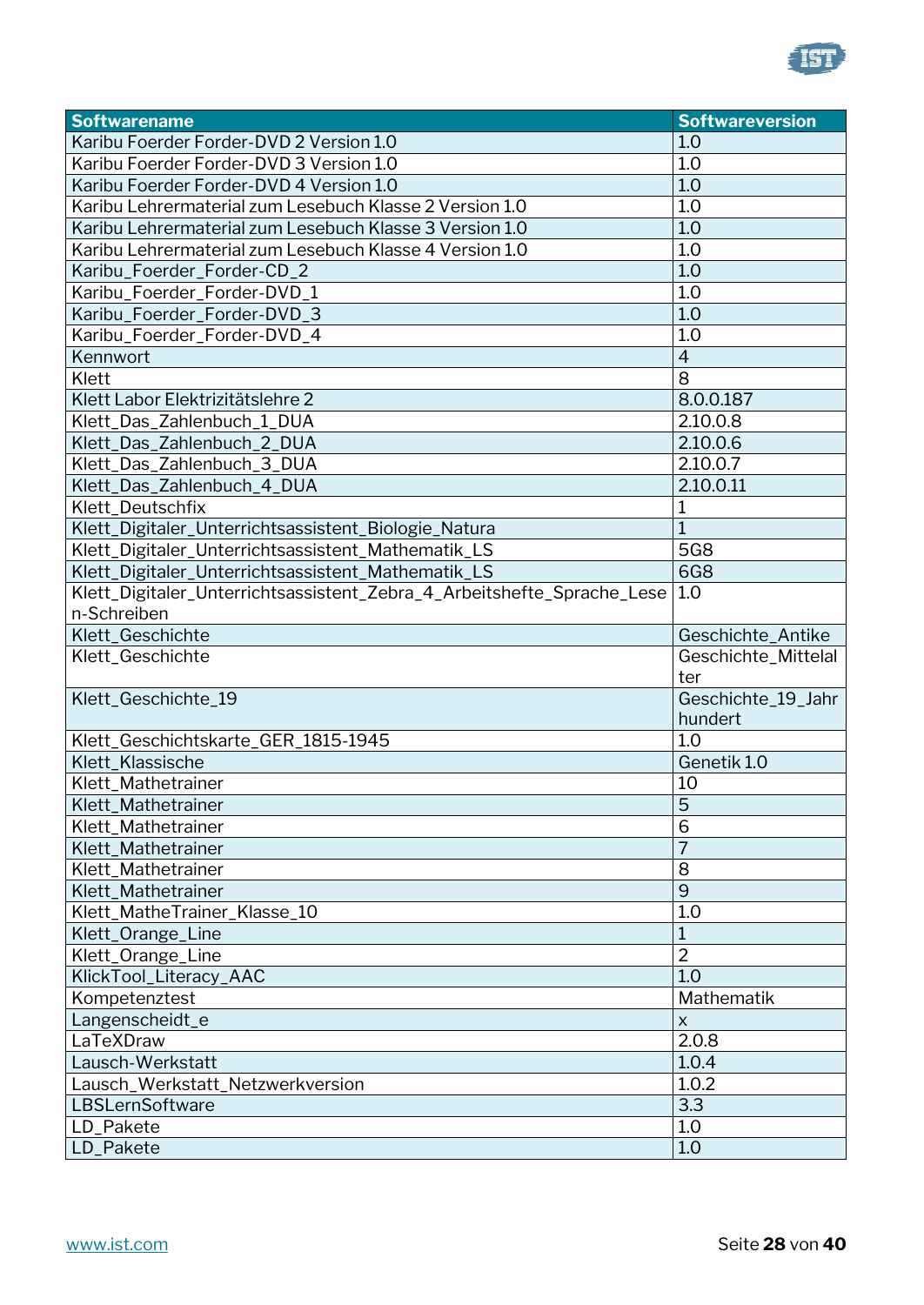

| <b>Softwarename</b>                  | <b>Softwareversion</b>      |
|--------------------------------------|-----------------------------|
| LEGO_Mindstorms                      | 1.1                         |
| LEGO_Mindstorms                      | 2.0                         |
| LEGO_Mindstorms                      | 2.1                         |
| Leichte_Sprache                      | 1.0                         |
| Lernwerkstatt                        | 10                          |
| Lernwerkstatt                        | 10.2                        |
| Lernwerkstatt                        | 5                           |
| Lernwerkstatt                        | $\overline{7}$              |
| Lernwerkstatt                        | 8                           |
| Lernwerkstatt                        | 9                           |
| Lernwerkstatt                        | 9.5.10                      |
| Lernwerkstatt_mit_Datenablage        | 8_Datenablage_lok<br>al     |
| Lernwerkstatt_mit_Datenablage        | Sek1                        |
| Lernwerkstatt_Sek1_2020              | 1.0                         |
| Lernwerkstatt_Update                 | 9.5                         |
| Lesehaus                             | 1.00                        |
| Leseschlau                           | 3.1                         |
| Lexware_Buchhalter                   | 2011                        |
| Lexware_Financial_Office             | 2022                        |
| Lexware_Financial_Office_2020        | 2020                        |
| Lexware_Financial_Office_2021        | 2021                        |
| Lexware_Financial_Office_Pro         | 2010                        |
| Lexware_Financial_Office_Pro         | 2012                        |
| Lexware_Financial_Office_Pro         | 2016                        |
| Lexware_Financial_Office_Pro         | 2017                        |
| Lexware_Financial_Office_Pro         | 2018                        |
| Lexware_Financial_Office_Pro         | 2019                        |
| Lexware_Financial_Office_Pro         | Finacial_Office_Pro<br>2014 |
| Lexware_Financial_Office_Pro         | Finacial_Office_Pro<br>2015 |
| Lexware Kassenbuch                   | 100.01                      |
| LexwareFinancialOffice               | 2013                        |
| Lift                                 | 3                           |
| LightHouse                           | $\mathbf 1$                 |
| LightHouse                           | $\overline{2}$              |
| ListXL                               |                             |
| Littera                              | 5.4.17                      |
| LitteraLM                            | 6.1.518                     |
| LoCAD                                | 25                          |
| Loewenzahn_Ausgabe                   | 2015                        |
| Macromedia_Dreamweaver               | 8.0.0.2751                  |
| Macromedia_Studio                    | Studio_8                    |
| Macromedia_Studio_MX                 | 2004                        |
| Macromedia_Studio_MX                 | 2004                        |
| <b>MAGIX Samplitude Music Studio</b> | 24.0.0.36                   |
| <b>MAGIX Video Deluxe</b>            | 20.0.1.73                   |
|                                      |                             |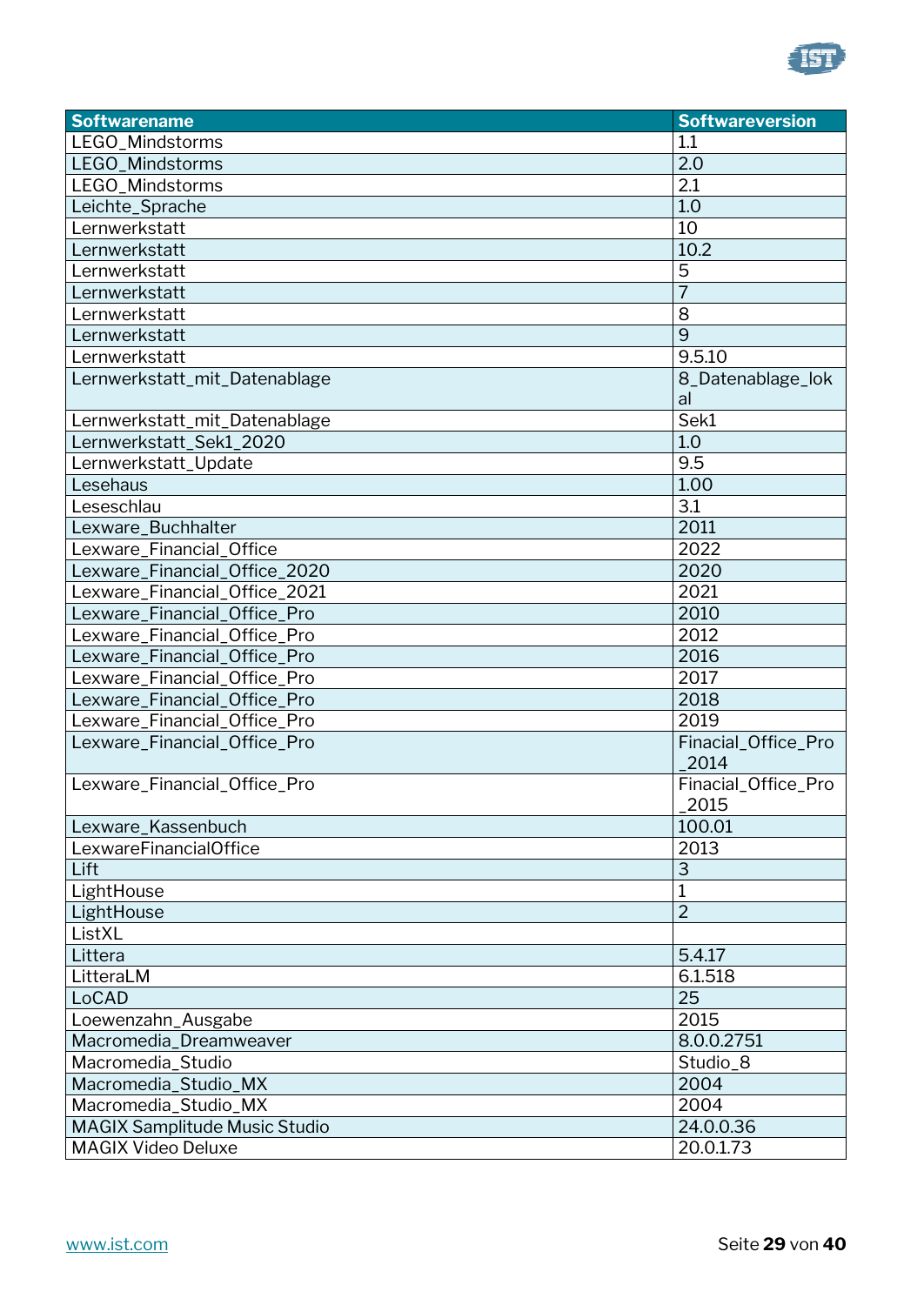

| <b>Softwarename</b>             | <b>Softwareversion</b>    |
|---------------------------------|---------------------------|
| Magix_Fotos_auf_DVD_2013        | 2013_Deluxe               |
| Magix_Music_Maker               | 2006                      |
| MAGIX_Music_Maker_Plus_Academic | 25.1.2.80                 |
| MAGIX_Music_Maker_Plus_Academic | 25.1.2.80                 |
| MAGIX_Music_Maker_Premium       | 24.0.032                  |
| Magix_Musik_Maker_MX            | Musik_Maker_MX_           |
|                                 | Premium                   |
| Magix_Photo_Manager             | Photo_Manager_10          |
| Magix_Video_Deluxe              | Video_Deluxe_2013         |
| Magix_Video_Deluxe              | Video_Deluxe_2015         |
| Magix_Video_Pro                 | Video_Pro_X4              |
| MAGIX_Video_Pro                 | <b>X6</b>                 |
| MAGIX_Video_Pro_X11             | 17.0.1.22                 |
| Magix_Web_Designer_MX8          | Web_Designer_MX           |
|                                 | 8_2013                    |
| Magix_Xara_Designer_Pro         | Xara_Designer_Pro         |
|                                 | 7                         |
| Malz++_Klassner_CAD             | 2020.1.7.14               |
| MasterSolution_Suite_XL         | 12.60.0002                |
| MasterSolution_Suite_XL_12      | Lehrer                    |
| MasterSolution_Suite_XL_12      | Suite_XL_12_Schuel        |
|                                 | er                        |
| MasterSolution_Suite_XL_HC      | 12.60.0004                |
| MasterTool                      | 3.7                       |
| <b>MasterTool</b>               | 3.7_Deinstall             |
| Mastertool_Schüler              | 6.2                       |
| Mathe_mit_Maya_1                | $1_{-}2$                  |
| Mathe_mit_Maya_3                | $\frac{3 - 4}{1}$         |
| <b>MATHEARBEIT</b>              | $\mathbf{1}$              |
| Mathearbeit_Plus                | 2018                      |
| <b>MatheAss</b>                 | 8.2                       |
| MatheAss                        | 8.2                       |
| MatheBits_Dreisatz_Prozente     | 100.01                    |
| MatheBits_Terme_und             | 100.01                    |
| Matheland_1                     | $1_{-}2$                  |
| Matheland_3                     | $3-4$                     |
| Mathematik+                     | 10                        |
| Mathematik+                     | 5                         |
| Mathematik+                     | $\overline{6}$            |
| Mathematik+                     |                           |
| Mathematik+                     | 8                         |
| Mathematik+                     | 9                         |
| Mathematik_heute_Bruchrechnung  | Lehrer                    |
| Mathematik_heute_Bruchrechnung  | Schueler                  |
| Mathematik_verstehen            | $\boldsymbol{\mathsf{X}}$ |
| Mathematikus1                   | $\overline{2.0}$          |
| Mathepilot                      | $\boldsymbol{\mathsf{X}}$ |
| MathePower                      | 6.0                       |
|                                 |                           |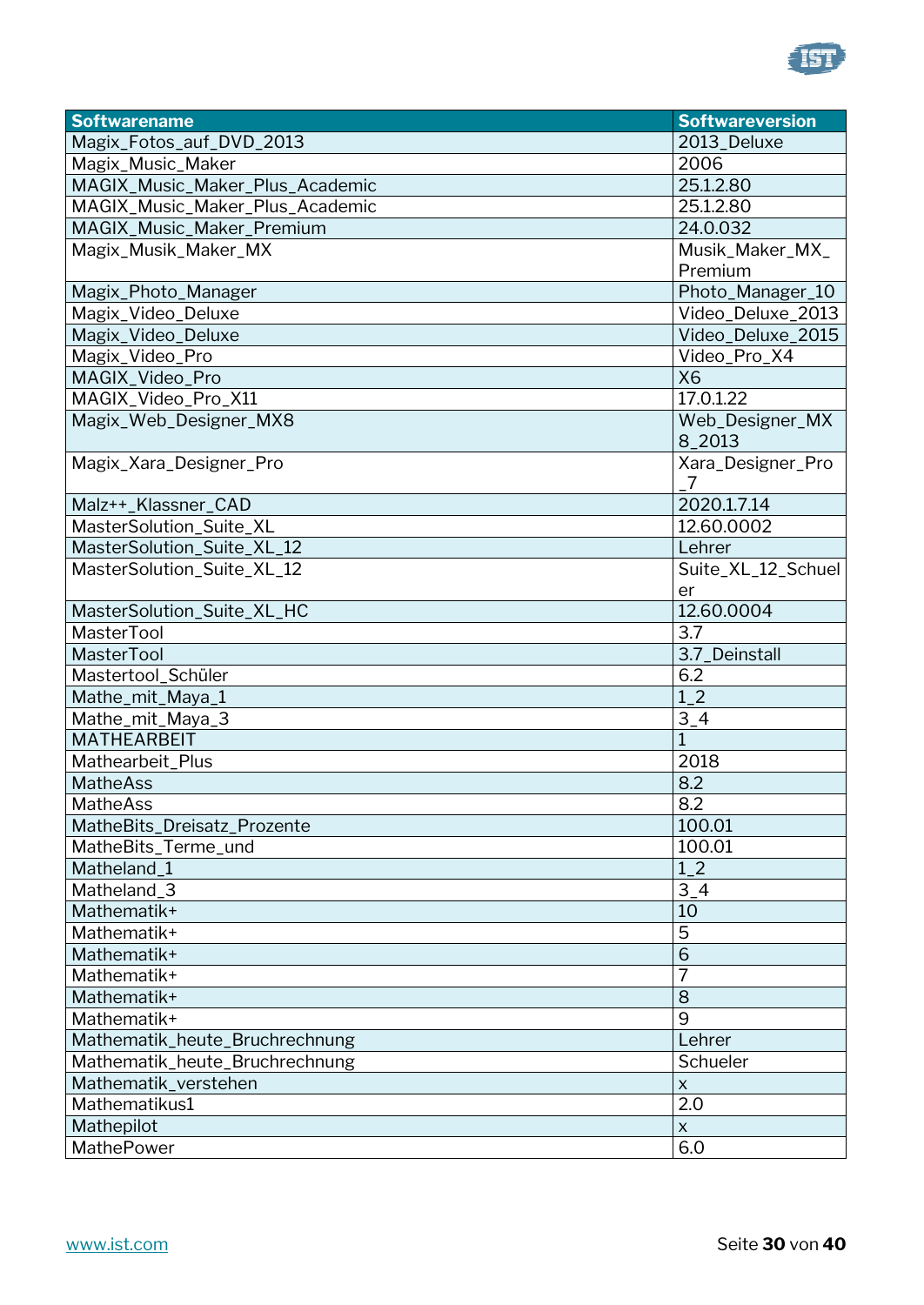

| <b>Softwarename</b>                     | <b>Softwareversion</b> |
|-----------------------------------------|------------------------|
| MathePower_Lobsien_Aufgabensammlung     | Lobsien_Aufgabens      |
|                                         | ammlung_2013           |
| MatheTiger                              |                        |
| MDesign_Client                          | 2016                   |
| MDL_Chime_2.6                           | 2.6_SP6                |
| MDL_ISIS_Draw                           | ISIS_Draw_2.5          |
| measure                                 | 4.6.18.4               |
| Measure                                 | 468                    |
| Measure_Dynamics                        | 1.4.0405               |
| Measure_Phywe                           | Phywe_1.4              |
| Mediator                                | 9                      |
| Mediator_7                              | 7_Professional         |
| Medienwerkstatt_Schriftarten            | Schriftarten_hinzuf    |
|                                         | uegen                  |
| Medistar                                | 4.0                    |
| MegaCAD                                 | 2016                   |
| MegaCAD_3D_SV                           | 2011                   |
| MegaCAD_Ausbildungsversion              | 2019                   |
| Meine Anlauttabelle für den Computer    | 1.00.000               |
| Melfa                                   | 1.0                    |
| MetaSearch                              | 8.0.2                  |
| Microsoft_Access                        | 2016                   |
| Microsoft_Access                        | Access_2010            |
| Microsoft_Dynamics_NAV_Client           | 2009SP1                |
| Microsoft_Encarta                       | 2002                   |
| Microsoft_Office                        | 2019                   |
| Microsoft_Office                        | Office_2007            |
| Microsoft_Office                        | <b>XP</b>              |
| Microsoft_Office365                     | All                    |
| Microsoft_Office_2010                   | 2010                   |
| Microsoft_Office_2010                   | Office_2010_aktivie    |
|                                         | ren                    |
| Microsoft_Office_Plus_Pro               | 2016                   |
| Microsoft_Office_Pro                    | 2000                   |
| Microsoft_Office_PRO_2007               | 2007                   |
| Microsoft_Office_PRO_2010               | 2010                   |
| Microsoft_Office_Professional           | 2003                   |
| Microsoft_Office_Professional_Plus      | 2013                   |
| Microsoft_Office_Professional_Plus      | Professional_Plus_2    |
|                                         | 013                    |
| Microsoft_Office_Professional_Plus_2010 | SP <sub>1</sub>        |
| Microsoft_Office_Professional_Plus_2013 | Office_Professional    |
|                                         | Plus_2013_x86          |
| Microsoft_Office_Project                | 2003                   |
| Microsoft_Office_Project_Professional   | 2007                   |
| Microsoft_Office_Proofing_Tools         | 2016                   |
| Microsoft_Office_SP1                    | 2007                   |
| Microsoft_Office_SP1                    | 2007                   |
|                                         |                        |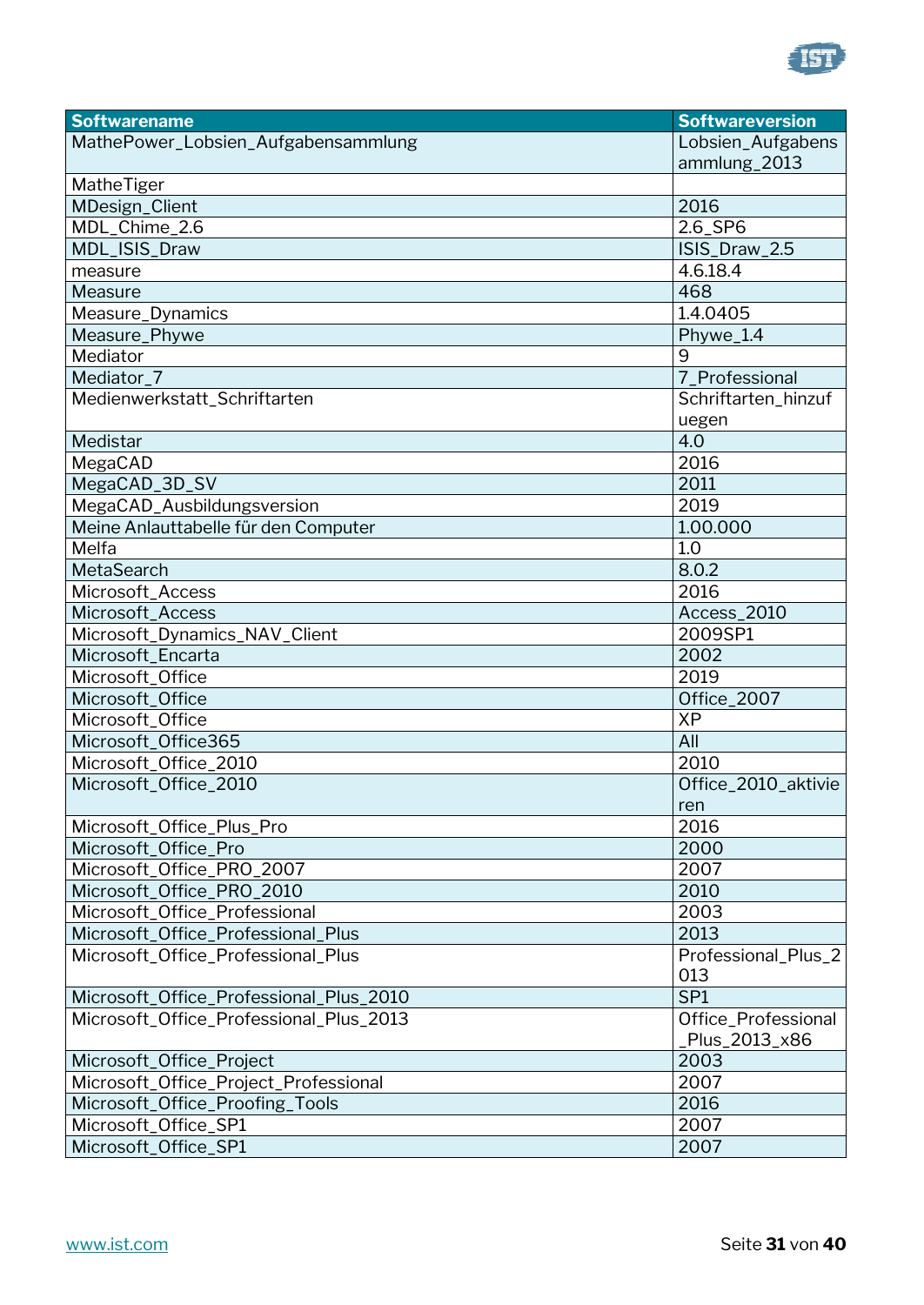

| <b>Softwarename</b>                       | <b>Softwareversion</b> |
|-------------------------------------------|------------------------|
| Microsoft_Office_Standard                 | 2010                   |
| Microsoft_Office_Standard                 | 2013                   |
| Microsoft_Office_Standard                 | 2016                   |
| Microsoft_Office_Visio_Standard           | 2007                   |
| Microsoft_Project                         | 2013                   |
| Microsoft_Project                         | 2016                   |
| Microsoft_Project                         | Project_2003           |
| Microsoft_Project                         | Project_2010           |
| Microsoft_Teams                           | 1.4.00.8872            |
| Microsoft_Visio                           | 2010                   |
| Microsoft_Visio                           | 2016                   |
| Microsoft_Visio                           | <b>Visio_2007</b>      |
| Microsoft_Visual_Studio_Enterprise        | 2015                   |
| Microsoft_Visual_Studio_Ultimate          | 2010                   |
| Microsoft_Visual_Studio_Ultimate          | 2012                   |
| Microsoft_Word                            | 2013                   |
| MicrosoftDynamicsNAV                      | 2009SP1                |
| MicrosoftOffice                           | 2003SP2                |
| MikroSIM                                  | 2000                   |
| Mindjet_MindManager                       | 8.0.211                |
| MindManager                               | 15.1.173               |
| MindManager                               | $\overline{7}$         |
| MindManager_22                            | 22.1.234.0             |
| Mindview                                  | 5.0.180                |
| Moebius                                   | 3.10                   |
| Motic                                     | Educator               |
| Motic_Images_Plus                         | 2.0                    |
| Motic_Play                                | Play_1.2               |
| MovieMaster                               | 1.3                    |
| <b>MSTEX</b>                              | 12.0                   |
| <b>MTS</b>                                | 2012                   |
| MTS_CNC-System                            | 8.0                    |
| MTS_CNC-System                            | 9.0                    |
| MTS_CNC_System                            | 8.0                    |
| Multidingsda                              | 2.0.2                  |
| Multimedia_Sprachtrainer_Spanisch         | $\mathsf X$            |
| Multimedia_Sprachtrainer_Spanisch         | $\mathsf{x}$           |
| <b>MultiSIM</b>                           | 2001                   |
| Multitext_03                              | 03_2013                |
| Multitext_05                              | 2017                   |
| Multitext 05                              | 2017                   |
| MusiX_Kursbuch_Netzwerk                   | 1                      |
| MusiX_Kursbuch_Netzwerk                   | 3                      |
| MusiX_Netzwerkinstallation                | $\overline{2}$         |
| MyBookMachine                             | 2.5.3.2                |
| MyTextMachineDesktopApplication           | 1.1.2.9                |
| National_Instruments_Circuit_Design_Suite | 10.0.1                 |
| Naturgewalten                             | 1.0                    |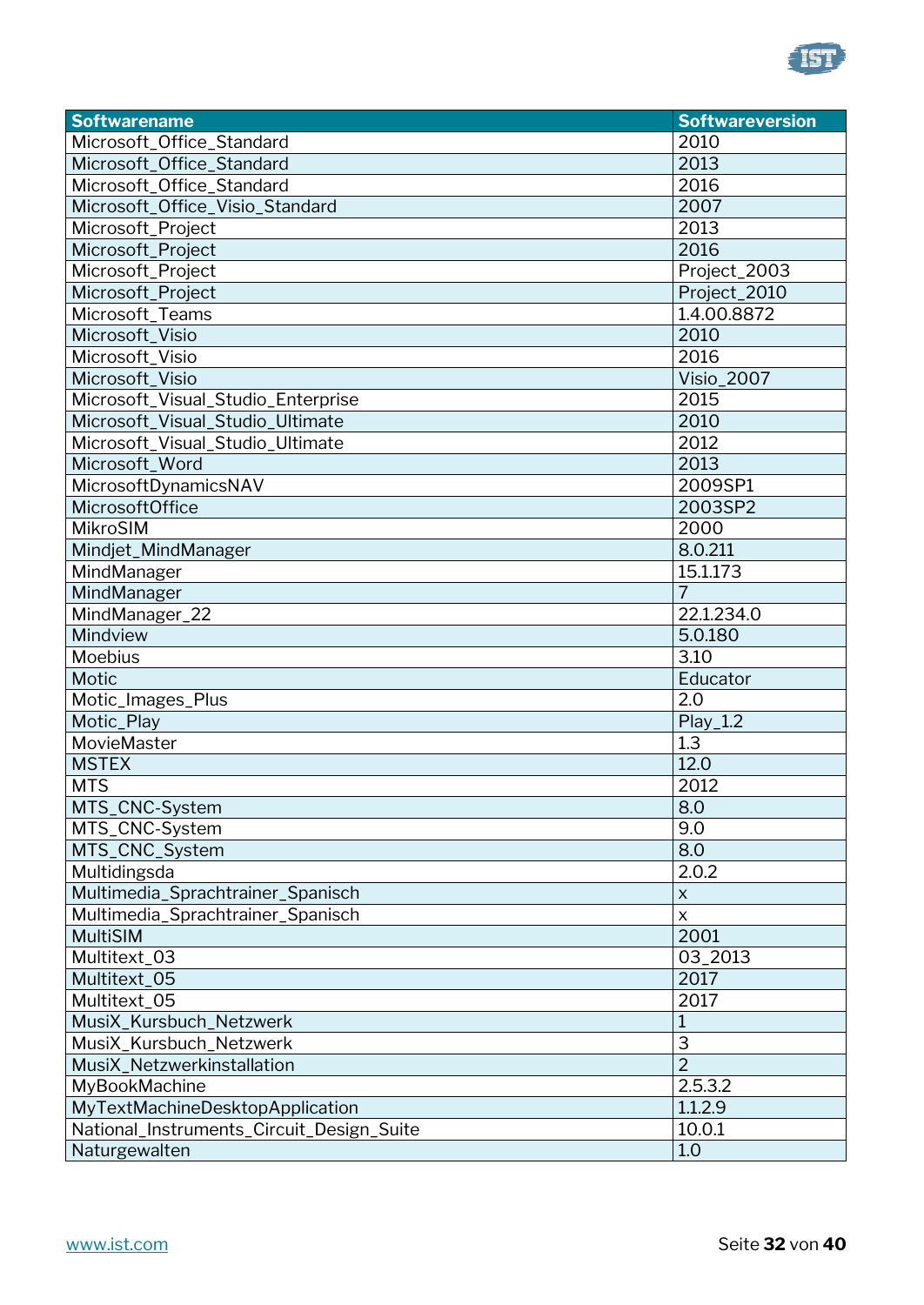

| <b>Softwarename</b>                       | <b>Softwareversion</b>          |
|-------------------------------------------|---------------------------------|
| nc_cad                                    | 7.5                             |
| <b>NCCAD</b>                              | 8.0                             |
| nccad                                     | 9.29.65.58                      |
| NotePerformer                             | 1.4.2c                          |
| Notting_Hill_Gate                         | 1                               |
| Notting_Hill_Gate                         | 9                               |
| Nährwertprogramm                          | X                               |
| Orange_Line                               | $\overline{1}$                  |
| Orange_Line                               | $\overline{2}$                  |
| Orange_Line                               | 3                               |
| Orange_Line                               | 3                               |
| Orange_Line                               | $\overline{4}$                  |
| Orange_Line                               | 5                               |
| Orange_Line_Erweiterungskurs              | 5                               |
| Orange_Line_Erweiterungskurs              | 6                               |
| Orange_Line_Grundkurs                     | 6                               |
| Oriolus_Deutsch                           | 43.3                            |
| Oriolus_Deutsch                           | Grundschule                     |
| Oriolus_Deutsch_5-6                       | Deutsch_5-6_42.5                |
| Oriolus_Deutsch_7-9                       | Deutsch_7-9_42.5                |
| Oriolus_Deutsch_als_Sprache_lernen        | 49.1                            |
| Oriolus_Deutsch_Grundschule_DVD           | Deutsch_Grundschu               |
|                                           | le_DVD_42.08                    |
| Oriolus_Deutsch_Grundschule_DVD_40        | Deutsch_Grundschu               |
|                                           | le_DVD_40_7                     |
| Oriolus_Deutsch_Klasse_5                  | Klasse 5-6                      |
| Oriolus_Deutsch_Klasse_5_6_DVD            | Deutsch_Klasse_5_<br>6_DVD_43.3 |
| Oriolus_Deutsch_Klasse_5_6_DVD_40         | Deutsch_Klasse_5_               |
|                                           | 6_DVD_40_7                      |
| Oriolus_Deutsch_Klasse_7                  | $7-9$                           |
| Oriolus_Deutsch_Klasse_7_9_DVD_40         | Deutsch_Klasse_7_               |
|                                           | 9 DVD 40 7                      |
| Oriolus_Englisch_Grundschule_Intensiv_DVD | Englisch_Grundsch               |
|                                           | ule_Intensiv_DVD_4              |
|                                           | 1.03                            |
| Oriolus_Englisch_Grundschule_Intensiv_DVD | Englisch_Grundsch               |
|                                           | ule_Intensiv_DVD_4              |
|                                           | 2.08                            |
| Oriolus_Englisch_Grundschule_Standard_DVD | Englisch_Grundsch               |
|                                           | ule_Standard_DVD_               |
|                                           | 41.03                           |
| Oriolus_Englisch_Grundschule_Standard_DVD | Englisch_Grundsch               |
|                                           | ule_Standard_DVD_               |
|                                           | 42.08                           |
| Oriolus_Englisch_GS_DVD                   | Englisch_GS_DVD_                |
|                                           | 43.3                            |
| Oriolus_Komplett_DVD                      | 52                              |
| Oriolus_Lernprogramme_Deutsch_5_und       | 6                               |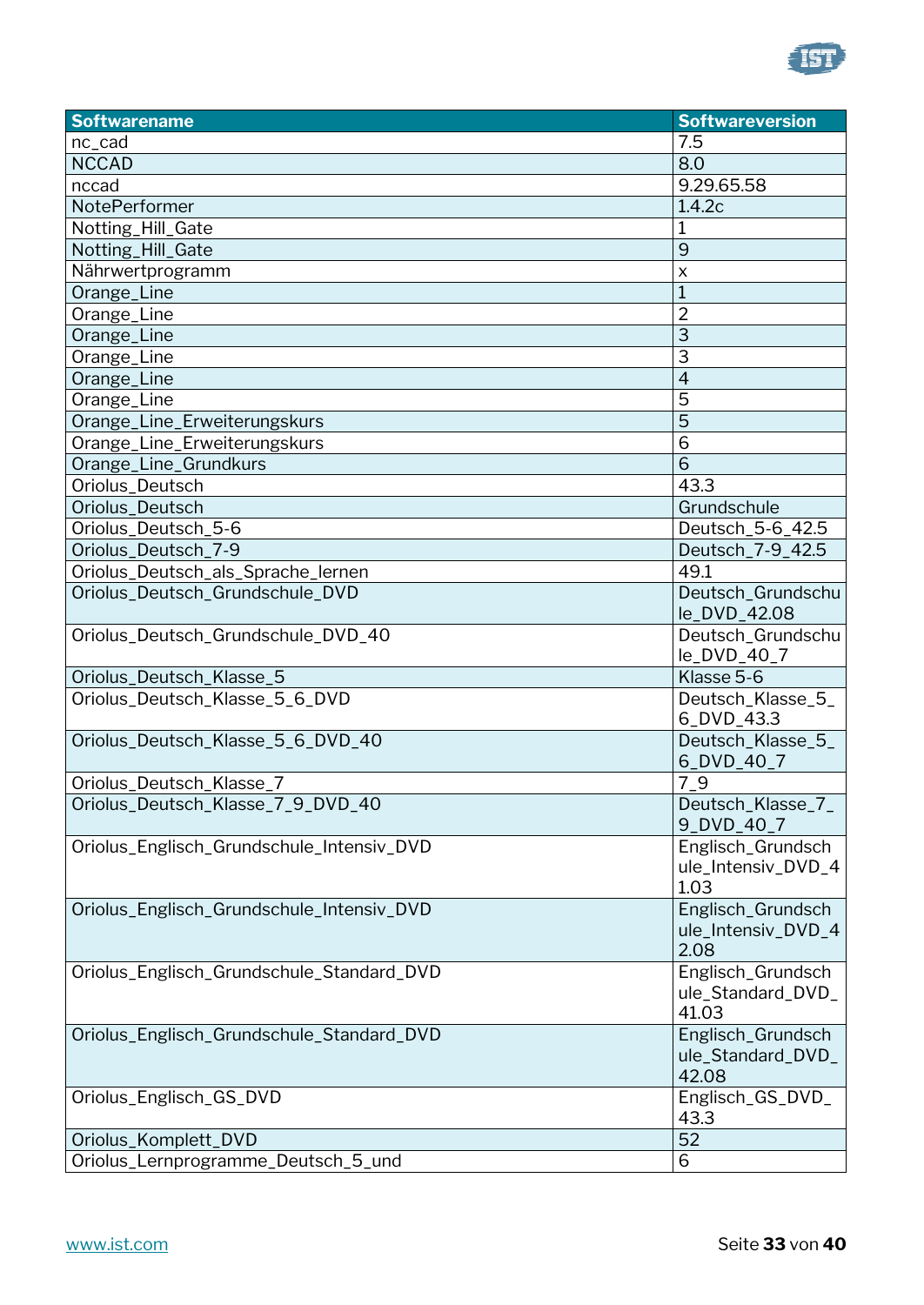

| <b>Softwarename</b>                    | <b>Softwareversion</b> |
|----------------------------------------|------------------------|
| Oriolus_Lernprogramme_Grundschule      | 47.3                   |
| Oriolus_Lernprogramme_Mathematik_5_und | 6                      |
| Oriolus_Mathe_5-6                      | Mathe_5-6_42.5         |
| Oriolus_Mathe_7-9                      | Mathe_7-9_42.5         |
| Oriolus_Mathe_Klasse_5                 | 2012                   |
| Oriolus_Mathe_Klasse_7                 | $7-9$                  |
| Oriolus_Mathematik                     | 43.3                   |
| Oriolus_Mathematik                     | Grundschule            |
| Oriolus_Mathematik_Grundschule_DVD     | Mathematik Grund       |
|                                        | schule_DVD_42.08       |
| Oriolus_Mathematik_Grundschule_DVD_40  | Mathematik_Grund       |
|                                        | schule_DVD_40_7        |
| Oriolus_Mathematik_Klasse_5_6_DVD      | Mathematik_Klasse      |
|                                        | 5_6_DVD_43.3           |
| Oriolus_Mathematik_Klasse_5_6_DVD_40   | Mathematik_Klasse      |
|                                        | 5_6_DVD_40_7           |
| Oriolus_Mathematik_Klasse_7_9_DVD_40   | Mathematik_Klasse      |
|                                        | _7_9_DVD_40_7          |
| Pablo                                  | 1.2                    |
| paedalogics_Anlautschrift              | 1.0                    |
| Paint_Shop_Pro                         | 7                      |
| Paint_Shop_Pro                         | Pro_8                  |
| paLABra_pro                            | 2.2                    |
| Pamina                                 | 17                     |
| PASCO_Capstone                         | 1.4.0.4                |
| Pasco_Capstone                         | 2.1.1.1                |
| Pasco_Messsoftware_Datastudio          | Messsoftware_Data      |
|                                        | studio_1.9.8.10        |
| PC-Trainer_Metall                      | Metall_1.0             |
| PC_Bibiliothek                         | 3.0                    |
| PDF-XChange_Editor                     | 8.0.341.0              |
| PDF_OwnerGuard                         | OwnerGuard_Licen       |
|                                        | ceManager              |
| Pfadfinder                             | 2.0                    |
| pGina_Schüler                          | 3.1.8.0                |
| Phonak                                 | 7.0.51468              |
| Physismart                             | 1.20                   |
| PhysProf_XXL                           | XXL_1.0                |
| Phywe                                  | 14.08                  |
| Phywe                                  | Intertess              |
| Pinnacle_Studio                        | 14.0.0.7255            |
| Pinnacle_Studio                        | 17.0.0.127             |
| Pinnacle_Studio                        | 19.0.0                 |
| Pinnacle_Studio_Dazzle                 | 1.0                    |
| Pinnacle_Studio_Patch                  | 19.1.2                 |
| Pinnacle_Studio_Ultimate               | 18.0.0                 |
| Pinnacle_Studio_Ultimate               | 7                      |
| Ponky_Grundschule_1                    | 2.00                   |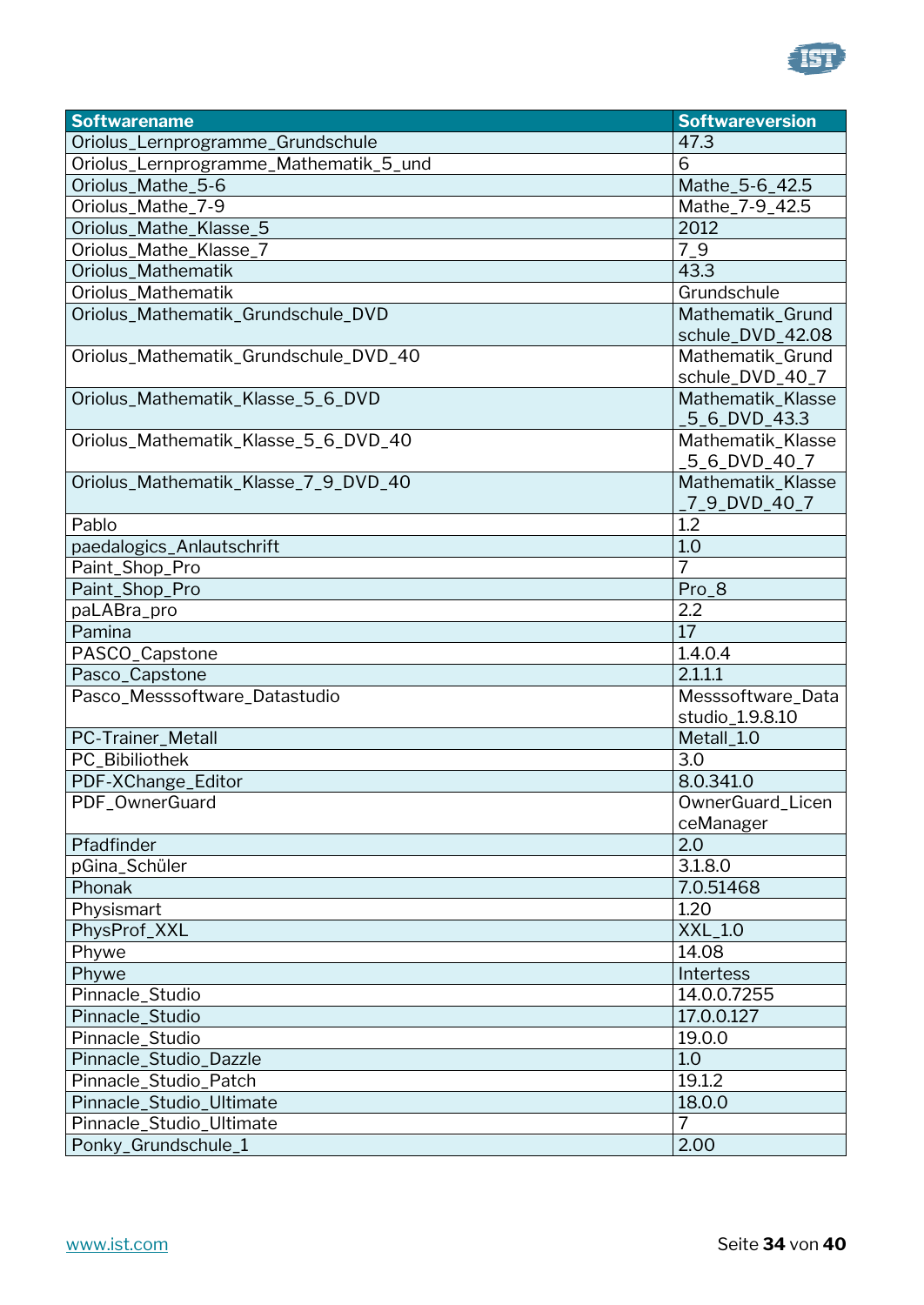

| <b>Softwarename</b>                                   | <b>Softwareversion</b> |
|-------------------------------------------------------|------------------------|
| Ponky_Grundschule_2                                   | 2.00                   |
| Ponky_Grundschule_3                                   | 2.00                   |
| <b>PONS</b>                                           | CD7                    |
| Power                                                 | 1.0                    |
| Praxis_Sprache                                        | 100.01                 |
| Praxis_Sprache                                        | 14                     |
| Praxis_Sprache                                        | 5                      |
| Praxis_Sprache                                        | 6                      |
| Praxis_Sprache                                        | X                      |
| Praxis_Sprache                                        | $\pmb{\times}$         |
| PriMus 1.1 (Build 11807) 1.1.0.11807                  |                        |
| PriMus SE 1.1.0.11807                                 |                        |
| Primus_Publisher                                      | 1.1.0.11346            |
| Primus_SE                                             | 1.1                    |
| Primus_SE                                             | 1.1.0.11346            |
| PTC_Creo                                              | 3.0                    |
| Puschi                                                | 1.0                    |
| Pusteblume_Deutsch_3                                  | 1.0                    |
| Pusteblume_Deutsch_4                                  | 1.0                    |
| Pusteblume_lokal                                      | $\overline{2}$         |
| Pusteblume_lokal                                      | 3                      |
| Pusteblume_Netzwerkinstallation                       | $\overline{2}$         |
| Pusteblume_Netzwerkinstallation                       | 3                      |
| Pusteblume_Netzwerkinstallation                       | $\overline{4}$         |
| Pusteblume_Sachunterricht_1-2                         | 1.0                    |
| Pusteblume_Sachunterricht_3-4                         | 1.0                    |
| <b>PYTHA</b>                                          | 22                     |
| <b>PYTHA</b>                                          | 23                     |
| PythaVorschauicons                                    | 23.2017.0214.1240      |
| Q_Das_ME                                              | 8                      |
| QCAD                                                  | 3.0                    |
| QuarkXPress                                           | $\overline{10}$        |
| QuePasa                                               | $\mathbf 1$            |
| QuePasa                                               | $\overline{2}$         |
| Quicken                                               | 2014                   |
| Quicken_2014                                          | 2014_ML                |
| R-Plot                                                | 1.7.0.0                |
| Rechenblatt                                           |                        |
| Red_Line                                              | 5                      |
| Red_Line                                              | $\overline{6}$         |
| Religiopolis                                          | 10.0                   |
| Renesas                                               |                        |
| <b>REXprint</b>                                       | 4.4.0                  |
| Richtig_so                                            | $\overline{1}$         |
| RM_Easiteach_Next_Generation                          | 1.6.8941               |
| Robo                                                  | Pro 3.1.3              |
| Sage_New_Classic                                      | 2016                   |
| Sally 3 - Englisch ab Klasse 3 Interaktive Übungen SL | 1.1.1.0                |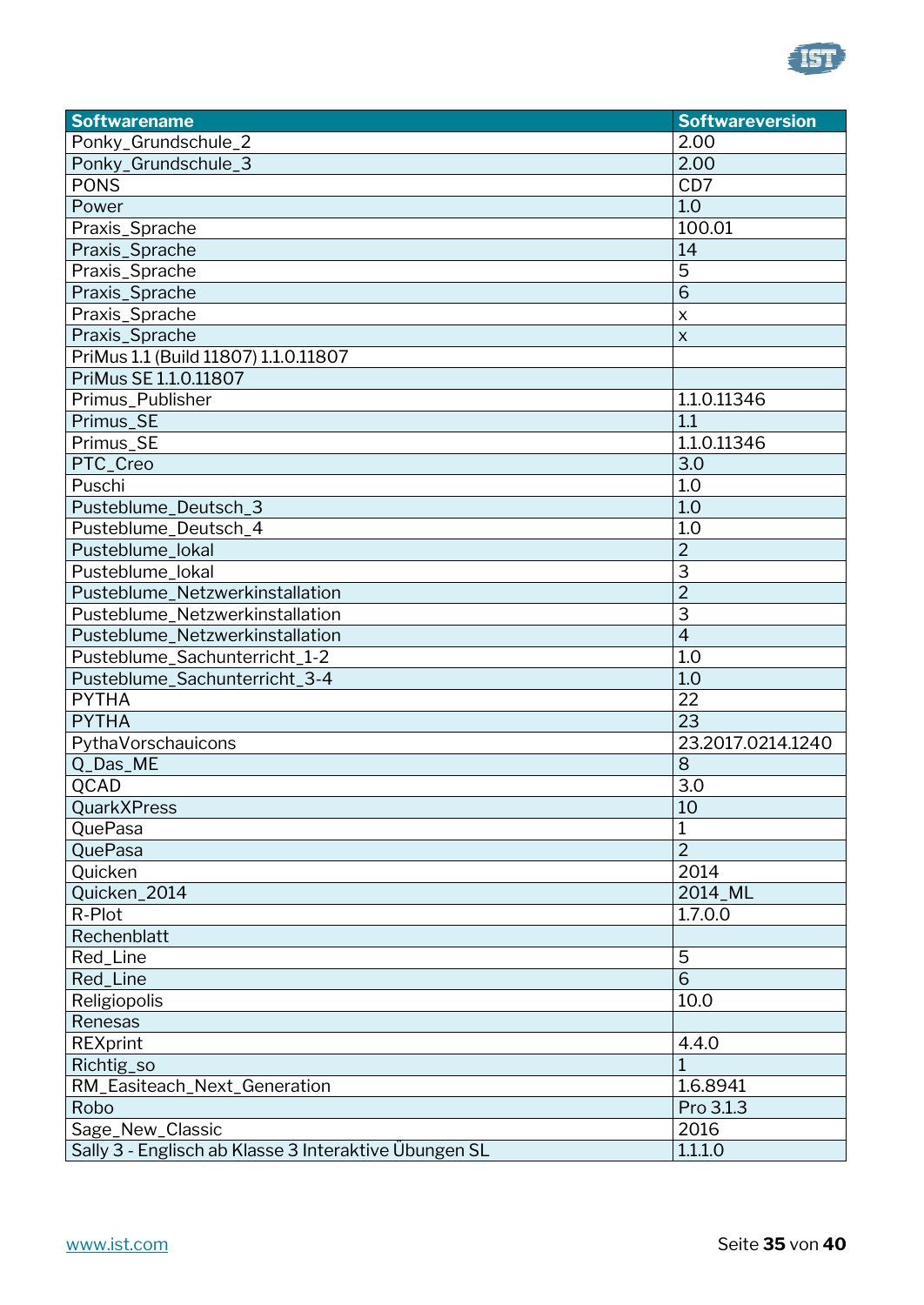

| <b>Softwarename</b>                              | <b>Softwareversion</b> |
|--------------------------------------------------|------------------------|
| Schlag_auf_Schau_nach_Netzwerkversion            | 1.0                    |
| <b>Schnitt Profit Modular</b>                    | V <sub>9</sub>         |
| Schnitt_Profit_Modular                           | 10.01                  |
| Schreib_und_Leselabor                            | 3                      |
| Schreiblabor                                     | 2.0                    |
| Schreiblabor                                     | 2.03                   |
| SchreibundLeselabor_Netzwerkinstallation         | 3.0.3                  |
| Schulware_GbR                                    | GbR_Mathetrainer       |
| SEE_ELECTRICAL_V8R2_SP5                          | 8.2.5.1                |
| Selection                                        |                        |
| <b>SEMA</b>                                      | 17.2                   |
| <b>Sibelius</b>                                  | 19.5.0.1469            |
| Sibelius                                         | 7.5                    |
| Siemens LOGO!Soft Comfort                        | 8.3.0.26               |
| Siemens_Automation_License_Manager               | 6.0                    |
| Siemens_LogoSoft                                 | 7.1                    |
| Siemens_S7_PLCSIM_V                              | 15.0                   |
| Siemens_S7_PLCSIM_V                              | 17.0                   |
| Siemens_Step7                                    | 05.07.0000             |
| Siemens_TIA_Portal_V                             | 14                     |
| Siemens_TIA_Portal_V                             | 15                     |
| Siemens_TIA_Portal_V                             | 17                     |
| Signia_Connexx                                   | 9.2.15.1143            |
| <b>SimHeart</b>                                  | 2.2.0180               |
| SimMuscle                                        | 2.2.0580               |
| SimNerv                                          | $\overline{2}$         |
| SimNerv                                          | 2.2.0680               |
| SimNeuron                                        | 2.5.0110               |
| SimVessel                                        | 2.0.0200               |
| Siquando_Pro                                     | 2.0.0.1030             |
| SiSyAVR                                          | 3.10                   |
| SiSyTreiber                                      |                        |
| Sketchpad                                        | 9.0                    |
| Sketchup_Pro                                     | 16.1.1450              |
| Smart_Classroom                                  | 2011                   |
| Smart_DC                                         | 450                    |
| SMART_Education                                  | 11.4                   |
| SMART_Gallery                                    | 10.8                   |
| SMART_Notebook                                   | 10.6                   |
| SMART_Notebook                                   | 20.0.6017.1            |
| Smart_Notebook_Interactive_Viewer                | 9.5.126.5<br>11.3      |
| Smart_Technologies<br>Smart_Technologies_Gallery | Technologies_Galle     |
|                                                  | ry_2012                |
| Smile_general                                    | 2017                   |
| Smile_general                                    | 3.1.8.0                |
| Softmaker_Office                                 | 2016                   |
| SoftMaker_Office                                 | 2018                   |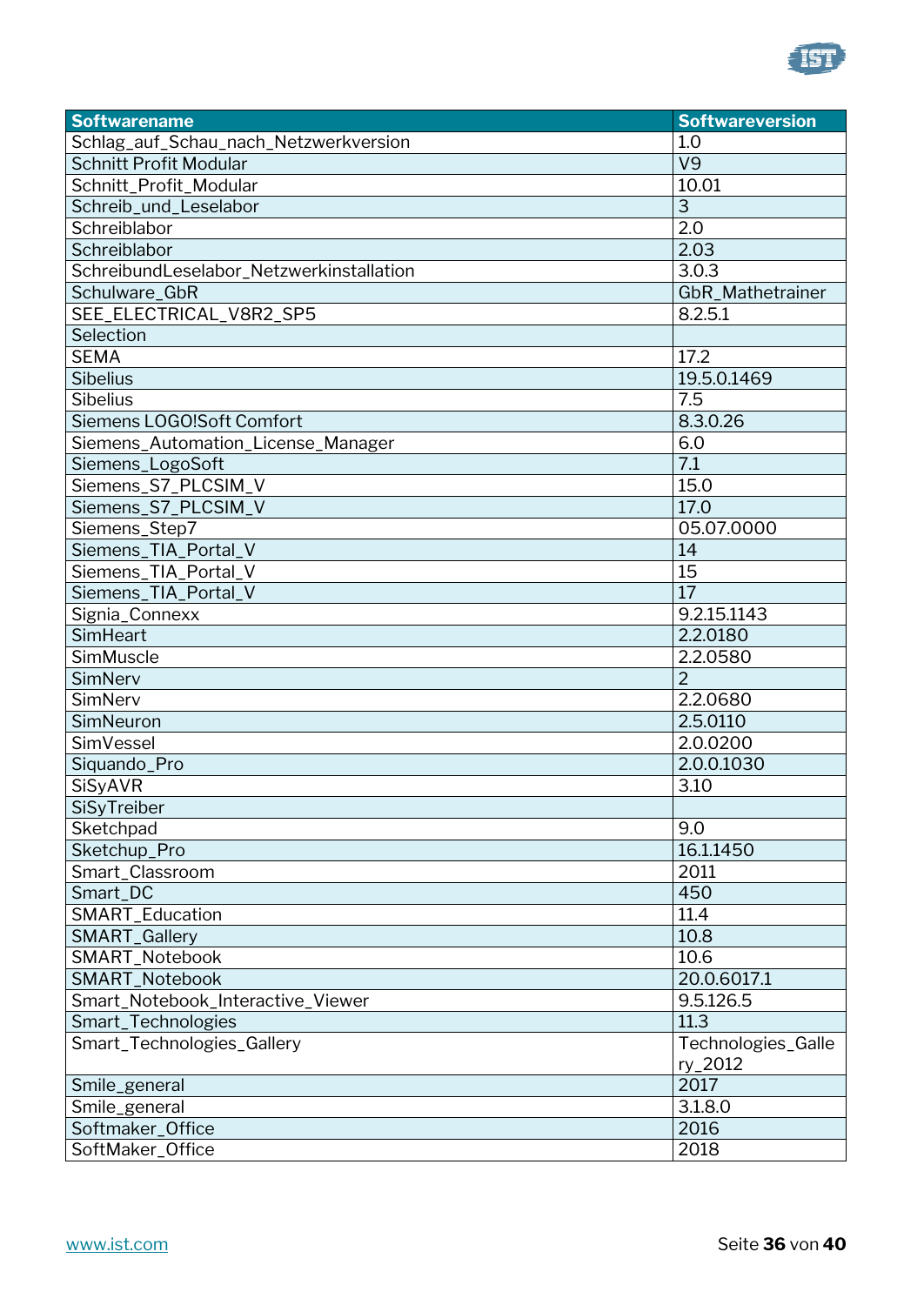

| 106.00.00.100<br>Solid_Edge_ST6<br>2012<br>SolidCam<br>SolidCam<br>2014<br>SolidCAM_2011<br>2011_SP8<br>Solidworks<br>2012 SP4<br>Solidworks<br>2013<br>Solidworks_2019_x64_SP05<br>27.5.0.72<br>3.7.3623<br>Sparkol_VideoScribe<br>5<br>Spectrum<br>Spirit<br>2017<br>Spirit_2012<br>2012_Pro<br>1.0<br>Sprache entdecken<br>$\overline{2}$<br>Sprachfreunde<br>3<br>Sprachfreunde<br>$\overline{4}$<br>Sprachfreunde<br>SPSVISU<br>$\overline{4}$<br>8.2<br>Steuer_Office_Professional<br>Steuer_Office_Professional_Netzwerk_Installation<br>13.3.0.0<br>Steuerungstechnische Kompaktmodelle fuer S7<br>Steuerungstechnische Kompaktmodelle fuer WinSPS<br>3<br>Syllabo<br>SYMplus_plusCARE_Drehen<br>55.55.0000<br>SYMplus_plusCARE_Fräsen<br>54.55.0000<br><b>Tabellenbuch Metall</b><br>9.1<br>7.0<br><b>TASTstar</b><br>6<br>Teamviewer_6.0<br>Teamviewer_Host<br><b>Host_8.0</b><br>1.1.11<br>Tell_me_more<br>Interaktive_Lernmo<br>Terra_Interaktive<br>dule<br>Theateruebungen<br>3.9.0.463<br>TI_Nspire_CAS_Student_Software<br>TI_Nspire_Teacher_Software<br>3.9.0.463<br>TINspire_CX_CAS_StudentSoftware<br>4.0.0.235<br>Tintenklex<br>11.44<br>Tintenklex_Grammatiktrainer_Netzwerkinstallation<br>11.58<br>11.58<br>Tintenklex_Netzwerkinstallation<br>Tinto<br>$\pmb{\times}$<br>TM_Haertepruefverfahren<br>Haertepruefverfahr<br>$en_2.0$<br>Lektor_Handhabun<br>TM_Lektor_Handhabungstechnik<br>gstechnik_2.1<br>TM_Lektor_Montagetechnik_2<br>Lektor_Montagetec<br>$hnik_2_0$<br>Zerstoerende_Prue<br>TM_Zerstoerende_Pruefverfahren<br>fverfahren_1.1<br>Trend_Micro_Security_Agent<br>6.6 | <b>Softwarename</b> | <b>Softwareversion</b> |
|----------------------------------------------------------------------------------------------------------------------------------------------------------------------------------------------------------------------------------------------------------------------------------------------------------------------------------------------------------------------------------------------------------------------------------------------------------------------------------------------------------------------------------------------------------------------------------------------------------------------------------------------------------------------------------------------------------------------------------------------------------------------------------------------------------------------------------------------------------------------------------------------------------------------------------------------------------------------------------------------------------------------------------------------------------------------------------------------------------------------------------------------------------------------------------------------------------------------------------------------------------------------------------------------------------------------------------------------------------------------------------------------------------------------------------------------------------------------------------------------------------------------------------------------------------------------------------------------------------------|---------------------|------------------------|
|                                                                                                                                                                                                                                                                                                                                                                                                                                                                                                                                                                                                                                                                                                                                                                                                                                                                                                                                                                                                                                                                                                                                                                                                                                                                                                                                                                                                                                                                                                                                                                                                                |                     |                        |
|                                                                                                                                                                                                                                                                                                                                                                                                                                                                                                                                                                                                                                                                                                                                                                                                                                                                                                                                                                                                                                                                                                                                                                                                                                                                                                                                                                                                                                                                                                                                                                                                                |                     |                        |
|                                                                                                                                                                                                                                                                                                                                                                                                                                                                                                                                                                                                                                                                                                                                                                                                                                                                                                                                                                                                                                                                                                                                                                                                                                                                                                                                                                                                                                                                                                                                                                                                                |                     |                        |
|                                                                                                                                                                                                                                                                                                                                                                                                                                                                                                                                                                                                                                                                                                                                                                                                                                                                                                                                                                                                                                                                                                                                                                                                                                                                                                                                                                                                                                                                                                                                                                                                                |                     |                        |
|                                                                                                                                                                                                                                                                                                                                                                                                                                                                                                                                                                                                                                                                                                                                                                                                                                                                                                                                                                                                                                                                                                                                                                                                                                                                                                                                                                                                                                                                                                                                                                                                                |                     |                        |
|                                                                                                                                                                                                                                                                                                                                                                                                                                                                                                                                                                                                                                                                                                                                                                                                                                                                                                                                                                                                                                                                                                                                                                                                                                                                                                                                                                                                                                                                                                                                                                                                                |                     |                        |
|                                                                                                                                                                                                                                                                                                                                                                                                                                                                                                                                                                                                                                                                                                                                                                                                                                                                                                                                                                                                                                                                                                                                                                                                                                                                                                                                                                                                                                                                                                                                                                                                                |                     |                        |
|                                                                                                                                                                                                                                                                                                                                                                                                                                                                                                                                                                                                                                                                                                                                                                                                                                                                                                                                                                                                                                                                                                                                                                                                                                                                                                                                                                                                                                                                                                                                                                                                                |                     |                        |
|                                                                                                                                                                                                                                                                                                                                                                                                                                                                                                                                                                                                                                                                                                                                                                                                                                                                                                                                                                                                                                                                                                                                                                                                                                                                                                                                                                                                                                                                                                                                                                                                                |                     |                        |
|                                                                                                                                                                                                                                                                                                                                                                                                                                                                                                                                                                                                                                                                                                                                                                                                                                                                                                                                                                                                                                                                                                                                                                                                                                                                                                                                                                                                                                                                                                                                                                                                                |                     |                        |
|                                                                                                                                                                                                                                                                                                                                                                                                                                                                                                                                                                                                                                                                                                                                                                                                                                                                                                                                                                                                                                                                                                                                                                                                                                                                                                                                                                                                                                                                                                                                                                                                                |                     |                        |
|                                                                                                                                                                                                                                                                                                                                                                                                                                                                                                                                                                                                                                                                                                                                                                                                                                                                                                                                                                                                                                                                                                                                                                                                                                                                                                                                                                                                                                                                                                                                                                                                                |                     |                        |
|                                                                                                                                                                                                                                                                                                                                                                                                                                                                                                                                                                                                                                                                                                                                                                                                                                                                                                                                                                                                                                                                                                                                                                                                                                                                                                                                                                                                                                                                                                                                                                                                                |                     |                        |
|                                                                                                                                                                                                                                                                                                                                                                                                                                                                                                                                                                                                                                                                                                                                                                                                                                                                                                                                                                                                                                                                                                                                                                                                                                                                                                                                                                                                                                                                                                                                                                                                                |                     |                        |
|                                                                                                                                                                                                                                                                                                                                                                                                                                                                                                                                                                                                                                                                                                                                                                                                                                                                                                                                                                                                                                                                                                                                                                                                                                                                                                                                                                                                                                                                                                                                                                                                                |                     |                        |
|                                                                                                                                                                                                                                                                                                                                                                                                                                                                                                                                                                                                                                                                                                                                                                                                                                                                                                                                                                                                                                                                                                                                                                                                                                                                                                                                                                                                                                                                                                                                                                                                                |                     |                        |
|                                                                                                                                                                                                                                                                                                                                                                                                                                                                                                                                                                                                                                                                                                                                                                                                                                                                                                                                                                                                                                                                                                                                                                                                                                                                                                                                                                                                                                                                                                                                                                                                                |                     |                        |
|                                                                                                                                                                                                                                                                                                                                                                                                                                                                                                                                                                                                                                                                                                                                                                                                                                                                                                                                                                                                                                                                                                                                                                                                                                                                                                                                                                                                                                                                                                                                                                                                                |                     |                        |
|                                                                                                                                                                                                                                                                                                                                                                                                                                                                                                                                                                                                                                                                                                                                                                                                                                                                                                                                                                                                                                                                                                                                                                                                                                                                                                                                                                                                                                                                                                                                                                                                                |                     |                        |
|                                                                                                                                                                                                                                                                                                                                                                                                                                                                                                                                                                                                                                                                                                                                                                                                                                                                                                                                                                                                                                                                                                                                                                                                                                                                                                                                                                                                                                                                                                                                                                                                                |                     |                        |
|                                                                                                                                                                                                                                                                                                                                                                                                                                                                                                                                                                                                                                                                                                                                                                                                                                                                                                                                                                                                                                                                                                                                                                                                                                                                                                                                                                                                                                                                                                                                                                                                                |                     |                        |
|                                                                                                                                                                                                                                                                                                                                                                                                                                                                                                                                                                                                                                                                                                                                                                                                                                                                                                                                                                                                                                                                                                                                                                                                                                                                                                                                                                                                                                                                                                                                                                                                                |                     |                        |
|                                                                                                                                                                                                                                                                                                                                                                                                                                                                                                                                                                                                                                                                                                                                                                                                                                                                                                                                                                                                                                                                                                                                                                                                                                                                                                                                                                                                                                                                                                                                                                                                                |                     |                        |
|                                                                                                                                                                                                                                                                                                                                                                                                                                                                                                                                                                                                                                                                                                                                                                                                                                                                                                                                                                                                                                                                                                                                                                                                                                                                                                                                                                                                                                                                                                                                                                                                                |                     |                        |
|                                                                                                                                                                                                                                                                                                                                                                                                                                                                                                                                                                                                                                                                                                                                                                                                                                                                                                                                                                                                                                                                                                                                                                                                                                                                                                                                                                                                                                                                                                                                                                                                                |                     |                        |
|                                                                                                                                                                                                                                                                                                                                                                                                                                                                                                                                                                                                                                                                                                                                                                                                                                                                                                                                                                                                                                                                                                                                                                                                                                                                                                                                                                                                                                                                                                                                                                                                                |                     |                        |
|                                                                                                                                                                                                                                                                                                                                                                                                                                                                                                                                                                                                                                                                                                                                                                                                                                                                                                                                                                                                                                                                                                                                                                                                                                                                                                                                                                                                                                                                                                                                                                                                                |                     |                        |
|                                                                                                                                                                                                                                                                                                                                                                                                                                                                                                                                                                                                                                                                                                                                                                                                                                                                                                                                                                                                                                                                                                                                                                                                                                                                                                                                                                                                                                                                                                                                                                                                                |                     |                        |
|                                                                                                                                                                                                                                                                                                                                                                                                                                                                                                                                                                                                                                                                                                                                                                                                                                                                                                                                                                                                                                                                                                                                                                                                                                                                                                                                                                                                                                                                                                                                                                                                                |                     |                        |
|                                                                                                                                                                                                                                                                                                                                                                                                                                                                                                                                                                                                                                                                                                                                                                                                                                                                                                                                                                                                                                                                                                                                                                                                                                                                                                                                                                                                                                                                                                                                                                                                                |                     |                        |
|                                                                                                                                                                                                                                                                                                                                                                                                                                                                                                                                                                                                                                                                                                                                                                                                                                                                                                                                                                                                                                                                                                                                                                                                                                                                                                                                                                                                                                                                                                                                                                                                                |                     |                        |
|                                                                                                                                                                                                                                                                                                                                                                                                                                                                                                                                                                                                                                                                                                                                                                                                                                                                                                                                                                                                                                                                                                                                                                                                                                                                                                                                                                                                                                                                                                                                                                                                                |                     |                        |
|                                                                                                                                                                                                                                                                                                                                                                                                                                                                                                                                                                                                                                                                                                                                                                                                                                                                                                                                                                                                                                                                                                                                                                                                                                                                                                                                                                                                                                                                                                                                                                                                                |                     |                        |
|                                                                                                                                                                                                                                                                                                                                                                                                                                                                                                                                                                                                                                                                                                                                                                                                                                                                                                                                                                                                                                                                                                                                                                                                                                                                                                                                                                                                                                                                                                                                                                                                                |                     |                        |
|                                                                                                                                                                                                                                                                                                                                                                                                                                                                                                                                                                                                                                                                                                                                                                                                                                                                                                                                                                                                                                                                                                                                                                                                                                                                                                                                                                                                                                                                                                                                                                                                                |                     |                        |
|                                                                                                                                                                                                                                                                                                                                                                                                                                                                                                                                                                                                                                                                                                                                                                                                                                                                                                                                                                                                                                                                                                                                                                                                                                                                                                                                                                                                                                                                                                                                                                                                                |                     |                        |
|                                                                                                                                                                                                                                                                                                                                                                                                                                                                                                                                                                                                                                                                                                                                                                                                                                                                                                                                                                                                                                                                                                                                                                                                                                                                                                                                                                                                                                                                                                                                                                                                                |                     |                        |
|                                                                                                                                                                                                                                                                                                                                                                                                                                                                                                                                                                                                                                                                                                                                                                                                                                                                                                                                                                                                                                                                                                                                                                                                                                                                                                                                                                                                                                                                                                                                                                                                                |                     |                        |
|                                                                                                                                                                                                                                                                                                                                                                                                                                                                                                                                                                                                                                                                                                                                                                                                                                                                                                                                                                                                                                                                                                                                                                                                                                                                                                                                                                                                                                                                                                                                                                                                                |                     |                        |
|                                                                                                                                                                                                                                                                                                                                                                                                                                                                                                                                                                                                                                                                                                                                                                                                                                                                                                                                                                                                                                                                                                                                                                                                                                                                                                                                                                                                                                                                                                                                                                                                                |                     |                        |
|                                                                                                                                                                                                                                                                                                                                                                                                                                                                                                                                                                                                                                                                                                                                                                                                                                                                                                                                                                                                                                                                                                                                                                                                                                                                                                                                                                                                                                                                                                                                                                                                                |                     |                        |
|                                                                                                                                                                                                                                                                                                                                                                                                                                                                                                                                                                                                                                                                                                                                                                                                                                                                                                                                                                                                                                                                                                                                                                                                                                                                                                                                                                                                                                                                                                                                                                                                                |                     |                        |
|                                                                                                                                                                                                                                                                                                                                                                                                                                                                                                                                                                                                                                                                                                                                                                                                                                                                                                                                                                                                                                                                                                                                                                                                                                                                                                                                                                                                                                                                                                                                                                                                                |                     |                        |
|                                                                                                                                                                                                                                                                                                                                                                                                                                                                                                                                                                                                                                                                                                                                                                                                                                                                                                                                                                                                                                                                                                                                                                                                                                                                                                                                                                                                                                                                                                                                                                                                                |                     |                        |
|                                                                                                                                                                                                                                                                                                                                                                                                                                                                                                                                                                                                                                                                                                                                                                                                                                                                                                                                                                                                                                                                                                                                                                                                                                                                                                                                                                                                                                                                                                                                                                                                                |                     |                        |
|                                                                                                                                                                                                                                                                                                                                                                                                                                                                                                                                                                                                                                                                                                                                                                                                                                                                                                                                                                                                                                                                                                                                                                                                                                                                                                                                                                                                                                                                                                                                                                                                                |                     |                        |
|                                                                                                                                                                                                                                                                                                                                                                                                                                                                                                                                                                                                                                                                                                                                                                                                                                                                                                                                                                                                                                                                                                                                                                                                                                                                                                                                                                                                                                                                                                                                                                                                                |                     |                        |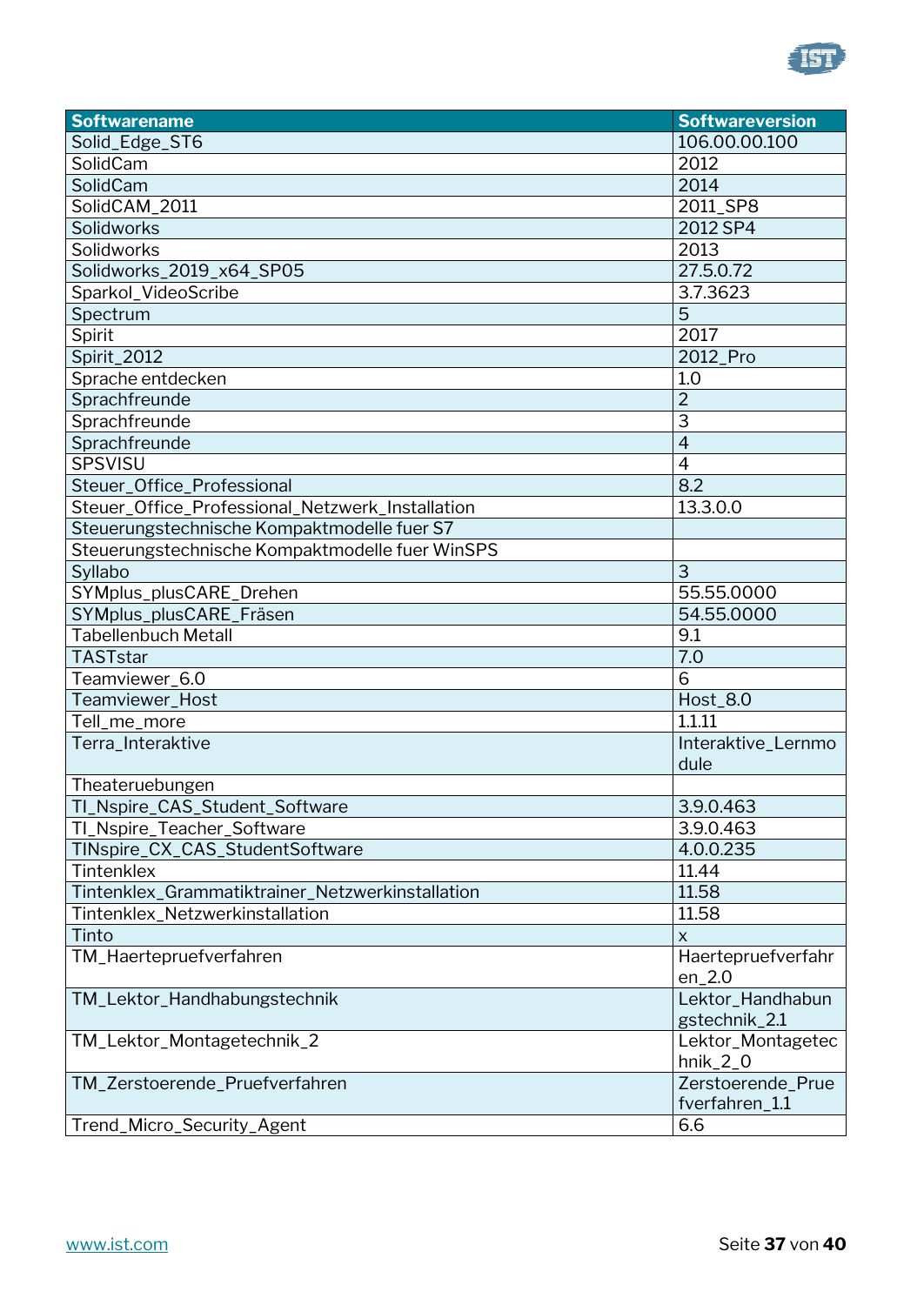

| <b>Softwarename</b>                                                    | <b>Softwareversion</b>              |
|------------------------------------------------------------------------|-------------------------------------|
| Trio_Digitale_Wandkarte                                                | Digitale_Wandkarte<br>2011          |
| TSEigen                                                                | 7                                   |
| Typing_Master_Pro                                                      | Master_Pro_7.1.0.8<br>08            |
| Ulead_PhotoImpact_XL                                                   | PhotoImpact_XL_2<br>003             |
| <b>UltraMol</b>                                                        | 8.7.05                              |
| UltraVNC_ini                                                           | 1.0.9.6.2                           |
| Uniwort                                                                | 100.01                              |
| UniWort_Pro_Netzwerkinstallation                                       | 9.2                                 |
| Unser_Büro_heute_und                                                   | 2006                                |
| <b>Untis</b>                                                           | 2014                                |
| <b>Untis</b>                                                           | 2015                                |
| Untis                                                                  | 2016                                |
| Untis                                                                  | 2018                                |
| Untis                                                                  | 2019                                |
| <b>Untis</b>                                                           | 2020                                |
| Untis                                                                  | 2021                                |
| <b>Untis</b>                                                           | 2022                                |
| Untis_Express                                                          | 2018                                |
| Vectoris3D                                                             | 2.0                                 |
| Vectorworks                                                            | 2017SP2                             |
| Vektoris3D                                                             | 2.0                                 |
| Vererbung_und_Genetik_des_Menschen_Teil                                | und_Genetik_des_<br>Menschen_Teil_2 |
| <b>ViFlow</b>                                                          | 4.1.02698                           |
| ViFlow_4                                                               | 4_Professional                      |
| Virtual_CD                                                             | 6                                   |
| Virtuelles Anlagenmodell Temperatur- und Füllstandsregelung für WinSPS |                                     |
| Visio                                                                  | 2013                                |
| Vocabular_Assistent                                                    | 1.0                                 |
| Vom_fehlenden                                                          | fehlenden_Fisch                     |
| Von_Paar_zu                                                            | X                                   |
| Wacom_Tablet                                                           | 6.3.32.4                            |
| Waldameise_Lili_und_die_Baeme                                          | 1                                   |
| Waldameise_Lili_und_die_Pilze                                          | $\overline{2}$                      |
| Warenwirtschaftssystem_EVA                                             | 9.00.00                             |
| WaveLap                                                                | LE7                                 |
| Webex                                                                  | 42.3.0.21576                        |
| WebWeaver_Drive                                                        | 1.0.0.0                             |
| WebWeaverUnits_Uploader                                                | 1.0                                 |
| WeDo                                                                   | v1.2                                |
| $WeDo_2.0$                                                             | 1.3.23                              |
| Welt_der_Zahl_Klasse                                                   | 1                                   |
| Welt_der_Zahl_Klasse                                                   | $\overline{2}$                      |
| Welt_der_Zahl_Klasse                                                   | $\overline{3}$                      |
| Welt_der_Zahl_Klasse                                                   | $\overline{4}$                      |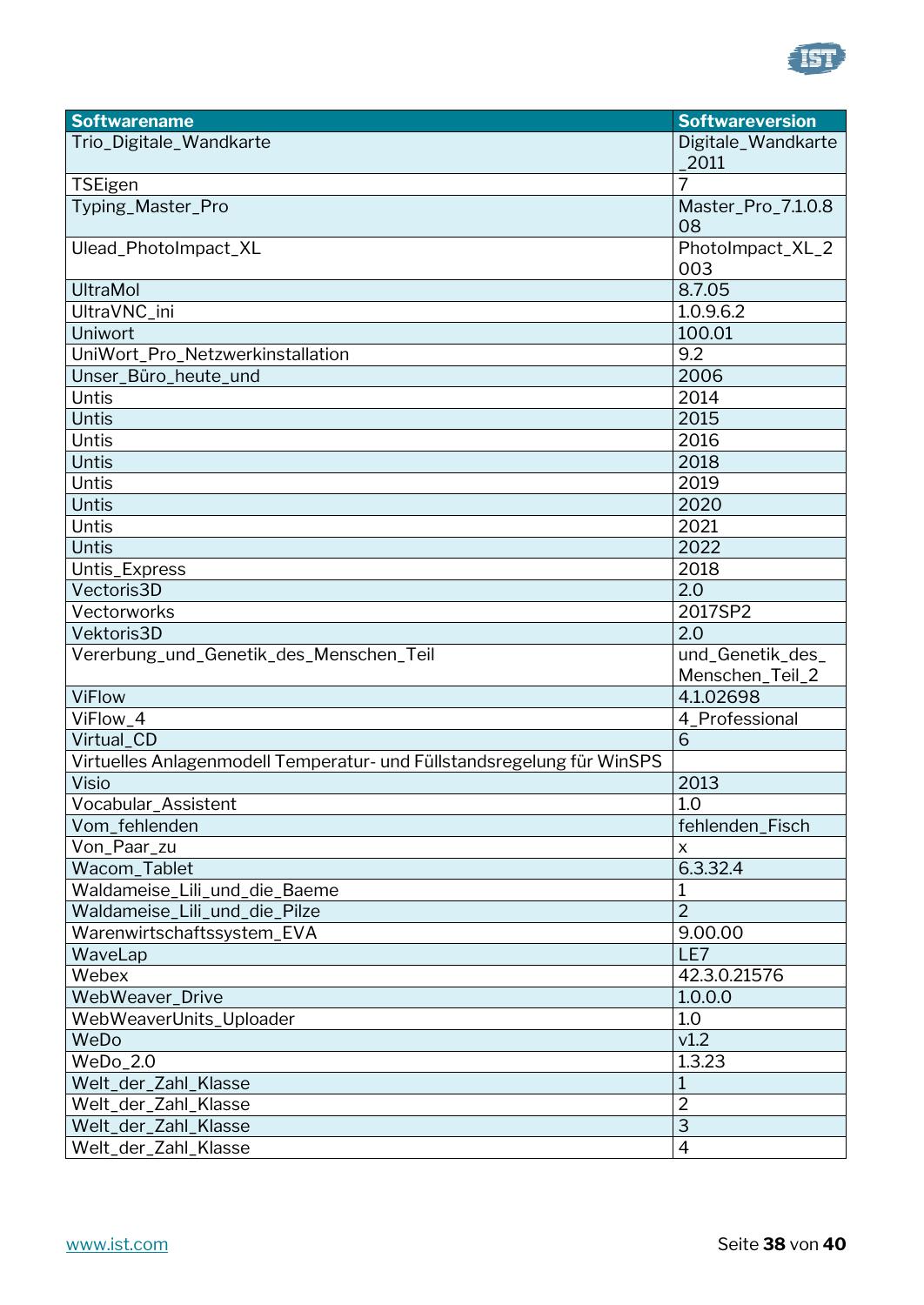

| Welt_der_Zahl_Netzwerkinstallation<br>1 <sub>V</sub> 4<br>2v4<br>Welt_der_Zahl_Netzwerkinstallation<br>Welt_der_Zahl_Netzwerkinstallation<br>3v4<br>Welt_der_Zahl_Netzwerkinstallation<br>4v4<br>3.0<br>WIN_Logo<br>3.0<br>WIN_Logo<br>WinFACT<br>2016<br>Winfunktion_Mathematik_Plus<br>Mathematik_Plus_2<br>1<br>Winfunktion_Mathematik_plus<br>Mathematik_plus_1<br>7<br>Winfunktion_Plus<br>Plus_17<br>WinSPS-S7<br>V <sub>5</sub><br>Winworker<br>2015.497<br>2016-504<br>WinWorker_Update<br>WoodWop<br>6<br>WoodWOP_DFX_Import<br>5.0.50.0<br>Worksheet_Crafter<br>2022.1.4.201<br>$\overline{2}$<br>Wortschatz ueben<br>9.2.3.29153<br>Xara_Designer_Pro<br>Xara_Designer_Pro_X<br>16.0.0.55248<br>Yenka<br>3.1.2.0<br>6<br>Yenka<br>Update_2.43<br>Z1_Update<br>Zabulo_Lernmaterialien<br>3.0.1<br>Zahlenbuch<br>$\mathbf 1$<br>$\overline{2}$<br>Zahlenbuch<br>3<br>Zahlenbuch<br>$\overline{4}$<br>Zahlenbuch |
|--------------------------------------------------------------------------------------------------------------------------------------------------------------------------------------------------------------------------------------------------------------------------------------------------------------------------------------------------------------------------------------------------------------------------------------------------------------------------------------------------------------------------------------------------------------------------------------------------------------------------------------------------------------------------------------------------------------------------------------------------------------------------------------------------------------------------------------------------------------------------------------------------------------------------|
|                                                                                                                                                                                                                                                                                                                                                                                                                                                                                                                                                                                                                                                                                                                                                                                                                                                                                                                          |
|                                                                                                                                                                                                                                                                                                                                                                                                                                                                                                                                                                                                                                                                                                                                                                                                                                                                                                                          |
|                                                                                                                                                                                                                                                                                                                                                                                                                                                                                                                                                                                                                                                                                                                                                                                                                                                                                                                          |
|                                                                                                                                                                                                                                                                                                                                                                                                                                                                                                                                                                                                                                                                                                                                                                                                                                                                                                                          |
|                                                                                                                                                                                                                                                                                                                                                                                                                                                                                                                                                                                                                                                                                                                                                                                                                                                                                                                          |
|                                                                                                                                                                                                                                                                                                                                                                                                                                                                                                                                                                                                                                                                                                                                                                                                                                                                                                                          |
|                                                                                                                                                                                                                                                                                                                                                                                                                                                                                                                                                                                                                                                                                                                                                                                                                                                                                                                          |
|                                                                                                                                                                                                                                                                                                                                                                                                                                                                                                                                                                                                                                                                                                                                                                                                                                                                                                                          |
|                                                                                                                                                                                                                                                                                                                                                                                                                                                                                                                                                                                                                                                                                                                                                                                                                                                                                                                          |
|                                                                                                                                                                                                                                                                                                                                                                                                                                                                                                                                                                                                                                                                                                                                                                                                                                                                                                                          |
|                                                                                                                                                                                                                                                                                                                                                                                                                                                                                                                                                                                                                                                                                                                                                                                                                                                                                                                          |
|                                                                                                                                                                                                                                                                                                                                                                                                                                                                                                                                                                                                                                                                                                                                                                                                                                                                                                                          |
|                                                                                                                                                                                                                                                                                                                                                                                                                                                                                                                                                                                                                                                                                                                                                                                                                                                                                                                          |
|                                                                                                                                                                                                                                                                                                                                                                                                                                                                                                                                                                                                                                                                                                                                                                                                                                                                                                                          |
|                                                                                                                                                                                                                                                                                                                                                                                                                                                                                                                                                                                                                                                                                                                                                                                                                                                                                                                          |
|                                                                                                                                                                                                                                                                                                                                                                                                                                                                                                                                                                                                                                                                                                                                                                                                                                                                                                                          |
|                                                                                                                                                                                                                                                                                                                                                                                                                                                                                                                                                                                                                                                                                                                                                                                                                                                                                                                          |
|                                                                                                                                                                                                                                                                                                                                                                                                                                                                                                                                                                                                                                                                                                                                                                                                                                                                                                                          |
|                                                                                                                                                                                                                                                                                                                                                                                                                                                                                                                                                                                                                                                                                                                                                                                                                                                                                                                          |
|                                                                                                                                                                                                                                                                                                                                                                                                                                                                                                                                                                                                                                                                                                                                                                                                                                                                                                                          |
|                                                                                                                                                                                                                                                                                                                                                                                                                                                                                                                                                                                                                                                                                                                                                                                                                                                                                                                          |
|                                                                                                                                                                                                                                                                                                                                                                                                                                                                                                                                                                                                                                                                                                                                                                                                                                                                                                                          |
|                                                                                                                                                                                                                                                                                                                                                                                                                                                                                                                                                                                                                                                                                                                                                                                                                                                                                                                          |
|                                                                                                                                                                                                                                                                                                                                                                                                                                                                                                                                                                                                                                                                                                                                                                                                                                                                                                                          |
|                                                                                                                                                                                                                                                                                                                                                                                                                                                                                                                                                                                                                                                                                                                                                                                                                                                                                                                          |
|                                                                                                                                                                                                                                                                                                                                                                                                                                                                                                                                                                                                                                                                                                                                                                                                                                                                                                                          |
|                                                                                                                                                                                                                                                                                                                                                                                                                                                                                                                                                                                                                                                                                                                                                                                                                                                                                                                          |
| Zahlenbuch_1<br>$1-2$                                                                                                                                                                                                                                                                                                                                                                                                                                                                                                                                                                                                                                                                                                                                                                                                                                                                                                    |
| Zahlenbuch_3<br>$3-4$                                                                                                                                                                                                                                                                                                                                                                                                                                                                                                                                                                                                                                                                                                                                                                                                                                                                                                    |
| Zarb<br>4.1                                                                                                                                                                                                                                                                                                                                                                                                                                                                                                                                                                                                                                                                                                                                                                                                                                                                                                              |
| 5.0<br>Zarb                                                                                                                                                                                                                                                                                                                                                                                                                                                                                                                                                                                                                                                                                                                                                                                                                                                                                                              |
| 3<br>Zebra                                                                                                                                                                                                                                                                                                                                                                                                                                                                                                                                                                                                                                                                                                                                                                                                                                                                                                               |
| $\overline{4}$<br>Zebra                                                                                                                                                                                                                                                                                                                                                                                                                                                                                                                                                                                                                                                                                                                                                                                                                                                                                                  |
| $1_{-}2$<br>Zebra_1                                                                                                                                                                                                                                                                                                                                                                                                                                                                                                                                                                                                                                                                                                                                                                                                                                                                                                      |
| 1.0<br>Zebra_1_2_Arbeitsheft_Sprache_Netzwerk                                                                                                                                                                                                                                                                                                                                                                                                                                                                                                                                                                                                                                                                                                                                                                                                                                                                            |
| $1.0\,$<br>Zebra_1_Buchstaben_und_Arbeitsheft_Lesen_Schreiben                                                                                                                                                                                                                                                                                                                                                                                                                                                                                                                                                                                                                                                                                                                                                                                                                                                            |
| 1.3.2<br>Zebra_1_Buchstabenheft_Plus_Teil_A,_B,_C                                                                                                                                                                                                                                                                                                                                                                                                                                                                                                                                                                                                                                                                                                                                                                                                                                                                        |
| Digitaler_Unterrichtsassistent                                                                                                                                                                                                                                                                                                                                                                                                                                                                                                                                                                                                                                                                                                                                                                                                                                                                                           |
| ZEBRA_1_Digitaler_Unterrichtsassistent<br>1.9.3                                                                                                                                                                                                                                                                                                                                                                                                                                                                                                                                                                                                                                                                                                                                                                                                                                                                          |
| Zebra_2_Arbeitsheft_Lesen_Schreiben_Sprache<br>1.0                                                                                                                                                                                                                                                                                                                                                                                                                                                                                                                                                                                                                                                                                                                                                                                                                                                                       |
| 1.9.3<br>ZEBRA_2_Digitaler_Unterrichtsassistent                                                                                                                                                                                                                                                                                                                                                                                                                                                                                                                                                                                                                                                                                                                                                                                                                                                                          |
| Zebra_2_Sprache_und_Lesen<br>Schreiben                                                                                                                                                                                                                                                                                                                                                                                                                                                                                                                                                                                                                                                                                                                                                                                                                                                                                   |
| 1.0<br>Zebra_3_Arbeitsheft_Lesen_Schreiben_Sprache                                                                                                                                                                                                                                                                                                                                                                                                                                                                                                                                                                                                                                                                                                                                                                                                                                                                       |
| 1.0<br>Zebra_4_Arbeitsheft_Sprache_Netzwerk                                                                                                                                                                                                                                                                                                                                                                                                                                                                                                                                                                                                                                                                                                                                                                                                                                                                              |
| 3<br>Zebra_Lehrer                                                                                                                                                                                                                                                                                                                                                                                                                                                                                                                                                                                                                                                                                                                                                                                                                                                                                                        |
| $\overline{4}$<br>Zebra_Lehrer                                                                                                                                                                                                                                                                                                                                                                                                                                                                                                                                                                                                                                                                                                                                                                                                                                                                                           |